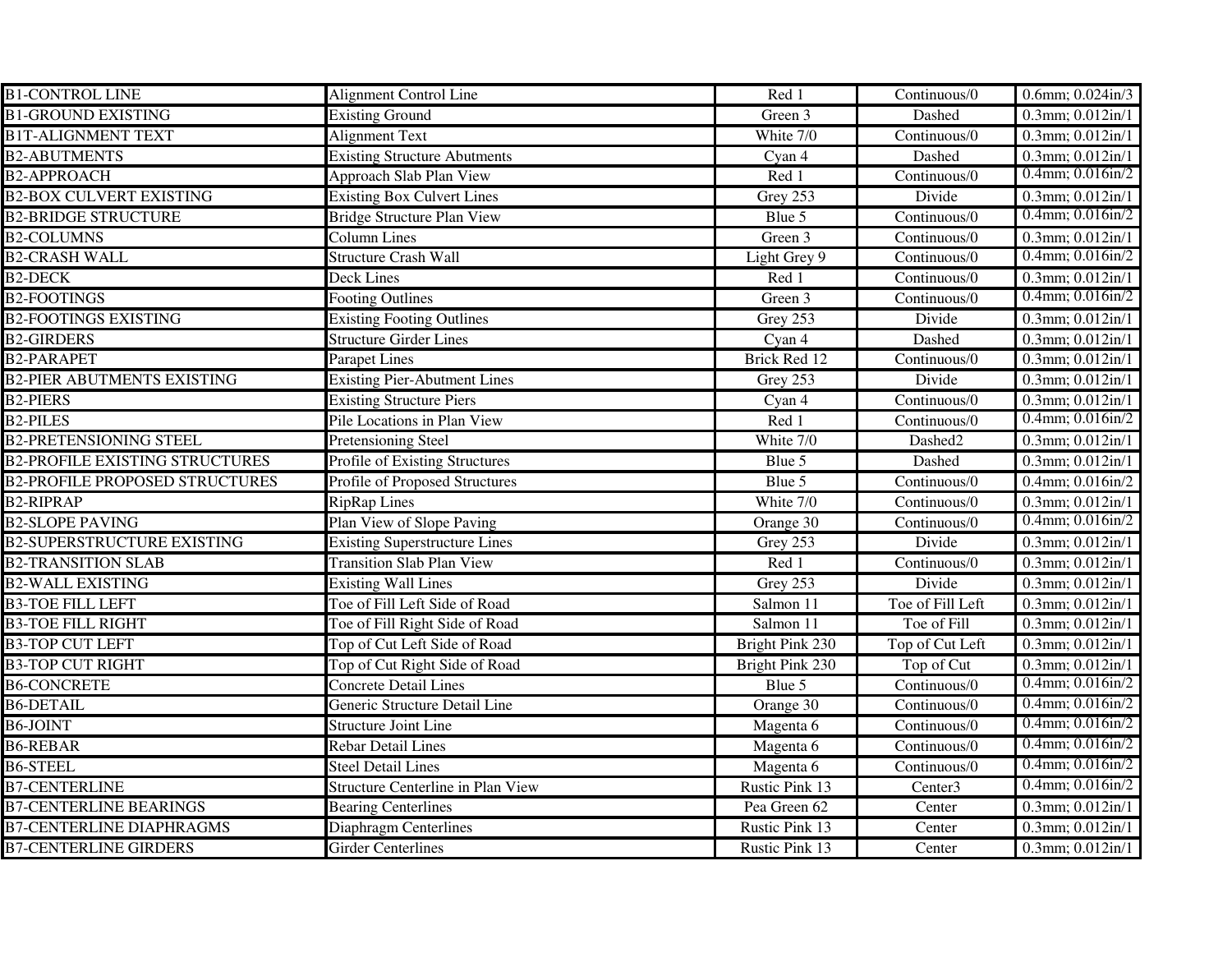| <b>B7-CENTERLINE PIERS</b>          | <b>Pier Centerlines</b>                             | Rustic Pink 13               | Center                   | 0.3mm; 0.012in/1                             |
|-------------------------------------|-----------------------------------------------------|------------------------------|--------------------------|----------------------------------------------|
| <b>B7-STRUCTURE FEATURES</b>        | Non-Surveyed Structure Features/Footings            | Yellow 2                     | Dashed                   | 0.3mm; 0.012in/1                             |
| <b>B8-DIMENSION</b>                 | <b>Structure Dimension Lines</b>                    | Red 1                        | Continuous/0             | 0.3mm; 0.012in/1                             |
| <b>B8T-CALLOUTS</b>                 | <b>Callout Text</b>                                 | White 7/0                    | Continuous/0             | 0.3mm; 0.012in/1                             |
| <b>B8T-DIMENSION TEXT</b>           | <b>Structure Dimension Text</b>                     | Red 1                        | Continuous/0             | $0.4$ mm; $0.016$ in/2                       |
| <b>B8T-STRUCTURE TEXT</b>           | <b>Structure Plan View Text</b>                     | White 7/0                    | Continuous/0             | $0.3$ mm; $0.012$ in/1                       |
| <b>B8T-STRUCTURE TITLE TEXT</b>     | <b>Structure Title Text</b>                         | White 7/0                    | Continuous/0             | $0.3$ mm; $0.012$ in/1                       |
| <b>B9-TYPSEC STRUCTURES</b>         | <b>Typical Section Proposed Structures</b>          | Yellow 2                     | Continuous/0             | $0.4$ mm; $0.016$ in/2                       |
| <b>B9-TYPSEC STRUCTURE EXISTING</b> | <b>Typical Section Existing Structures</b>          | Yellow 2                     | Dashed                   | $0.4$ mm; $0.016$ in/2                       |
| <b>B9-XSECT STRUCTURES</b>          | <b>Cross Section Structures</b>                     | Yellow 2                     | Continuous/0             | $0.4$ mm; $0.016$ in/2                       |
| <b>B10-FIELD MEASUREMENTS</b>       | Field Measurements (No Plot)                        | White 7/0                    | Continuous/0             | 0.3mm; 0.012in/1                             |
| <b>B10-NOPLOT</b>                   | No Plot Layer/Level                                 | White 7/0                    | Continuous/0             | $0.4$ mm; $0.016$ in/2                       |
| <b>B10T-FIELD MEASUREMENT TEXT</b>  | Field Measurement text (No Plot)                    | White 7/0                    | Continuous/0             | 0.3mm; 0.012in/1                             |
| <b>B10T-NOPLOT TEXT</b>             | No Plot Text                                        | White 7/0                    | Continuous/0             | $0.4$ mm; $0.016$ in/2                       |
| C1-ALIGNMENT                        | Civil Horizontal Alignment Line                     | Magenta 6                    | Continuous/0             | 0.8mm; 0.031in/4                             |
| <b>C1-ALIGNMENT POINT</b>           | Baseline and Civil Horizontal Alignment Points      | White 7/0                    | Continuous/0             | $0.4$ mm; $0.016$ in/2                       |
| <b>C1-BASELINE</b>                  | Civil Baseline Alignment                            | Magenta 6                    | Continuous/0             | $0.8$ mm; $0.031$ in/4                       |
| <b>C1-GROUND EXISTING</b>           | <b>Existing Ground</b>                              | Green 3                      | Dashed                   | 0.3mm; 0.012in/1                             |
| C1-PROFILE                          | Roadway Vertical Alignment                          | Red 1                        | Continuous/0             | $0.6$ mm; $0.024$ in/3                       |
| <b>C1-PROFILE POINTS</b>            | <b>Vertical Alignment Points</b>                    | White 7/0                    | Continuous/0             | $\overline{0.4mm}$ ; $\overline{0.016}$ in/2 |
| <b>C1-STATION TICK</b>              | Baseline & Civil Horizontal Alignment Station Ticks | White 7/0                    | Continuous/0             | $0.4$ mm; $0.016$ in/2                       |
| <b>C1T-ALIGNMENT DATA</b>           | <b>Alignment Data Text</b>                          | White 7/0                    | Continuous/0             | $0.4$ mm; $0.016$ in/2                       |
| <b>C1T-ALIGNMENT TEXT</b>           | Civil Horizontal Alignment Text                     | Cyan 4                       | Continuous/0             | $0.4$ mm; $0.016$ in/2                       |
| <b>C1T-CURVEDATA TEXT</b>           | Roadway Curve Data Text                             | Cyan 4                       | Continuous/0             | 0.3mm; 0.012in/1                             |
| C1T-PVC TEXT                        | Alignment PVC Text                                  | White 7/0                    | Continuous/0             | $0.3$ mm; $0.012$ in/1                       |
| C1T-PVI TEXT                        | Alignment PVI Text                                  | Cyan 4                       | Continuous/0             | 0.3mm; 0.012in/1                             |
| <b>C1T-PVT TEXT</b>                 | <b>Alignment PVT Text</b>                           | White 7/0                    | Continuous/0             | $0.3$ mm; $0.012$ in/1                       |
| <b>C1T-STATION TEXT</b>             | Civil Horizontal Alignment and Major Station Text   | White 7/0                    | Continuous/0             | $0.4$ mm; $0.016$ in/2                       |
| <b>C1T-STATION TEXT</b>             | <b>Stationing Text</b>                              | Cyan 4                       | Continuous/0             | $0.3$ mm; $0.012$ in/1                       |
| <b>C2-CROSSING PANEL</b>            | <b>Concrete Grade Crossing Panel</b>                | Green 3                      | Continuous/0             | $0.2$ mm; $0.008$ in/2                       |
| <b>C2-CONCRETE BARRIER</b>          | Proposed Concrete Barrier                           | Yellow 2                     | <b>Barrier Conc Prop</b> | $0.4$ mm; $0.016$ in/2                       |
| C <sub>2</sub> -CURB                | Concrete Curb                                       | $\overline{\text{Pink}}$ 241 | Continuous/0             | $0.4$ mm; $0.016$ in/2                       |
| <b>C2-CURB GUTTER</b>               | Concrete Curb and Gutter                            | Pink 241                     | Continuous/0             | $0.4$ mm; $0.016$ in/2                       |
| <b>C2-DRIVEWAY</b>                  | <b>Edge of Driveway</b>                             | Grey 8                       | Continuous/0             | $0.4$ mm; $0.016$ in/2                       |
| <b>C2-EDGE OF ASPHALT</b>           | <b>Edge of Asphalt Pavement</b>                     | <b>Pink 241</b>              | Continuous/0             | $0.4$ mm; $0.016$ in/2                       |
| <b>C2-EDGE OF CONCRETE</b>          | <b>Edge of Concrete Pavement</b>                    | Grey 8                       | Continuous/0             | $0.4$ mm; $0.016$ in/2                       |
| <b>C2-EDGE OF UNPAVED ROAD</b>      | <b>Edge of Unpaved Road</b>                         | Pink 241                     | Dashed                   | $0.4$ mm; $0.016$ in/2                       |
| C <sub>2</sub> -FENCE               | Fence Line                                          | Yellow 2                     | Fence                    | $0.4$ mm; $0.016$ in/2                       |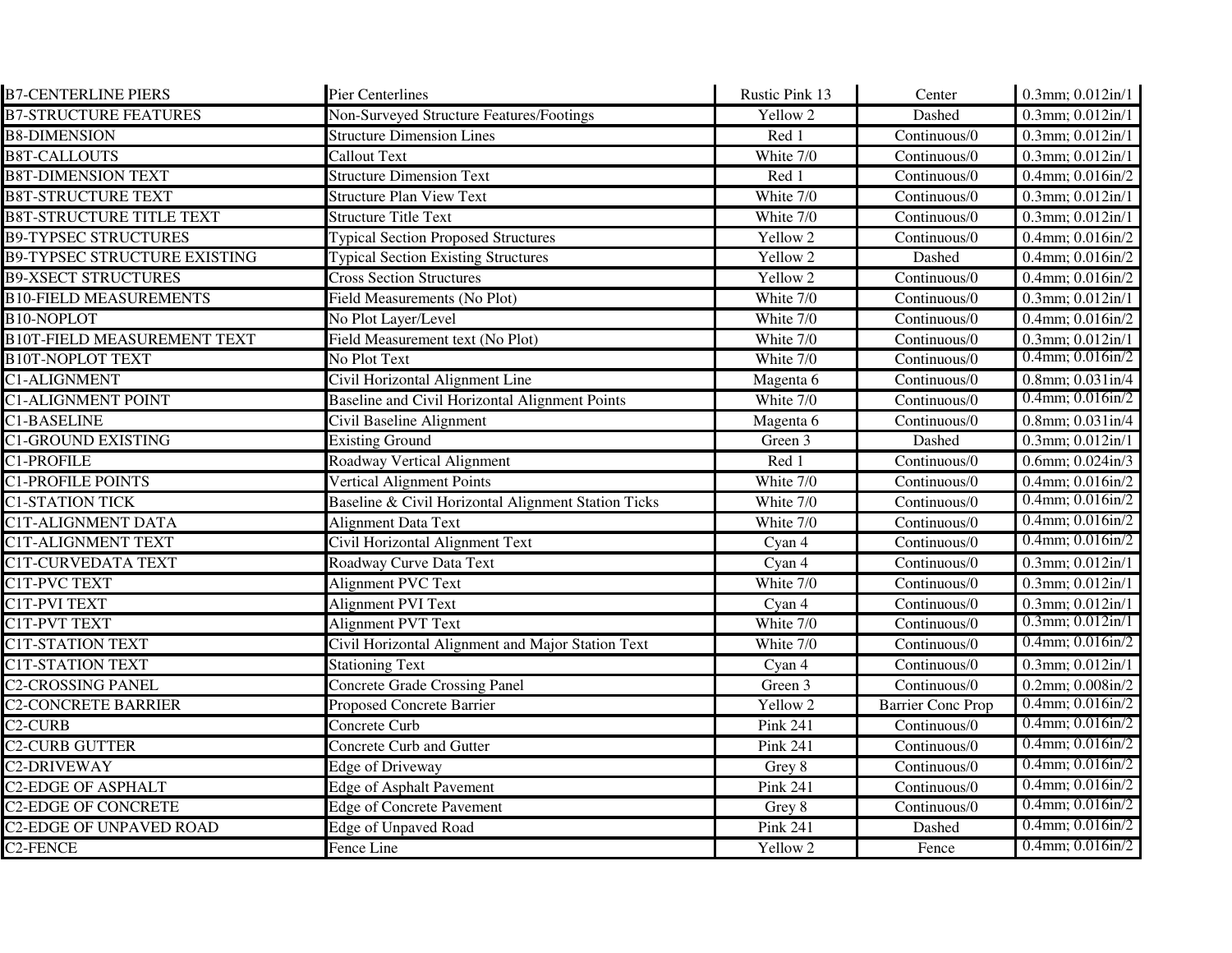| <b>C2-FENCE BARBED</b>         | <b>Barbed Wire Fence</b>                              | Yellow 2          | Fenced-Barbed                     | $0.4$ mm; $0.016$ in/2    |
|--------------------------------|-------------------------------------------------------|-------------------|-----------------------------------|---------------------------|
| <b>C2-FENCE CHAIN LINK</b>     | Chain Link Fence                                      | Yellow 2          | Fence Link Prop                   | $0.4$ mm; $0.016$ in/2    |
| <b>C2-FENCE WIRE</b>           | Wire Fence                                            | Yellow 2          | Fence Wire Prop                   | $0.4$ mm; $0.016$ in/2    |
| <b>C2-FENCE WOOD</b>           | Wood Fence                                            | Yellow 2          | Fence Wood Prop                   | $0.4$ mm; $0.016$ in/2    |
| <b>C2-FLATWORK</b>             | <b>Edge of Concrete Flatwork</b>                      | Apricot 21        | Continuous/0                      | $0.4$ mm; $0.016$ in/2    |
| <b>C2-GUARDRAIL</b>            | <b>Proposed Guardrail</b>                             | Cyan 4            | <b>Guard Rail Prop</b>            | $0.4$ mm; $0.016$ in/2    |
| <b>C2-MISC FEATURES</b>        | Miscellaneous Roadway Features                        | <b>Blue 5/31</b>  | $\overline{\text{Continuous}}$ /0 | $0.4$ mm; $0.016$ in/2    |
| <b>C2-MISC STRUCTURES</b>      | Miscellaneous Structures (Pads, Tanks, Bollards)      | Blue 5            | Continuous/0                      | $0.4$ mm; $0.016$ in/2    |
| <b>C2-NOISE WALL</b>           | Proposed Noise Wall                                   | Orange 30         | Noise Wall Prop                   | $0.4$ mm; $0.016$ in/2    |
| <b>C2-SIDEWALK</b>             | <b>Edge of Concrete Sidewalk</b>                      | Grey 8            | Continuous/0                      | $0.4$ mm; $0.016$ in/2    |
| <b>C2-TRAILS</b>               | <b>Edge of Paths and Trails</b>                       | Blush 13          | Dashed                            | $0.4$ mm; $0.016$ in/2    |
| C <sub>2</sub> -WALLS          | <b>Proposed Retaining Wall</b>                        | Grey 8            | Wall                              | $0.4$ mm; $0.016$ in/2    |
| <b>C3-CONTOUR MAJOR</b>        | Major Contour Line                                    | Blue 5            | Continuous/0                      | $0.4$ mm; $0.016$ in/2    |
| <b>C3-CONTOUR MINOR</b>        | Minor Contour Line                                    | Cyan 4            | Dashed2                           | $0.3$ mm; $0.012$ in/1    |
| <b>C3-CONTOUR TEXT</b>         | <b>Contour Text</b>                                   | White 7/0         | Continuous/0                      | $0.4$ mm; $0.016$ in/2    |
| <b>C3-DITCHES</b>              | Proposed Ditch Flow line                              | Red 1             | DitchFL                           | $0.4$ mm; $0.016$ in/2    |
| <b>C3-GRADING LIMITS</b>       | <b>Roadway Grading Limits</b>                         | Neon Green 101    | Dashed2                           | $0.4$ mm; $0.016$ in/2    |
| <b>C3-TOE FILL LEFT</b>        | Toe of Fill Left Side of Road                         | Salmon 11         | Toe of Fill Left                  | 0.3mm; 0.012in/1          |
| <b>C3-TOE FILL RIGHT</b>       | Toe of Fill Right Side of Road                        | Salmon 11         | Toe of Fill                       | $0.3$ mm; $0.012$ in/1    |
| <b>C3-TOP CUT LEFT</b>         | Top of Cut Left Side of Road                          | Hot Pink 230      | Toe of cut Left                   | $0.3$ mm; $0.012$ in/1    |
| <b>C3-TOP CUT RIGHT</b>        | Top of Cut Right Side of Road                         | Hot Pink 230      | Top of Cut                        | $0.3$ mm; $0.012$ in/1    |
| <b>C3-TOP OF BERM</b>          | Top of Berm, Pond, Basin                              | Bright Blue 152   | Dash Double                       | $0.4$ mm; $0.016$ in/2    |
| <b>C3T-CONTOUR TEXT</b>        | <b>Contour Text</b>                                   | White 7/0         | Continuous/0                      | $0.4$ mm; $0.016$ in/2    |
| <b>C7-CONSTRUCTION LIMITS</b>  | <b>Roadway Construction Limits</b>                    | Magenta 6         | Dashed2                           | $0.4$ mm; $0.016$ in/2    |
| <b>C8-CENTERLINE</b>           | Roadway Centerline                                    | Rustic Pink 13    | Center                            | $0.4$ mm; $0.016$ in/2    |
| <b>C8-DIMENSION</b>            | <b>Dimension Lines</b>                                | Red 1             | Continuous/0                      | $0.4$ mm; $0.016$ in/2    |
| <b>C8-EARTHWORK CUT SHAPE</b>  | Earthwork Cut Shape - Roadway                         | Blue 5            | Continuous/1                      | $0.2$ mm; $0.008$ in/ $0$ |
| <b>C8-EARTHWORK FILL SHAPE</b> | Earthwork Fill Shape - Roadway                        | Green 3           | Continuous/1                      | 0.2mm; 0.008in/0          |
| <b>C8T-DIMENSION TEXT</b>      | Misc. Text For Labeling Dimensions (Clearances, Etc.) | Red 1             | Continuous/0                      | 0.4mm; 0.016in/2          |
| C9-ASPHALT                     | Roadway Asphalt in Typical Section                    | Magenta 6         | Continuous/0                      | 0.4mm; 0.016in/2          |
| <b>C9-BARRIER</b>              | Roadway Barrier in Typical Section                    | Yellow 2          | Continuous/0                      | 0.4mm; 0.016in/2          |
| <b>C9-CURB</b>                 | Roadway Curb/Curb & Gutter in Typical Section         | Pink 241          | Continuous/0                      | 0.4mm; 0.016in/2          |
| <b>C9-FENCE EXISTING</b>       | <b>Existing Fence Line</b>                            | Grey 253          | Fence Wire Exist                  | $0.3$ mm; $0.012$ in/1    |
| <b>C9-FENCE PROPOSED</b>       | Proposed Fence Line                                   | Yellow 2          | Fence Wire Prop                   | 0.4mm; 0.016in/2          |
| <b>C9-FINISHED GRADE</b>       | Roadway Finished Grade in Typical Section             | Cyan 4            | Continuous/1                      | $0.4$ mm; $0.016$ in/2    |
| <b>C9-FLATWORK</b>             | Roadway Concrete Flatwork in Typical Section          | Orange 30         | $\overline{\text{Continuous}}$ /1 | $0.4$ mm; $0.016$ in/2    |
| <b>C9-GEOTEXTILES</b>          | Roadway Geotextile Fabric/Grid                        | Bright Purple 204 | Continuous/1                      | $0.8$ mm; $0.031$ in/4    |
| <b>C9-GRANULAR BORROW</b>      | Roadway Granular Borrow in Typical Section            | Blue 5            | Continuous/1                      | $0.4$ mm; $0.016$ in/2    |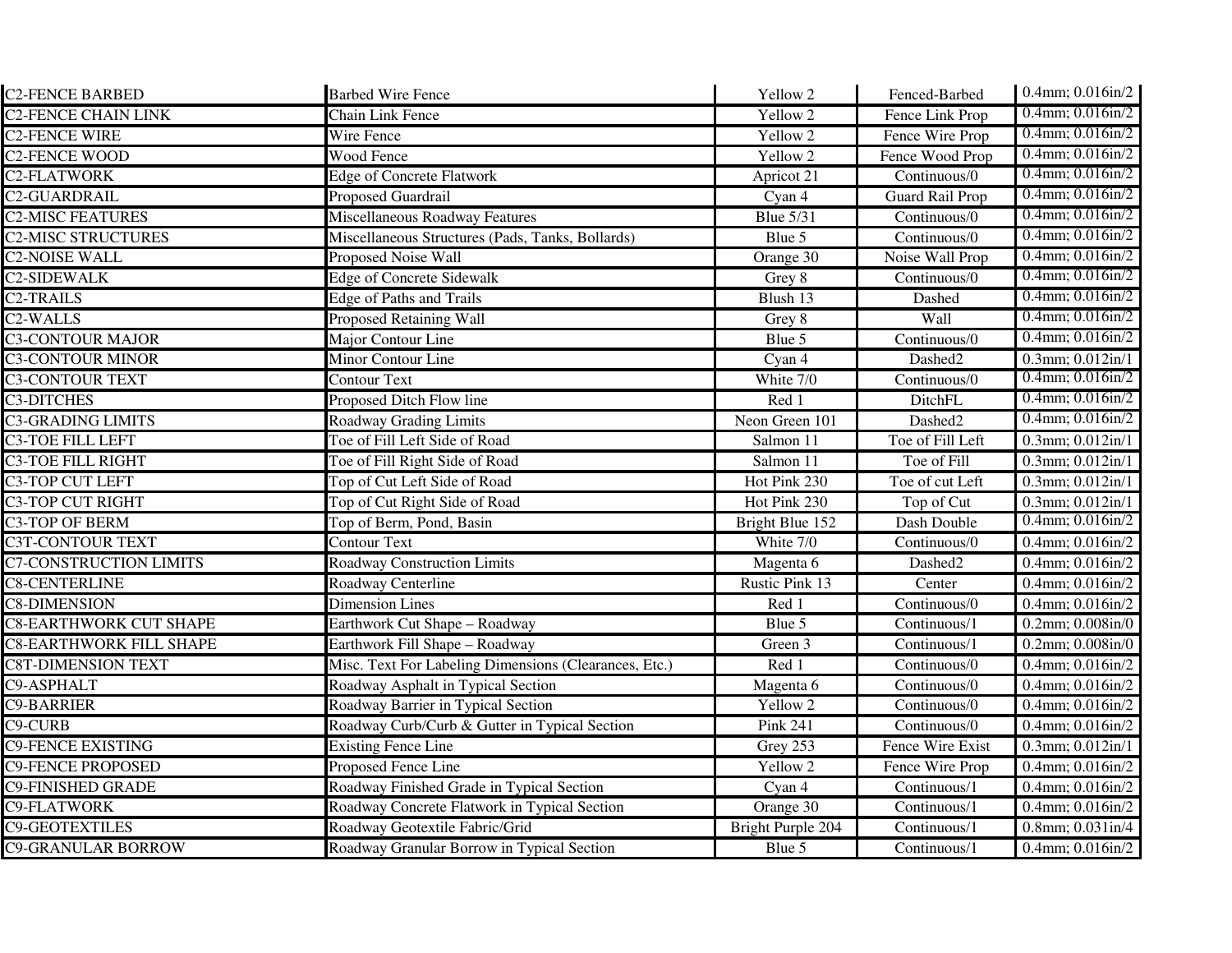| <b>C9-GROUND EXISTING</b>        | <b>Existing Ground</b>                           | Pumpkin 32      | Dashed2             | 0.3mm; 0.012in/1          |
|----------------------------------|--------------------------------------------------|-----------------|---------------------|---------------------------|
| <b>C9-MISCELLANEOUS</b>          | Miscellaneous Civil Lines/Features               | Magenta 6       | Continuous/1        | 0.4mm; 0.016in/2          |
| <b>C9-SIDEWALK</b>               | Roadway Sidewalk in Typical Section              | Grey 253        | Continuous/1        | 0.4mm; 0.016in/2          |
| <b>C9-SUBGRADE</b>               | Roadway Subgrade in Typical Section              | Red 1           | Continuous/1        | $0.6$ mm; $0.024$ in/3    |
| C9-TOPSOIL                       | Roadway Topsoil in Typical Section               | Orange 30       | Continuous/1        | 0.4mm; 0.016in/2          |
| <b>C9-TYPSEC EXISTING</b>        | <b>Existing Roadway Typical Section Lines</b>    | Pumpkin 32      | Continuous/1        | $0.2$ mm; $0.008$ in/ $0$ |
| <b>C9-TYPSEC PROPOSED</b>        | Proposed Roadway Typical Section Lines           | Magenta 200/212 | Continuous/1        | 0.3mm; 0.012in/1          |
| <b>C9-UNTREATED BASE COURSE</b>  | Roadway Untreated Base Course in Typical Section | Cyan 4          | Continuous/1        | $0.4$ mm; $0.016$ in/2    |
| C10-NO PLOT                      | No Plot Layer/Level                              | White $7/0$     | Continuous/0        | $0.4$ mm; $0.016$ in/2    |
| <b>C10T-NO PLOT TEXT</b>         | No Plot Text                                     | White 7/0       | Continuous/0        | $0.4$ mm; $0.016$ in/2    |
| <b>D1-GROUND EXISTING</b>        | <b>Existing Ground</b>                           | Green 3         | Dashed              | 0.3mm; 0.012in/1          |
| <b>D1-PROFILE POINTS</b>         | <b>Alignment Points</b>                          | White 7/0       | Continuous/0        | $0.4$ mm; $0.016$ in/2    |
| <b>DIT-STATION TEXT</b>          | <b>Stationing Text</b>                           | Cyan 4          | Continuous/0        | $0.3$ mm; $0.012$ in/1    |
| <b>D2-CATCH BASIN</b>            | Proposed Storm Drain Catch Basin                 | Aqua 120        | Continuous/0        | $0.4$ mm; $0.016$ in/2    |
| <b>D2-CATCH BASIN EXISTING</b>   | <b>Existing Storm Drain Catch Basin</b>          | Aqua 121        | Continuous/0        | $0.3$ mm; $0.012$ in/1    |
| D2-CLEANOUT                      | Proposed Sewer Cleanout Box                      | Green 3         | Continuous/0        | $0.4$ mm; $0.016$ in/2    |
| D2-CLEANOUT                      | Proposed Storm Drain Cleanout Box                | Aqua 120        | Continuous/0        | $0.4$ mm; $0.016$ in/2    |
| <b>D2-CLEANOUT EXISTING</b>      | <b>Existing Sewer Cleanout Box</b>               | Green 3         | Continuous/0        | 0.3mm; 0.012in/1          |
| <b>D2-CLEANOUT EXISTING</b>      | <b>Existing Storm Drain Cleanout Box</b>         | Aqua 121        | Continuous/0        | $0.3$ mm; $0.012$ in/1    |
| <b>D2-CULVERT EXISTING</b>       | <b>Existing Culvert</b>                          | Aqua 121        | Dashed <sub>2</sub> | $0.3$ mm; $0.012$ in/1    |
| <b>D2-DIVERSION BOX</b>          | Proposed Irrigation Diversion Box                | Aqua 120        | Continuous/0        | $0.4$ mm; $0.016$ in/2    |
| <b>D2-DIVERSION BOX EXISTING</b> | <b>Existing Diversion box</b>                    | Aqua 121        | Continuous/0        | 0.3mm; 0.012in/1          |
| <b>D2-DRAINAGE STRUCTURE</b>     | Proposed Miscellaneous Drainage Structure        | Aqua 120        | Continuous/0        | $0.4$ mm; $0.016$ in/2    |
| D2-DRAINAGE STRUCTURE EXISTING   | <b>Existing Miscellaneous Drainage Structure</b> | Aqua 121        | Continuous/0        | 0.3mm; 0.012in/1          |
| <b>D2-END SECTION</b>            | Proposed Sewer Pipe End Section                  | Green 3         | Continuous/0        | $0.4$ mm; $0.016$ in/2    |
| <b>D2-END SECTION</b>            | Proposed Storm Drain Pipe End Section            | Aqua 120        | Continuous/0        | $0.4$ mm; $0.016$ in/2    |
| <b>D2-END SECTION EXISTING</b>   | <b>Existing Sewer Pipe End Section</b>           | Green 3         | Dashed <sub>2</sub> | $0.3$ mm; $0.012$ in/1    |
| <b>D2-END SECTION EXISTING</b>   | <b>Existing Storm Drain Pipe End Section</b>     | Aqua 121        | Dashed2             | $0.3$ mm; $0.012$ in/1    |
| D2-HEADWALL                      | Proposed Headwall                                | Magenta 6       | Continuous/0        | $0.4$ mm; $0.016$ in/2    |
| D2-HEADWALL EXISTING             | <b>Existing Headwall</b>                         | Yellow 2        | Continuous/0        | 0.3mm; 0.012in/1          |
| <b>D2-IRRIGATION STRUCTURE</b>   | Proposed Irrigation Structure                    | Magenta 6       | Continuous/0        | $0.4$ mm; $0.016$ in/2    |
| D2-IRRIGATION STRUCTURE EXISTING | <b>Existing Irrigation Structure</b>             | <b>Pink 211</b> | Continuous/0        | 0.3mm; 0.012in/1          |
| D2-MANHOLE                       | Proposed Storm Drain Manhole                     | Aqua 120        | Continuous/0        | $0.4$ mm; $0.016$ in/2    |
| <b>D2-MANHOLE EXISTING</b>       | <b>Existing Storm Drain Manhole</b>              | Aqua 121        | Continuous/0        | 0.3mm; 0.012in/1          |
| D <sub>2</sub> -PIPE             | Proposed Pipe Culvert                            | Aqua 120        | Continuous/0        | $0.4$ mm; $0.016$ in/2    |
| <b>D2-PIPE EXISTING</b>          | <b>Existing Pipe Culvert</b>                     | Aqua 121        | Dashed2             | 0.3mm; 0.012in/1          |
| <b>D2T-PIPE TEXT</b>             | Proposed Pipe Culvert Text                       | Aqua 120        | Continuous/0        | $0.3$ mm; $0.012$ in/1    |
| <b>D2T-PIPE TEXT EXISTING</b>    | <b>Existing Pipe Culvert Text</b>                | Aqua 121        | Continuous/0        | $0.3$ mm; $0.012$ in/1    |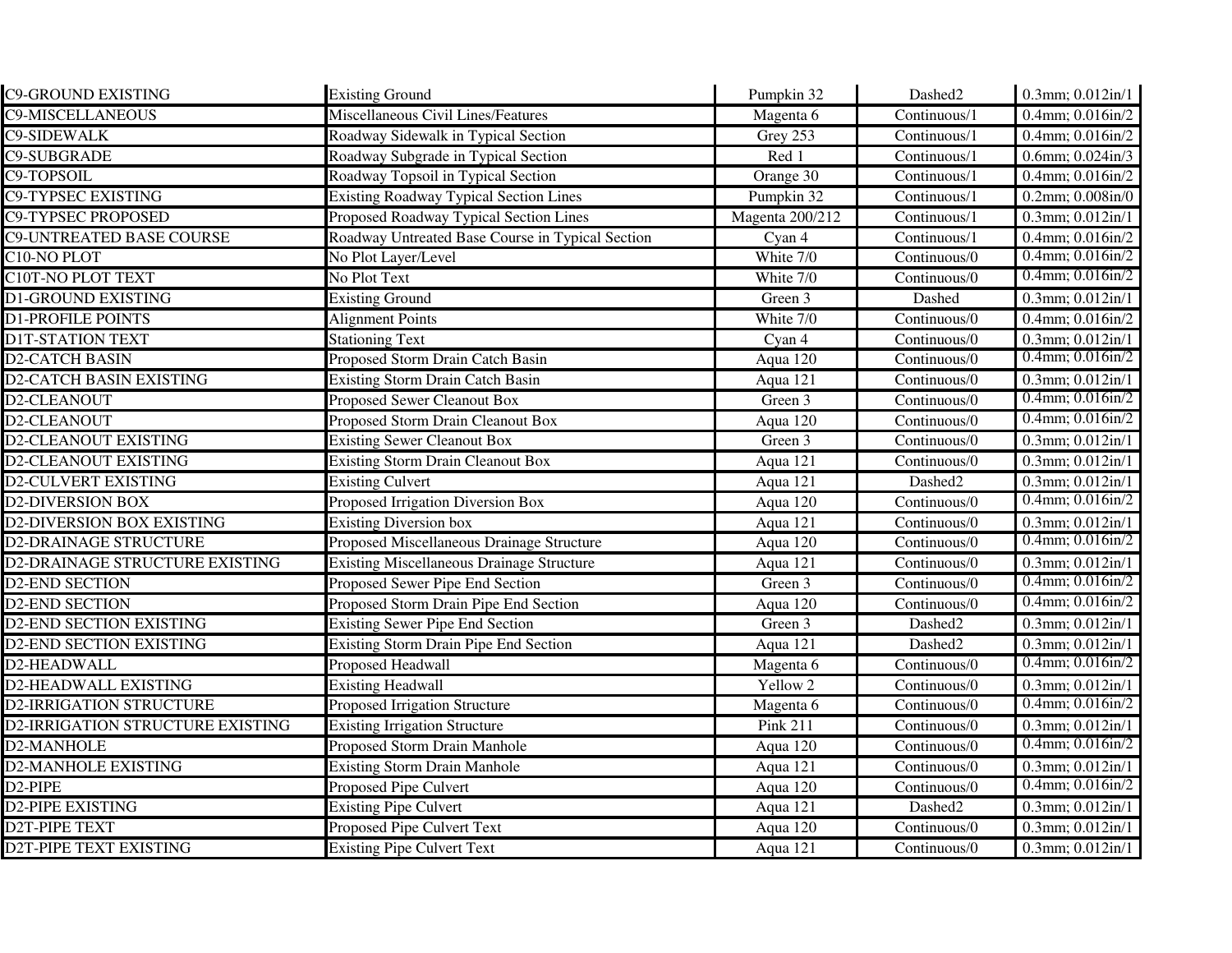| <b>D3-DITCHES</b>                 | <b>Proposed Drainage Ditches</b>                      | Aqua 120          | DitchFL                           | 0.4mm; 0.016in/2               |
|-----------------------------------|-------------------------------------------------------|-------------------|-----------------------------------|--------------------------------|
| <b>D3-DITCHES EXISTING</b>        | <b>Existing Drainage Ditches</b>                      | Aqua 121          | DitchFL                           | $0.3$ mm; $0.012$ in/1         |
| <b>D3-WATER FEATURES</b>          | Proposed Water Features (Ponds, Basins, Etc.)         | Blue 5            | Dashed                            | $0.4$ mm; $0.016$ in/2         |
| <b>D3-WATER FEATURES EXISTING</b> | Existing Water Features (Ponds, Basins, Etc.)         | Light Blue 161    | Dashed                            | $0.3$ mm; $0.012$ in/1         |
| D4-IRRIGATION                     | Proposed Irrigation Line                              | Magenta 6         | <b>Irrigation Prop</b>            | $0.4$ mm; $0.016$ in/2         |
| <b>D4-IRRIGATION EXISTING</b>     | <b>Existing Irrigation Line</b>                       | <b>Pink 211</b>   | <b>Irrigation Exist</b>           | $0.3$ mm; $0.012$ in/1         |
| <b>D4-STORM DRAIN</b>             | Proposed Strom Drain Pipe                             | Aqua 120          | Storm Drain Prop                  | $0.4$ mm; $0.016$ in/2         |
| <b>D4-STORM DRAIN EXISTING</b>    | <b>Existing Storm Drain Pipe</b>                      | Aqua 120          | <b>Storm Drain Exist</b>          | $0.3$ mm; $0.012$ in/1         |
| <b>D4-STORM DRAIN CASING</b>      | Proposed Storm Drain Casing                           | Aqua 120          | Dashed                            | $0.4$ mm; $0.016$ in/2         |
| D4-STROM DRAIN CASING EXISTING    | <b>Existing Storm Drain Casing</b>                    | Aqua 120          | Dashed                            | $0.3$ mm; $0.012$ in/1         |
| D4-UNDERDRAIN                     | Proposed Under Drain                                  | Aqua 120          | <b>UD</b> Proposed                | $0.4$ mm; $0.016$ in/2         |
| <b>D4-UNDERDRAIN EXISTING</b>     | <b>Existing Underdrain</b>                            | Aqua 120          | UDexist                           | $0.3$ mm; $0.012$ in/1         |
| <b>D4T-STORM DRAIN TEXT</b>       | Proposed Strom Drain Text                             | Aqua 120          | Continuous/0                      | $0.3$ mm; $0.012$ in/1         |
| D4T-STORM DRAIN TEXT EXISTING     | <b>Existing Storm Drain Text</b>                      | Aqua 120          | Continuous/0                      | $0.3$ mm; $0.012$ in/1         |
| <b>D8-DIMENSION</b>               | <b>Dimension Lines</b>                                | Red 1             | Continuous/0                      | $0.4$ mm; $0.016$ in/2         |
| <b>D8T-DIMENSION TEXT</b>         | Misc. Text for Labeling Dimensions (Clearances, Etc.) | Red 1             | Continuous/0                      | 0.4mm; 0.016in/2               |
| D9-CULVERT                        | Drainage Pipe Lines in Profile View                   | Aqua 120          | Continuous/0                      | $0.4$ mm; $0.016$ in/2         |
| D9-DITCH                          | Ditch in Profile View                                 | Aqua 120          | DitchFL                           | $0.4$ mm; $0.016$ in/2         |
| D9-RIPRAP                         | RipRap in Profile                                     | Aqua 120          | Continuous/0                      | $0.3$ mm; $0.012$ in/1         |
| <b>D9-STORM DRAIN</b>             | Storm Drain Lines in Profile View                     | Aqua 120          | Continuous/0                      | $0.4$ mm; $0.016$ in/2         |
| D9-UNDERDRAIN                     | Under drain and Trench in Typical Section             | Aqua 120          | Continuous/0                      | $0.4$ mm; $0.016$ in/2         |
| D10-NO PLOT                       | No Plot Layer/Level                                   | White 7/0         | Continuous/0                      | $0.4$ mm; $0.016$ in/2         |
| <b>D10T-NO PLOT TEXT</b>          | No Plot Text                                          | White 7/0         | $\overline{\text{Continuous}}$ /0 | $\overline{0.4}$ mm; 0.016in/2 |
| <b>G7T-FEATURE TEXT</b>           | Miscellaneous Feature Text                            | White 7/0         | Continuous/0                      | $0.4$ mm; $0.016$ in/2         |
| <b>G7T-STREET NAME TEXT</b>       | <b>Text used for Street Names</b>                     | White 7/0         | Continuous/0                      | $0.4$ mm; $0.016$ in/2         |
| <b>G8-BORDER</b>                  | <b>Border and Title Block Lines</b>                   | Blue 5            | Continuous                        | 1.4mm; 0.055in/6               |
| <b>G8-BREAK LINES</b>             | <b>Break Lines for Dimensions</b>                     | Red 1             | Continuous/0                      | 0.3mm; 0.012in/1               |
| <b>G8-DIMENSION</b>               | Dimension Lines and Dimensions                        | Red 1             | Continuous/0                      | 0.3mm; 0.012in/1               |
| <b>G8-GRIDLINES 40 BORDER</b>     | Gridlines 40' Scale Border                            | White 7/0         | Continuous/0                      | $0.8$ mm; $0.031$ in/4         |
| <b>G8-GRIDLINES 40 MAJOR</b>      | Major Gridlines 40' Scale                             | Dark Grey 251/250 | Continuous/0                      | 0.4mm; 0.016in/2               |
| <b>G8-GRIDLINES 40 MINOR</b>      | Minor Gridlines 40' Scale                             | Light Grey 253    | Continuous/0                      | $0.2$ mm; $0.008$ in/ $0$      |
| <b>G8-GRIDLINES 60 BORDER</b>     | Gridlines 60 Scale Border                             | White 7/0         | Continuous/0                      | 0.8mm; 0.031in/4               |
| <b>G8-GRIDLINES 60 MAJOR</b>      | Major Gridlines 60' Scale                             | Dark Grey 251/250 | Continuous/0                      | $0.4$ mm; $0.016$ in/2         |
| <b>G8-GRIDLINES 60 MINOR</b>      | Minor Gridlines 60' Scale                             | Light Grey 253    | Continuous/0                      | $0.2$ mm; $0.008$ in/ $0$      |
| <b>G8-GRIDLINES 100 BORDER</b>    | Gridlines 100' Scale Border                           | White 7/0         | Continuous/0                      | $0.8$ mm; $0.031$ in/4         |
| <b>G8-GRIDLINES 100 MAJOR</b>     | Major Gridlines 100' Scale                            | Dark Grey 251/250 | Continuous/0                      | $0.4$ mm; $0.016$ in/2         |
| <b>G8-GRIDLINES 100 MINOR</b>     | Minor Gridlines 100' Scale                            | Light Grey 253    | Continuous/0                      | $0.2$ mm; $0.008$ in/ $0$      |
| <b>G8-GRIDLINES 200 BORDER</b>    | Gridlines 200' Scale Border                           | White 7/0         | Continuous/0                      | $0.8$ mm; $0.031$ in/4         |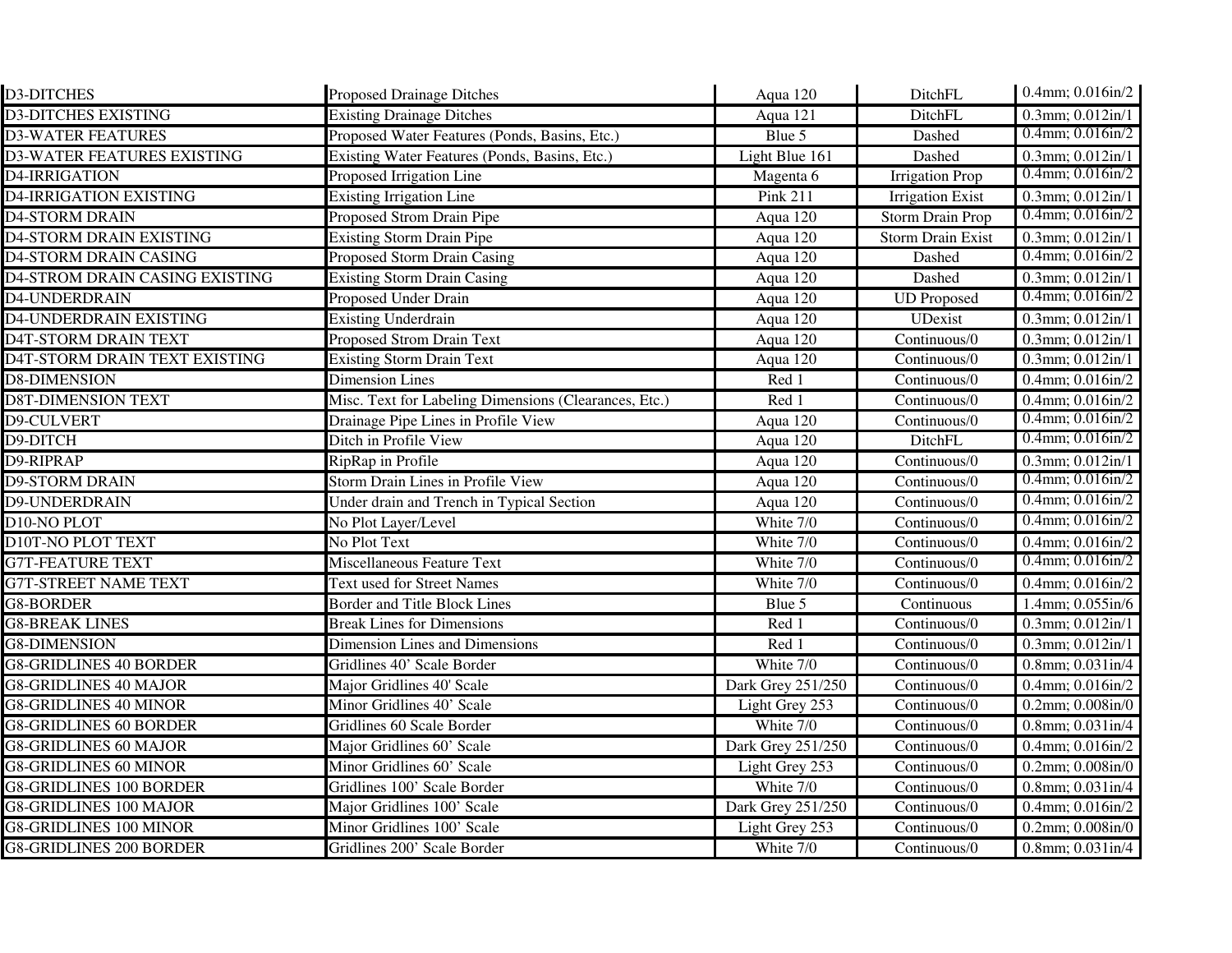| <b>G8-GRIDLINES 200 MAJOR</b>    | Major Gridlines 200' Scale                             | Dark Grey 251/250 | Continuous/0 | 0.4mm; 0.016in/2            |
|----------------------------------|--------------------------------------------------------|-------------------|--------------|-----------------------------|
| <b>G8-GRIDLINES 200 MINOR</b>    | Minor Gridlines 200' Scale                             | Light Grey 253    | Continuous/0 | $0.2$ mm; $0.008$ in/ $0$   |
| G8-LOGO                          | Consultant Logo (i.e. UTA WSA, PTG, etc.)              | White 7/0         | Continuous/0 | 0.4mm; 0.016in/2            |
| <b>G8-MATCH LINE</b>             | <b>Match Lines</b>                                     | Magenta 6         | Continuous/0 | 1.4mm; 0.055in/6            |
| <b>G8-MISCELLANEOUS</b>          | Miscellaneous Layer/Level (Undefined Features)         | White 7/0         | Continuous/0 | $0.4$ mm; $0.016$ in/2      |
| <b>G8-NORTH ARROW</b>            | North Arrow Block/Cell                                 | White 7/0         | Continuous/0 | $0.3$ mm; $0.012$ in/1      |
| <b>G8-PROFILE BORDER</b>         | Profile Border                                         | White 7/0         | Continuous/0 | $0.8$ mm; $0.031$ in/4      |
| <b>G8-PROFILE MAJOR GRID</b>     | Profile Major Grid Lines                               | Grey 252/251      | Continuous/0 | $0.4$ mm; $0.016$ in/2      |
| <b>G8-PROFILE MINOR GRID</b>     | Profile Minor Grid Lines                               | Light Grey 253    | Continuous/0 | $0.2$ mm; $0.008$ in/2      |
| <b>G8-PROFILE MISC</b>           | Miscellaneous Profile Lines                            | White 7/0         | Continuous/0 | 0.6mm; $.024 \text{in} / 3$ |
| <b>G8-REVCLOUD</b>               | <b>Revision Cloud</b>                                  | Red 1             | Continuous/0 | $0.6$ mm; $0.024$ in/3      |
| <b>G8-REVISION NUMBER</b>        | <b>Revision Triangles</b>                              | Green 3           | Continuous/0 | $0.4$ mm; $0.016$ in/2      |
| G8-SCALEBAR 40                   | 40' Scale Bar                                          | White 7/0         | Continuous/0 | $0.3$ mm; $0.012$ in/1      |
| G8-SCALEBAR 60                   | 60' Scale Bar                                          | White 7/0         | Continuous/0 | $0.3$ mm; $0.012$ in/1      |
| <b>G8-SCALEBAR 100</b>           | 100' Scale Bar                                         | White 7/0         | Continuous/0 | $0.3$ mm; $0.012$ in/1      |
| G8-SCALEBAR 200                  | 200' Scale Bar                                         | White 7/0         | Continuous/0 | 0.3mm; 0.012in/1            |
| <b>G8-SECTION CALLOUTS</b>       | <b>Section Callouts and Bubbles</b>                    | White 7/0         | Continuous/0 | 0.4mm; 0.016in/2            |
| <b>G8-SECTIONS</b>               | <b>Section Lines and Callouts</b>                      | White 7/0         | Continuous/0 | 0.4mm; 0.016in/2            |
| <b>G8-STAMP HALF</b>             | <b>Half Size Stamp</b>                                 | Magenta 6         | Continuous/0 | $0.3$ mm; $0.012$ in/1      |
| <b>G8-SUBMITTAL DATE</b>         | <b>Submittal Date Text</b>                             | Red 1             | Continuous/0 | $0.4$ mm; $0.016$ in/2      |
| G8-TABLE                         | <b>Table Lines</b>                                     | White 7/0         | Continuous/0 | $0.8$ mm; $0.031$ in/4      |
| G8-TABLE2                        | <b>Table Lines</b>                                     | White 7/0         | Continuous/0 | $0.4$ mm; $0.016$ in/2      |
| <b>G8-TEXT STAGE</b>             | Design Stage Text                                      | Red 1             | Continuous/0 | $0.4$ mm; $0.016$ in/2      |
| <b>G8-TITLEBLOCK 1</b>           | <b>Titleblock Lines-Wide</b>                           | Blue 5            | Continuous/0 | $0.8$ mm; $0.031$ in/4      |
| <b>G8-TITLEBLOCK 2</b>           | <b>Titleblock Lines-Medium</b>                         | White 7/0         | Continuous/0 | $0.4$ mm; $0.016$ in/2      |
| <b>G8-PROFILE BORDER</b>         | Profile Border                                         | White 7/0         | Continuous/0 | $0.8$ mm; $0.031$ in/4      |
| <b>G8-XSECT BORDER</b>           | <b>Cross Section Border</b>                            | White 7/0         | Continuous/0 | $0.8$ mm; $0.031$ in/4      |
| <b>G8-XSECT MAJOR GRID</b>       | Cross Section Major Grid Lines                         | Grey 252/251      | Continuous/0 | $0.4$ mm; $0.016$ in/2      |
| <b>G8-XSECT MINOR GRID</b>       | <b>Cross Section Minor Grid Lines</b>                  | Light Grey 253    | Continuous/0 | $0.2$ mm; $0.008$ in/ $0$   |
| <b>G8-XSECT TICK</b>             | <b>Cross Section Tick Marks</b>                        | White 7/0         | Continuous/0 | $0.4$ mm; $0.016$ in/2      |
| <b>G8T-AXIS TEXT</b>             | Axis Text                                              | White 7/0         | Continuous/0 | $0.4$ mm; $0.016$ in/2      |
| <b>G8T-CALLOUT TEXT EXISTING</b> | <b>Callout Text and Blocks/Cells Existing Features</b> | White 7/0         | Continuous/0 | 0.3mm; 0.012in/1            |
| <b>G8T-CALLOUT TEXT PROPOSED</b> | Callout Text and Blocks/Cells Proposed Features        | White 7/0         | Continuous/0 | 0.4mm; 0.016in/2            |
| <b>G8T-DIMENSION TEXT</b>        | <b>Dimension Text and Leaders</b>                      | Red 1             | Continuous/0 | $0.3$ mm; $0.012$ in/1      |
| <b>G8T-FILE INFO TEXT</b>        | File/Date Plot Stamp                                   | White 7/0         | Continuous/0 | $0.3$ mm; $0.012$ in//      |
| <b>G8T-GENERAL TEXT</b>          | Text for General Use & Miscellaneous Profile Text      | White 7/0         | Continuous/0 | $0.4$ mm; $0.016$ in/2      |
| G8T-LOGO TEXT                    | Logo Text                                              | Red 1             | Continuous/0 | $0.3$ mm; $0.012$ in/1      |
| <b>G8T-MATCH LINE TEXT</b>       | Match Line Text                                        | Magenta 6         | Continuous/0 | $0.6$ mm; $0.024$ in/3      |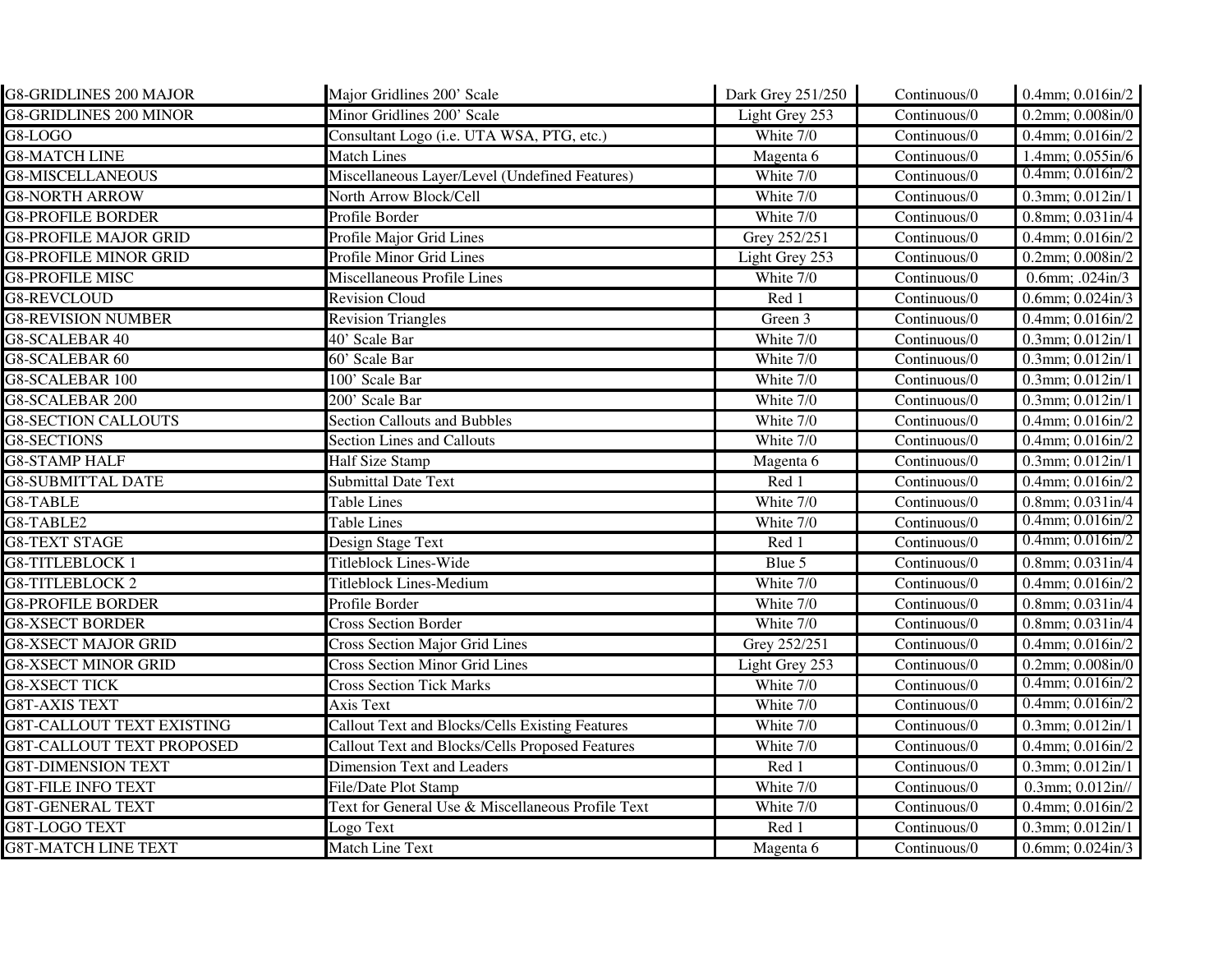| <b>G8T-NOTE TEXT</b>              | Note Text                                       | White 7/0         | Continuous/0                      | $0.4$ mm; $0.016$ in/2    |
|-----------------------------------|-------------------------------------------------|-------------------|-----------------------------------|---------------------------|
| <b>G8T-PLAN TEXT</b>              | Plan View Text (Callouts, Etc.)                 | White 7/0         | Continuous/0                      | $0.4$ mm; $0.016$ in/2    |
| <b>G8T-PROFILE TEXT</b>           | Text for use in Profile Stations and Elevations | White 7/0         | Continuous/0                      | $0.4$ mm; $0.016$ in/2    |
| <b>G8T-REVISION TEXT</b>          | <b>Revision Text</b>                            | Magenta 6         | Continuous/0                      | $0.4$ mm; $0.016$ in/2    |
| <b>G8T-TABLE TEXT</b>             | <b>Text for Tables</b>                          | White 7/0         | Continuous/0                      | $0.4$ mm; $0.016$ in/2    |
| <b>G8T-TITLE BLOCK TEXT</b>       | <b>Title Block Text</b>                         | Blue 5            | Continuous/0                      | $0.4$ mm; $0.016$ in/2    |
| <b>G8T-TITLEBLOCK TEXT1</b>       | <b>Titleblock Text</b>                          | White 7/0         | Continuous/0                      | $0.3$ mm; $0.012$ in/1    |
| <b>G8T-TITLEBLOCK TEXT2</b>       | <b>Titleblock Text</b>                          | Red 1             | Continuous/0                      | $0.4$ mm; $0.016$ in/2    |
| <b>G8T-TITLE TEXT</b>             | <b>Text For Titles</b>                          | White 7/0         | Continuous/0                      | 0.6mm; $0.024$ in/3       |
| <b>G8T-TYPSEC GENERAL TEXT</b>    | Miscellaneous Typical Section Text              | White 7/0         | Continuous/0                      | $0.4$ mm; $0.016$ in/2    |
| <b>G8T-TYPSEC NOTES TEXT</b>      | <b>Typical Section Notes Text</b>               | White 7/0         | Continuous/0                      | $0.4$ mm; $0.016$ in/2    |
| <b>G8T-TYPSEC STATION TEXT</b>    | <b>Typical Section Station Text</b>             | White 7/0         | Continuous/0                      | $0.4$ mm; $0.016$ in/2    |
| <b>G8T-TYPSEC TITLE TEXT</b>      | <b>Typical Section Title Text</b>               | White 7/0         | Continuous/0                      | $0.4$ mm; $0.016$ in/2    |
| <b>G8T-XSECT AXIS TEXT</b>        | <b>Cross Section Axis Text</b>                  | White 7/0         | Continuous/0                      | $0.4$ mm; $0.016$ in/2    |
| <b>G8T-XSECT GENERAL TEXT</b>     | <b>Miscellaneous Cross Section Text</b>         | White 7/0         | Continuous/0                      | $0.4$ mm; $0.016$ in/2    |
| <b>G8T-XSECT NOTES TEXT</b>       | <b>Cross Section Notes Text</b>                 | White 7/0         | Continuous/0                      | $0.4$ mm; $0.016$ in/2    |
| <b>G8T-XSECT STATION TEXT</b>     | <b>Cross Section Station Text</b>               | White 7/0         | Continuous/0                      | $0.4$ mm; $0.016$ in/2    |
| <b>G10-CLIP BOUNDARY/VIEWPORT</b> | Clip Boundary/Viewport (No Plot)                | Blue 5            | Hidden/1                          | $0.3$ mm; $0.012$ in/1    |
| G10-NOPLOT                        | No Plot Layer/Level                             | White 7/0         | Continuous/0                      | $0.4$ mm; $0.016$ in/2    |
| G10-PICKPOINTS                    | Plotting Pick points (Non-print layer)          | Yellow 2          | $\overline{\text{Continuous}}$ /0 | $0.2$ mm; $0.008$ in/ $0$ |
| <b>G10-PLOTSHAPE FULL</b>         | Full Size Plot Shape                            | Cyan 4            | Continuous/0                      | $0.2$ mm; $0.008$ in/ $0$ |
| <b>G10-PLOTSHAPE HALF</b>         | Half Size Plot Shape                            | White 7/0         | Continuous/0                      | $0.2$ mm; $0.008$ in/ $0$ |
| G10T-NOPLOT TEXT                  | No Plot Text                                    | White 7/0         | Continuous/0                      | $0.4$ mm; $0.016$ in/2    |
| <b>G10-TYPSEC BORDER</b>          | <b>Typical Section Base File Border</b>         | White 7/0         | Continuous/0                      | $0.8$ mm; $0.031$ in/4    |
| K1-FREIGHT                        | <b>Freight Track Horizontal Alignment</b>       | Green 3           | Freight by UTA                    | 0.3mm; 0.012in/1          |
| K1-FREIGHT ALIGNMENT POINT        | <b>Alignment Points for Freight Track</b>       | White 7           | Continuous/0                      | 0.4mm; 0.016in/2          |
| K1-FREIGHT BY OTHERS              | Freight Track Horizontal Alignment by Others    | Blush 13          | Freight by Others                 | 0.3mm; 0.012in/1          |
| K1-FREIGHT FUTURE                 | Future Freight Track Horizontal Alignment       | Olive Green 55/45 | DashDot                           | $0.8$ mm; $0.031$ in/4    |
| K1-FREIGHT PROFILE                | New Freight Track Vertical Alignment            | Green 3           | Continuous/0                      | $0.6$ mm; $0.024$ in/3    |
| K1-FREIGHT PROFILE POINTS         | <b>Freight Vertical Alignment Points</b>        | White 7/0         | Continuous/0                      | $0.3$ mm; $0.012$ in/1    |
| K1-FREIGHT STATION TICK           | <b>Stationing Tick for Freight Track</b>        | White 7           | $\overline{\text{Continuous}}$ /0 | $0.4$ mm; $0.016$ in/2    |
| K1-GROUND EXISTING                | <b>Existing Ground</b>                          | Green 3           | Dashed                            | $0.3$ mm; $0.012$ in/1    |
| K1-TOP OF SUBGRADE                | Top of Subgrade                                 | Magenta 6         | Continuous/0                      | $0.4$ mm; $0.016$ in/2    |
| K1-UPRR ALIGNMENT POINT           | <b>Alignment Points for UPRR Track</b>          | White 7/0         | Continuous/0                      | $0.4$ mm; $0.016$ in/2    |
| <b>K1-UPRR BY UPRR</b>            | <b>UPRR Track Horizontal Alignment by UPRR</b>  | Orange 30         | New UP UP                         | $0.3$ mm; $0.012$ in/1    |
| <b>K1-UPRR BY UTA</b>             | <b>UPRR Track Horizontal Alignment by UTA</b>   | Magenta 6         | New UP UTA                        | $0.3$ mm; $0.012$ in/1    |
| <b>K1-UPRR FUTURE</b>             | Future UPRR Track Horizontal Alignment          | Olive 54          | Center                            | $0.8$ mm; $0.031$ in/4    |
| <b>K1-UPRR PROFILE</b>            | <b>New UPRR Track Vertical Alignment</b>        | Green 3           | Continous/0                       | $0.6$ mm; $0.024$ in/3    |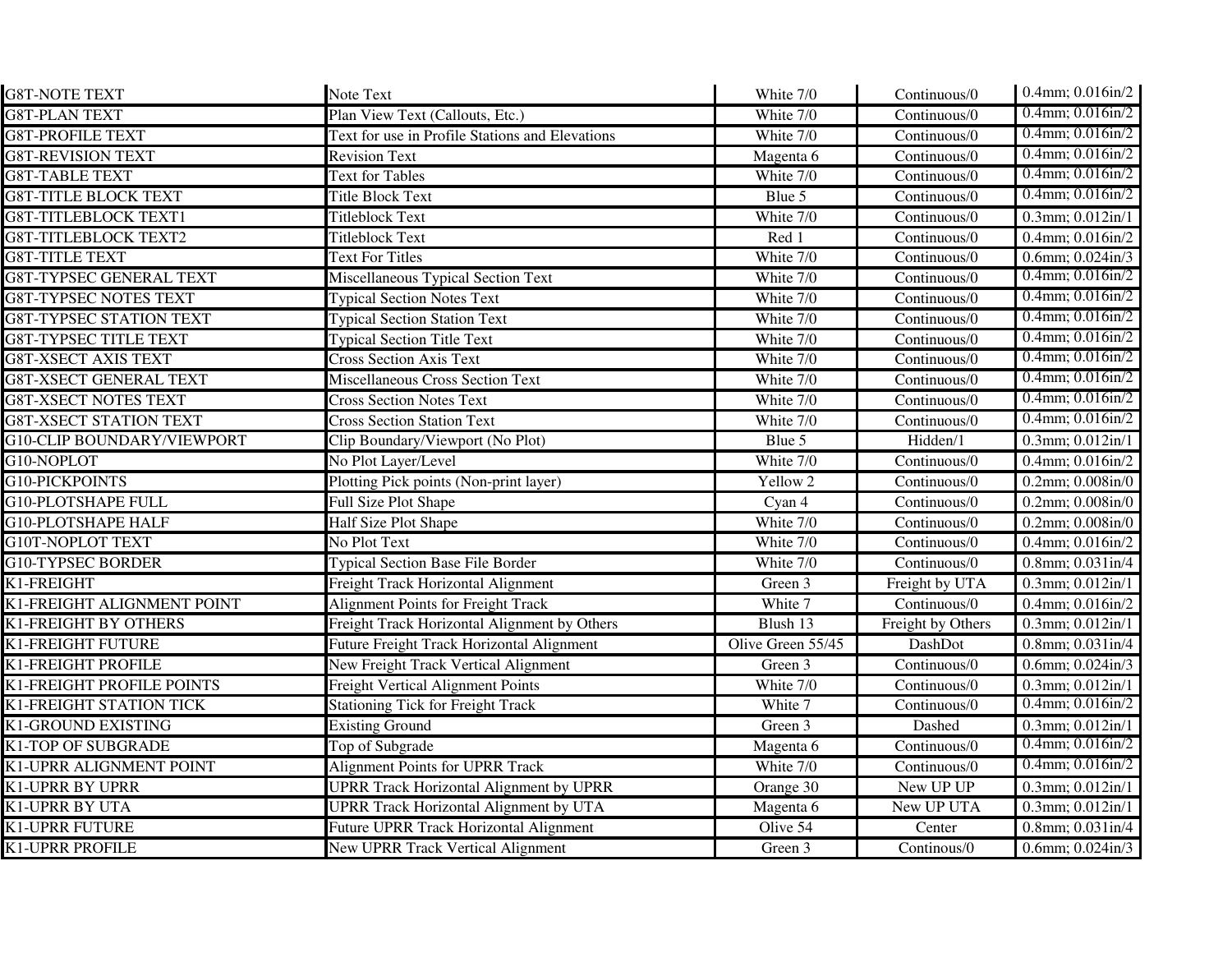| K1-UPRR PROFILE POINTS        | <b>UPRR Vertical Alignment Points</b>          | White 7/0          | Continous/0            | $0.3$ mm; $0.012$ in/1 |
|-------------------------------|------------------------------------------------|--------------------|------------------------|------------------------|
| <b>K1-UPRR STATION TICK</b>   | <b>Stationing Tick for UPRR Track</b>          | White 7/0          | Continuous/0           | $0.4$ mm; $0.016$ in/2 |
| K1-UTA ALIGNMENT POINT        | Alignment Points for UTA #1 Track              | White 7/0          | Continuous/0           | $0.4$ mm; $0.016$ in/2 |
| K1-UTA 2 ALIGNMENT POINT      | Alignment Points for UTA #2 Track              | White 7/0          | Continuous/0           | $0.4$ mm; $0.016$ in/2 |
| <b>K1-UTA CURVE</b>           | UTA/Freight Horizontal Alignment Curve         | Yellow 2           | <b>UTA LRT</b> Freight | 0.3mm; 0.012in/1       |
| <b>K1-UTA CURVE FUTURE</b>    | <b>Future UTA Horizontal Alignment Curve</b>   | Purple Magenta 200 | Dashed                 | $0.8$ mm; $0.031$ in/4 |
| <b>K1-UTA LRT CURVE</b>       | UTA Horizontal Alignment Curve                 | Yellow 2           | <b>UTA LRT</b> Freight | $0.3$ mm; $0.012$ in/1 |
| <b>K1-UTA LRT SPIRAL</b>      | UTA Horizontal Alignment Spiral                | Cyan 4             | <b>UTA LRT</b>         | $0.3$ mm; $0.012$ in/1 |
| <b>K1-UTA LRT TANGENT</b>     | UTA Horizontal Alignment Tangent               | Red 1              | <b>UTA LRT</b>         | $0.3$ mm; $0.012$ in/1 |
| K1-UTA PROFILE                | <b>New UTA Track Vertical Alignment</b>        | Green 3/1          | Continuous/0           | $0.6$ mm; $0.024$ in/3 |
| <b>K1-UTA PROFILE POINTS</b>  | <b>UTA Vertical Alignment Points</b>           | White 7            | Continuous/0           | $0.4$ mm; $0.016$ in/2 |
| K1-UTA PROFILE PROJECTED      | <b>UTA Profile Projected</b>                   | Red 1              | Continuous/0           | $0.3$ mm; $0.012$ in/1 |
| <b>K1-UTA REALIGN</b>         | <b>UTA Realigned Existing Track</b>            | Magenta 6          | <b>UTA Realign</b>     | 0.3mm; 0.012in/1       |
| K1-UTA REHABILITATE           | UTA Rehabilitated Existing Track               | Red 10             | <b>UTA Rehab</b>       | 0.3mm; 0.012in/1       |
| K1-UTA SECOND PROFILE         | <b>New UTA Second Track Alignment</b>          | Magenta 6          | Dashed $(2x)/3$        | $0.4$ mm; $0.016$ in/2 |
| K1-UTA SECOND PROFILE POINTS  | UTA 2nd Track Vertical Alignment Points        | White 7/0          | Continuous/0           | $0.4$ mm; $0.016$ in/2 |
| K1-UTA SPIRAL                 | UTA/Freight Horizontal Alignment Spiral        | Cyan 4             | <b>UTA LRT</b> Freight | 0.3mm; 0.012in/1       |
| K1-UTA SPIRAL FUTURE          | Future UTA Horizontal Alignment Spiral         | Purple Magenta 200 | Dashed                 | $0.8$ mm; $0.031$ in/4 |
| <b>K1-UTA STATION TICK</b>    | <b>Stationing Tick for UTA Track</b>           | White 7/0          | Continuous/0           | $0.4$ mm; $0.016$ in/2 |
| K1-UTA 2 STATION TICK         | Stationing Tick for UTA #2 Track               | White 7/0          | Continuous/0           | 0.4mm; 0.016in/2       |
| <b>K1-UTA TANGENT</b>         | UTA/Freight Horizontal Alignment Tangent       | Red 1              | <b>UTA LRT</b> Freight | 0.3mm; 0.012in/1       |
| K1-UTA TANGENT FUTURE         | <b>Future UTA Horizontal Alignment Tangent</b> | Purple Magenta 200 | Dashed                 | $0.8$ mm; $0.031$ in/4 |
| K1T-FREIGHT ALIGNMENT TEXT    | Freight Horizontal Alignment Text              | Cyan 4             | Continuous/0           | $0.4$ mm; $0.016$ in/2 |
| K1T-FREIGHT CURVEDATA TEXT    | Freight Curve Data Text                        | Cyan 4             | Continuous/0           | $0.4$ mm; $0.016$ in/2 |
| K1T-FREIGHT PI TEXT           | Freight Curve PI Text                          | Cyan 4             | Continuous/0           | $0.4$ mm; $0.016$ in/2 |
| K1T-FREIGHT PVC TEXT          | Freight Alignment PVC Text                     | Cyan 4             | Continuous/0           | $0.4$ mm; $0.016$ in/2 |
| K1T-FREIGHT PVI TEXT          | Freight Alignment PVI Text                     | Cyan 4             | Continuous/0           | $0.4$ mm; $0.016$ in/2 |
| K1T-FREIGHT PVT TEXT          | Freight Alignment PVT Text                     | Cyan 4             | Continuous/0           | $0.4$ mm; $0.016$ in/2 |
| K1T-FREIGHT STATION TEXT      | <b>Freight Major Stationing Text</b>           | White 7/0          | Continuous/0           | $0.4$ mm; $0.016$ in/2 |
| K1T-FREIGHT STATION TEXT      | <b>Freight Stationing Text</b>                 | Cyan 4             | Continuous/0           | $0.4$ mm; $0.016$ in/2 |
| K1T-UPRR ALIGNMENT TEXT       | <b>UPPR Horizontal Alignment Text</b>          | Cyan 4             | Continuous/0           | $0.4$ mm; $0.016$ in/2 |
| K1T-UPRR CURVE DATE TEXT      | <b>UPRR Curve Data Text</b>                    | Cyan 4             | Continuous/0           | $0.4$ mm; $0.016$ in/2 |
| K1T-UPRR PI TEXT              | <b>UPRR Curve PI Text</b>                      | Red 10             | Continuous/0           | $0.4$ mm; $0.016$ in/2 |
| K1T-UPRR PROFILE STATION TEXT | <b>UPRR Profile Stationing Text</b>            | Cyan 4             | Continuous/0           | $0.4$ mm; $0.016$ in/2 |
| K1T-UPRR PVC TEXT             | <b>UPRR Alignment PVC Text</b>                 | Cyan 4             | Continous/0            | $0.4$ mm; $0.016$ in/2 |
| K1T-UPRR PVI TEXT             | <b>UPRR Alignment PVI Text</b>                 | Cyan 4             | Continuous/0           | $0.4$ mm; $0.016$ in/2 |
| K1T-UPRR PVT TEXT             | <b>UPRR Alignment PVT Text</b>                 | Cyan 4             | Continuous/0           | $0.4$ mm; $0.016$ in/2 |
| K1T-UPRR STATION TEXT         | <b>UPRR Major Stationing Text</b>              | White 7/0          | Continuous/0           | $0.4$ mm; $0.016$ in/2 |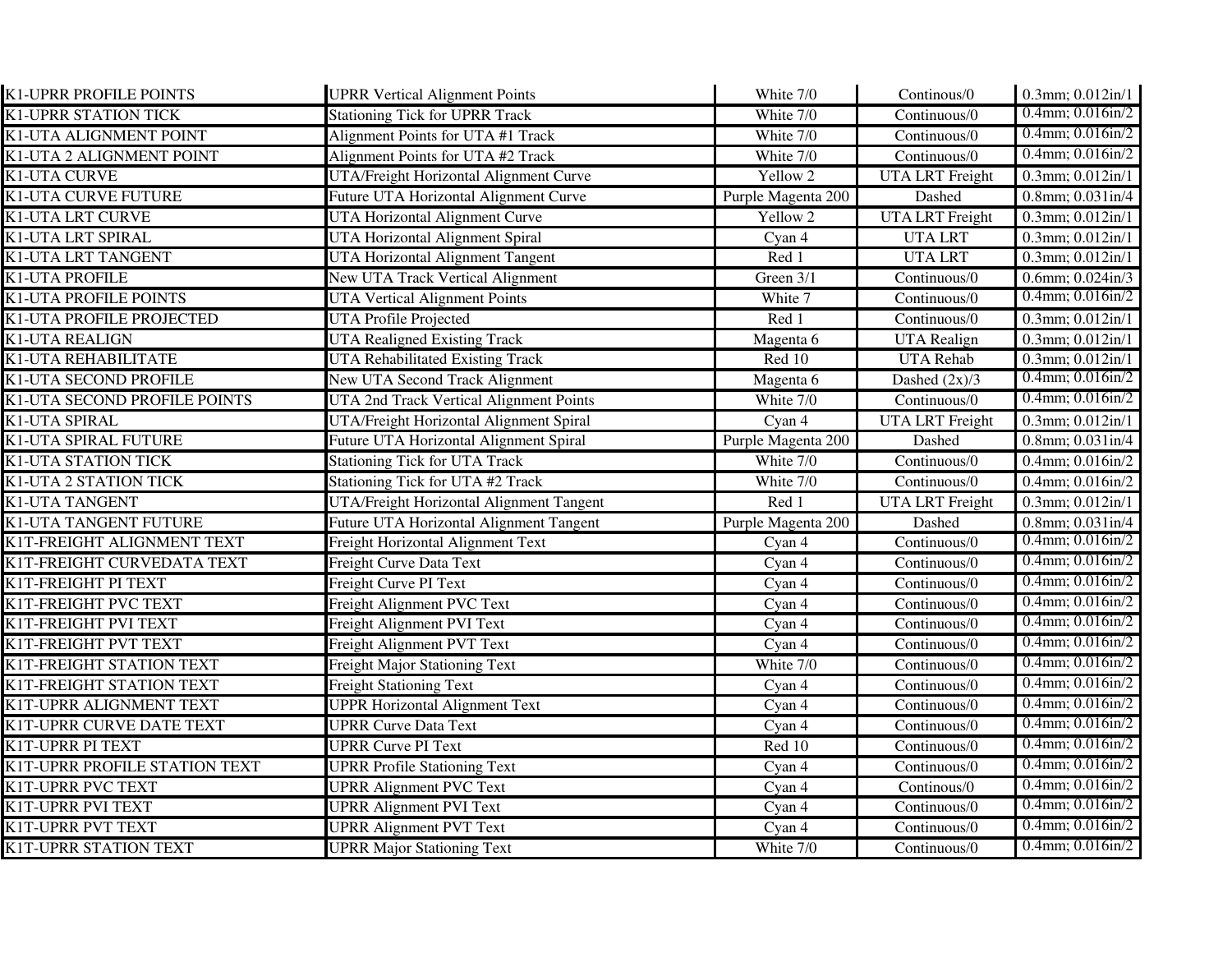| K1T-UTA ALIGNMENT TEXT         | UTA Horizontal Alignment Text               | Magenta 6              | Continuous/0       | 0.4mm; 0.016in/2                  |
|--------------------------------|---------------------------------------------|------------------------|--------------------|-----------------------------------|
| K1T-UTA 2 ALIGNMENT TEXT       | UTA #2 Horizontal Alignment Text            | Magenta 6              | Continuous/0       | $0.4$ mm; $0.016$ in/2            |
| K1T-UTA CURVEDATA TEXT         | <b>UTA Curve Data Text</b>                  | Cyan 4                 | Continuous/0       | $0.4$ mm; $0.016$ in/2            |
| K1T-UTA PI TEXT                | <b>UTA Curve PI Text</b>                    | Cyan 4                 | Continuous/0       | $0.4$ mm; $0.016$ in/2            |
| K1T-UTA 2 PI TEXT              | UTA #2 Curve PI Text                        | Cyan 4                 | Continuous/0       | $0.4$ mm; $0.016$ in/2            |
| K1T-UTA PROFILE STATION TEXT   | <b>UTA Profile Stationing Text</b>          | Cyan 4                 | Continous/0        | $0.4$ mm; $0.016$ in/2            |
| K1T-UTA PVC TEXT               | <b>UTA Alignment PVC Text</b>               | Cyan 4                 | Continuous/0       | $0.4$ mm; $0.016$ in/2            |
| K1T-UTA PVI TEXT               | <b>UTA Alignment PVI Text</b>               | Cyan 4                 | Continuous/0       | $0.4$ mm; $0.016$ in/2            |
| K1T-UTA PVT TEXT               | <b>UTA Alignment PVT Text</b>               | Cyan 4                 | Continuous/0       | $0.4$ mm; $0.016$ in/2            |
| K1T-UTA SECOND CURVEDATA TEXT  | <b>UTA Second Track Curve Data Text</b>     | Green 3                | Continuous/0       | $0.4$ mm; $0.016$ in/2            |
| K1T-UTA SECOND PVC TEXT        | UTA Second Track Alignment PVC Text         | Green 3                | Continuous/0       | $0.4$ mm; $0.016$ in/2            |
| K1T-UTA SECOND PVI TEXT        | UTA Second Track Alignment PVI Text         | Green 3                | Continuous/0       | $0.4$ mm; $0.016$ in/2            |
| K1T-UTA SECOND PVT TEXT        | UTA Second Track Alignment PVT Text         | Green 3                | Continuous/0       | $0.4$ mm; $0.016$ in/2            |
| K1T-UTA SECOND STATION TEXT    | <b>UTA Second Track Stationing Text</b>     | Green 3                | Continuous/0       | $0.4$ mm; $0.016$ in/2            |
| K1T-UTA STATION TEXT           | <b>UTA Stationing Text</b>                  | Cyan 4                 | Continuous/0       | $0.4$ mm; $0.016$ in/2            |
| K1T-UTA STATION TEXT           | <b>UTA Major Stationing Text</b>            | White 7/0              | Continuous/0       | $0.4$ mm; $0.016$ in/2            |
| K1T-UTA 2 STATION TEXT         | UTA #2 Major Stationing Text                | White 7/0              | Continuous/0       | $0.4$ mm; $0.016$ in/2            |
| <b>K2-BUMPING POST</b>         | <b>Track Bumping Post</b>                   | Purple Magenta 214     | Continuous/0       | $0.6$ mm; $0.024$ in/3            |
| <b>K2-DERAIL</b>               | <b>Derail on UPRR Track</b>                 | Red 1                  | Continuous/0       | $0.6$ mm; $0.024$ in/3            |
| <b>K2-EXUP TRACK</b>           | <b>Existing Track (Unmapped)</b>            | Light Grey 254         | <b>Exist Track</b> | $0.3$ mm; $0.012$ in/1            |
| K2-SHIFT UPRR TRACK BY UPRR    | Shift UPRR Track by UPRR                    | Purple 204             | Shift UP UP        | 0.3mm; 0.012in/1                  |
| K2-SHIFT UPRR TRACK BY UTA     | Shift UPRR Track by UTA                     | Cyan 4                 | Shift UP UTA       | $\overline{0.3}$ mm; $0.012$ in/1 |
| <b>K2-TURNOUT FREIGHT</b>      | <b>Freight Turnout</b>                      | Deep Purple 216        | Continuous/0       | $0.6$ mm; $0.024$ in/3            |
| K2-TURNOUT FREIGHT FUTURE      | <b>Future Freight Turnout</b>               | $\overline{P}$ ink 221 | Continuous/0       | 0.4mm; 0.016in/2                  |
| <b>K2-TURNOUT UPRR</b>         | <b>UPRR Turnout</b>                         | Purple 204             | Continuous/0       | $0.6$ mm; $0.024$ in/3            |
| K2-TURNOUT UPRR FUTURE         | <b>Future UPRR Turnout</b>                  | Magenta 6              | Continuous/0       | 0.4mm; 0.016in/2                  |
| <b>K2-TURNOUT UTA</b>          | <b>UTA Track Turnout</b>                    | Cyan 4                 | Continuous/0       | $0.6$ mm; $0.024$ in/3            |
| K2-UP HALF MILE POST           | Union Pacific Railroad 1/2 Mile Posts       | Magenta 6              | Continuous/0       | $0.4$ mm; $0.016$ in/2            |
| <b>K2-UP MILE POST</b>         | <b>Union Pacific Railroad Mile Post</b>     | White 7/0              | Continuous/0       | $0.4$ mm; $0.016$ in/2            |
| <b>K2-UP QUARTER MILE POST</b> | Union Pacific Railroad 1/4 Mile Posts       | Cyan 4                 | Continuous/0       | $0.4$ mm; $0.016$ in/2            |
| <b>K2-UTA HALF MILE POST</b>   | UTA 1/2 Mile Posts                          | Blue 5                 | Continuous/0       | $0.4$ mm; $0.016$ in/2            |
| <b>K2-UTA MILE POST</b>        | <b>UTA Mile Post</b>                        | Red 1                  | Continuous/0       | $0.4$ mm; $0.016$ in/2            |
| <b>K2T-TURNOUT TEXT</b>        | <b>Turnout Text and Dimension</b>           | Red 1                  | Continuous/0       | $0.4$ mm; $0.016$ in/2            |
| K2T-UP HALF MILE POST TEXT     | Union Pacific Railroad 1/2 Mile Post Text   | Magenta 6              | Continuous/0       | $0.4$ mm; $0.016$ in/2            |
| K2T-UP MILE POST TEXT          | <b>Union Pacific Railroad Milepost Text</b> | White 7/0              | Continuous/0       | $0.4$ mm; $0.016$ in/2            |
| K2T-UP QUARTER MILE POST TEXT  | Union Pacific Railroad 1/4 Mile Post Text   | Cyan 4                 | Continuous/0       | $0.4$ mm; $0.016$ in/2            |
| K2T-UTA HALF MILE POST TEXT    | UTA 1/2 Mile Post Text                      | Blue 5                 | Continuous/0       | $0.4$ mm; $0.016$ in/2            |
| K2T-UTA MILE POST TEXT         | <b>UTA Mile Post Text</b>                   | Red 1                  | Continuous/0       | $0.4$ mm; $0.016$ in/2            |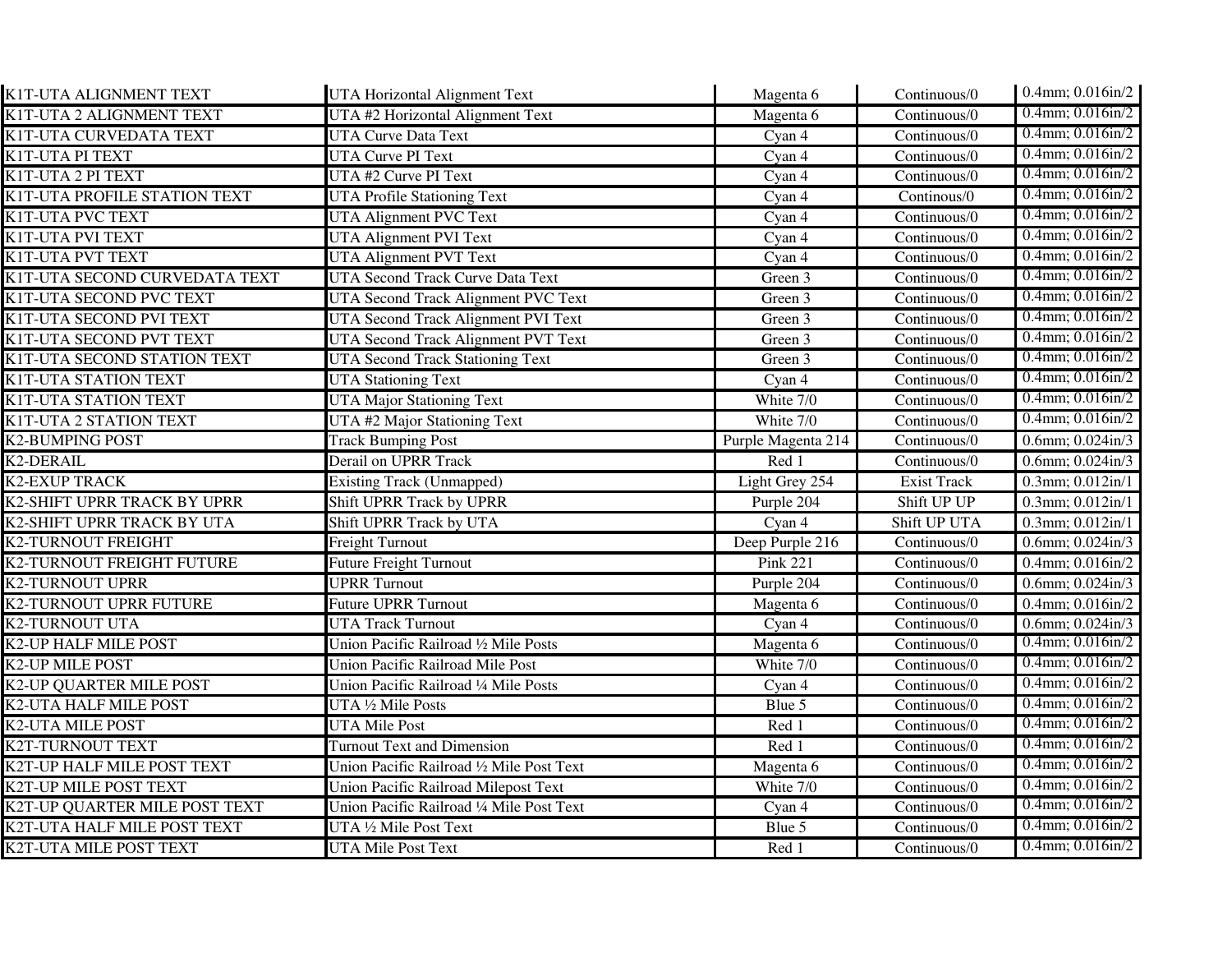| <b>K3-GRADING LIMITS</b>           | <b>Track Grading Limits</b>                           | Light Green 101     | Dashed2              | $0.4$ mm; $0.016$ in/2            |
|------------------------------------|-------------------------------------------------------|---------------------|----------------------|-----------------------------------|
| <b>K3-TOE FILL LEFT</b>            | Toe of Fill Left Side of Tracks                       | Salmon 11           | Toe of Fill Left     | $\overline{0.3}$ mm; $0.012$ in/1 |
| K3-TOE FILL RIGHT                  | Toe of Fill Right Side of Tracks                      | Salmon 11           | Toe of Fill          | $0.3$ mm; $0.012$ in/1            |
| K3-TOP CUT LEFT                    | Top of Cut Left Side of Tracks                        | Bright Pink 230     | Top of Cut Left      | $0.3$ mm; $0.012$ in/1            |
| <b>K3-TOP CUT RIGHT</b>            | Top of Cut Right Side of Tracks                       | Cright Pink 230     | Top of Cut           | $0.3$ mm; $0.012$ in/1            |
| <b>K7-FREIGHT REMOVE</b>           | <b>Existing Freight Track to be Removed</b>           | Sea Blue 135/145    | Freight Remove       | $0.3$ mm; $0.012$ in/1            |
| <b>K7-REMOVE UPRR BY UPRR</b>      | <b>Existing UPRR Track to be Removed by UPRR</b>      | Mustard 52          | <b>UP Remove UP</b>  | $0.3$ mm; $0.012$ in/1            |
| K7-REMOVE UPRR BY UTA              | Existing UPRR Track to be Removed by UTA              | Dark Cyan 132       | <b>UTA Remove UP</b> | $0.3$ mm; $0.012$ in/1            |
| <b>K8-CENTERLINE</b>               | <b>Track Centerline</b>                               | Rustic Pink 13      | Center               | $0.4$ mm; $0.016$ in/2            |
| <b>K8-DIMENSION</b>                | <b>Dimension Lines</b>                                | Red 1               | Continuous/0         | $0.4$ mm; $0.016$ in/2            |
| K8-EARTHWORK FILL SHAPE            | Earthwork Fill Shape - UTA Track                      | Green 3             | Continuous/0         | $0.2$ mm; $0.008$ in/ $0$         |
| <b>K8T-DIMESNION TEXT</b>          | Misc. Text for Labeling Dimensions (Clearances, Etc.) | Red 1               | Continuous/0         | $0.4$ mm; $0.016$ in/2            |
| K9-EARTHWORK CUT SHAPE             | Earthwork Cut Shape - UTA Track                       | Blue 5              | Continuous/0         | $0.2$ mm; $0.008$ in/ $0$         |
| K9-EARTHWORK FILL SHAPE            | Earthwork Fill Shape - UTA Track                      | Green 3             | Continuous/0         | $0.2$ mm; $0.008$ in/ $0$         |
| <b>K9-FENCE EXISTING</b>           | <b>Existing Fence Line</b>                            | Yellow 2            | Fence Wire Exist     | 0.3mm; 0.012in/1                  |
| <b>K9-FENCE PROPOSED</b>           | Proposed Fence Line                                   | Yellow 2            | Fence Wire Prop      | $0.4$ mm; $0.016$ in/2            |
| <b>K9-FREIGHT BALLAST</b>          | New Freight Ballast                                   | Dark Purple 197/195 | Continuous/0         | $0.4$ mm; $0.016$ in/2            |
| K9-FREIGHT SUBBALLAST              | New Freight Subballast                                | Blue 5              | Continuous/0         | $0.4$ mm; $0.016$ in/2            |
| <b>K9-FREIGHT SUBGRADE</b>         | New Freight Subgrade                                  | Orange 30           | Continuous/0         | $0.6$ mm; $0.024$ in/3            |
| <b>K9-GEOTEXTILES</b>              | Roadway Geotextile Fabric/Grid                        | Bright Purple 204   | Continuous           | $0.8$ mm; $0.031$ in/4            |
| <b>K9-GROUND EXISTING</b>          | <b>Existing Ground</b>                                | Green 3             | Dashed2              | $0.3$ mm; $0.012$ in/1            |
| K9-MISCELLANEOUS                   | <b>Miscellaneous Track Lines</b>                      | Magenta 6           | Continuous/0         | $0.4$ mm; $0.016$ in/2            |
| K9-TYPSEC EXISTING                 | <b>Existing Track Typical Section Lines</b>           | Acorn Brown 35      | Continuous/0         | $0.2$ mm; $0.008$ in/ $0$         |
| K9-TYPSEC EXIST FREIGHT BLOCK/CELL | Existing Freight Typical Section Block/Cell           | White 7/0           | Continuous/0         | 0.3mm; 0.012in/1                  |
| K9-TYPSEC EXIST UPRR BLOCK/CELL    | <b>Existing UPRR Typical Section Block/Cell</b>       | White 7/0           | Continuous/0         | 0.3mm; 0.012in/1                  |
| K9-TYPSEC FREIGHT BLOCK/CELL       | Freight Railroad Typical Section Block/Cell           | White 7/0           | Continuous/0         | 0.3mm; 0.012in/1                  |
| K9-TYPSEC PROPOSED                 | Proposed Track Typical Section Lines                  | Magenta 200/212     | Continuous/0         | $0.3$ mm; $0.012$ in/1            |
| K9-TYPSEC ROW                      | ROW Line in Typical Section                           | Dark Magenta 214    | <b>ROW</b>           | $0.4$ mm; $0.016$ in/2            |
| K9-TYPSEC UPRR BLOCK/CELL          | <b>UPRR Railroad Typical Section Block/Cell</b>       | White 7/0           | Continuous/0         | $0.3$ mm; $0.012$ in/1            |
| K9-TYPSEC UTA BLOCK/CELL           | UTA Typical Section Block/Cell                        | White 7/0           | Continuous/0         | $0.3$ mm; $0.012$ in/1            |
| <b>K9-UPRR BALLAST</b>             | <b>New UPRR Ballast</b>                               | Bright Purple 204   | Continuous/0         | $0.4$ mm; $0.016$ in/2            |
| <b>K9-UPRR SUBBALLAST</b>          | <b>New UPRR Subballast</b>                            | Blue 5              | Continuous/0         | $0.4$ mm; $0.016$ in/2            |
| <b>K9-UPPRR SUBGRADE</b>           | New UPRR Subgrade                                     | Orange 30           | Continuous/0         | 0.6mm; $0.024$ in/3               |
| <b>K9-UTA BALLAST</b>              | New UTA Ballast                                       | Cyan 4              | Continuous/0         | $0.4$ mm; $0.016$ in/2            |
| K9-UTA FUTURE PLATFORM             | <b>UTA Future Station Platform</b>                    | Green 104           | Continuous/0         | $0.4$ mm; $0.016$ in/2            |
| <b>K9-UTA PLATFORM</b>             | <b>UTA Station Platform</b>                           | Blue 5              | Continuous/0         | $0.4$ mm; $0.016$ in/2            |
| <b>K9-UTA SUBBALLAST</b>           | <b>New UTA Subballast</b>                             | Magenta 6           | Continuous/0         | $0.4$ mm; $0.016$ in/3            |
| <b>K9-UTA SUBGRADE</b>             | <b>New UTA Subgrade</b>                               | Red 1               | Continuous/0         | $0.6$ mm; $0.024$ in/1            |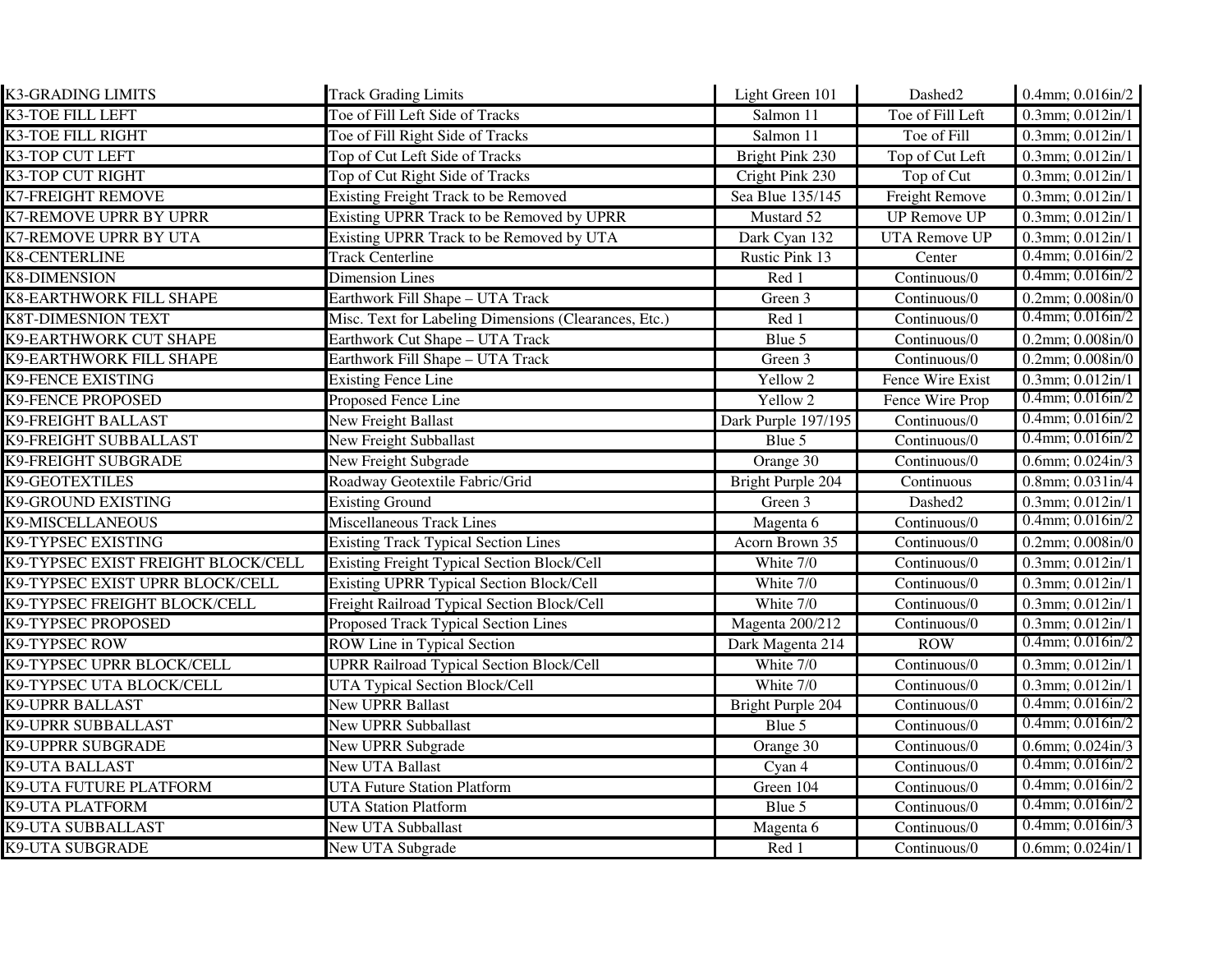| K9-XSECT EXIST FREIGHT BLOCK/CELL | <b>Existing Freight Cross Section Block/Cell</b> | White 7/0       | Continuous/0      | 0.3mm; 0.012in/1               |
|-----------------------------------|--------------------------------------------------|-----------------|-------------------|--------------------------------|
| K9-XSECT EXIST UPRR BLOCK/CELL    | Existing UPRR Cross Section Block/Cell           | White 7/0       | Continuous        | 0.3mm; $\overline{0.012}$ in/1 |
| K9-XSECT FREIGHT BLOCK/CELL       | Freight Railroad Cross Section Block/Cell        | White 7/0       | Continuous/0      | $0.3$ mm; $0.012$ in/1         |
| K9-XSECT UPRR BLOCK/CELL          | <b>UPRR Railroad Cross Section Block/Cell</b>    | White 7/0       | Continuous/0      | $0.3$ mm; $0.012$ in/1         |
| K9-XSECT UTA BLOCK/CELL           | <b>UTA Cross Section Block/Cell</b>              | White 7/0       | Continuous/0      | $0.3$ mm; $0.012$ in/1         |
| K9T-CROSS SECTION TEXT            | <b>Track Cross Section Text</b>                  | White 7/0       | Continuous/0      | $0.4$ mm; $0.016$ in/2         |
| K9T-EARTHWORK CUT TEXT            | <b>Earthwork Cut Annotation</b>                  | Blue 5          | Continuous/0      | $0.4$ mm; $0.016$ in/2         |
| K9T-EARTHWORK FILL TEXT           | <b>Earthwork Fill Annotation</b>                 | Green 3         | Continuous/0      | $0.4$ mm; $0.016$ in/2         |
| K9T-TYPSEC TEXT                   | <b>Track Typical Section Text</b>                | White 7/0       | Continuous/0      | $0.4$ mm; $0.016$ in/2         |
| K10-NOPLOT                        | No Plot Layer/Level                              | White 7/0       | Continuous/0      | $0.4$ mm; $0.016$ in/2         |
| K10-NOPLOT TEXT                   | No Plot Text                                     | White 7/0       | Continuous/0      | $0.4$ mm; $0.016$ in/2         |
| K10-SHIFT TURNOUT BY UPRR         | Shift Turnout by UPRR (No Plot)                  | Blue 5          | Continuous/0      | $0.3$ mm; $0.012$ in/1         |
| K10-SHIFT TURNOUT BY UTA          | Shift Turnout by UTA (No Plot)                   | Yellow 2        | Continuous/0      | 0.3mm; 0.012in/1               |
| K10-TRACK UNDER STRUCTURE         | <b>Track Under Structure</b>                     | Magenta 6       | <b>UP REM</b>     | 0.3mm; 0.012in/1               |
| K10-TURNOUT REMOVE OTHERS         | <b>Track Turnout Removed by Others</b>           | Blue 5          | Continuous/0      | $0.6$ mm; $0.024$ in/3         |
| K10-TURNOUT REMOVE UPRR           | Track Turnout Removed by UPRR (No Plot)          | Grey 253        | Continuous/0      | $0.4$ mm; $0.016$ in/2         |
| K10-TURNOUT REMOVE UTA            | Track Turnout Removed by UTA                     | White 7         | Continuous/0      | $0.6$ mm; $0.024$ in/3         |
| K10T-NOPLOT TEXT                  | No Plot Text                                     | White 7/0       | Continuous/0      | $0.4$ mm; $0.016$ in/2         |
| K10-NOPLOT                        | No Plot Layer/Level                              | White 7/0       | Continuous/0      | $0.4$ mm; $0.016$ in/2         |
| K10T-NOPLOT TEXT                  | No Plot Text                                     | White 7/0       | Continuous/0      | $0.4$ mm; $0.016$ in/2         |
| MI-INDEX CONT                     | <b>Index Contour Line</b>                        | Pumpkin 32      | Continuous/0      | $0.3$ mm; $0.012$ in/1         |
| M1-INDEX CONT_DASH                | Dashed Index Contour                             | Pumpkin 32      | (Dashed)          | 0.3mm; 0.012in/1               |
| M1-INDEX CONT_DEP                 | <b>Depression Index Contour</b>                  | Pumpkin 32      | DepContour        | $0.3$ mm; $0.012$ in/1         |
| M1-INDEX CONT_DEPDASH             | Dashed Depression Index Contour                  | Pumpkin 32      | DashDepContour    | 0.3mm; 0.012in/1               |
| <b>M1-INTER CONT</b>              | <b>Intermediate Contour</b>                      | Red Rust 24/34  | Continuous/0      | $0.2$ mm; $0.008$ in/ $0$      |
| M1-INTER CONT_DASH                | Dashed Intermediate Contour                      | Red Rust 24/34  | (Dashed)          | $0.2$ mm; $0.008$ in/ $0$      |
| <b>M1-INTER CONT DEP</b>          | Depression Intermediate Contour                  | Red Rust 24/34  | DepContour        | $0.2$ mm; $0.008$ in/ $0$      |
| M1-INTER CONT_DEPDASH             | Dashed Depression Intermediate Contour           | Red Rust 24/34  | DashDepContour    | $0.3$ mm; $0.012$ in/ $0$      |
| M1T-SYMB SPOTELEV                 | <b>Spot Elevation Text</b>                       | White 7/0       | Continuous/0      | 0.3mm; 0.012in/1               |
| M1T-TXT INDEX                     | <b>Index Label</b>                               | White 7/0       | Continuous/0      | $0.3$ mm; $0.012$ in/1         |
| <b>M1T-TXT SPOTELEV</b>           | <b>Spot Elevation Text</b>                       | White 7/0       | Continuous/0      | $0.3$ mm; $0.012$ in/1         |
| <b>M2-BACK OF CURB</b>            | <b>Back of Curb</b>                              | <b>Pink 241</b> | (Dot)             | $0.4$ mm; $0.016$ in/2         |
| <b>M2-BLDG CONSTRUCT</b>          | <b>Building Under Construction</b>               | Orange 30       | (Center)          | $0.4$ mm; $0.016$ in/2         |
| M2-BOLLARD                        | <b>Bollard</b>                                   | Blue 5          | Continuous/0      | 0.3mm; 0.012in/1               |
| M2-BRIDGE                         | Bridge/Structure                                 | Red 1           | Continuous/0      | 0.4mm; 0.016in/2               |
| <b>M2-BRUSH LINE</b>              | <b>Brush Line</b>                                | Pea Green 97/86 | <b>Brush Line</b> | 0.3mm; 0.012in/1               |
| M2-BUILDING                       | <b>Building Outline</b>                          | Magenta 6       | Continuous/0      | $0.4$ mm; $0.016$ in/2         |
| M2-BUSH                           | <b>Bush Symbol</b>                               | Pea Green 97/86 | Continuous/0      | $0.3$ mm; $0.012$ in/1         |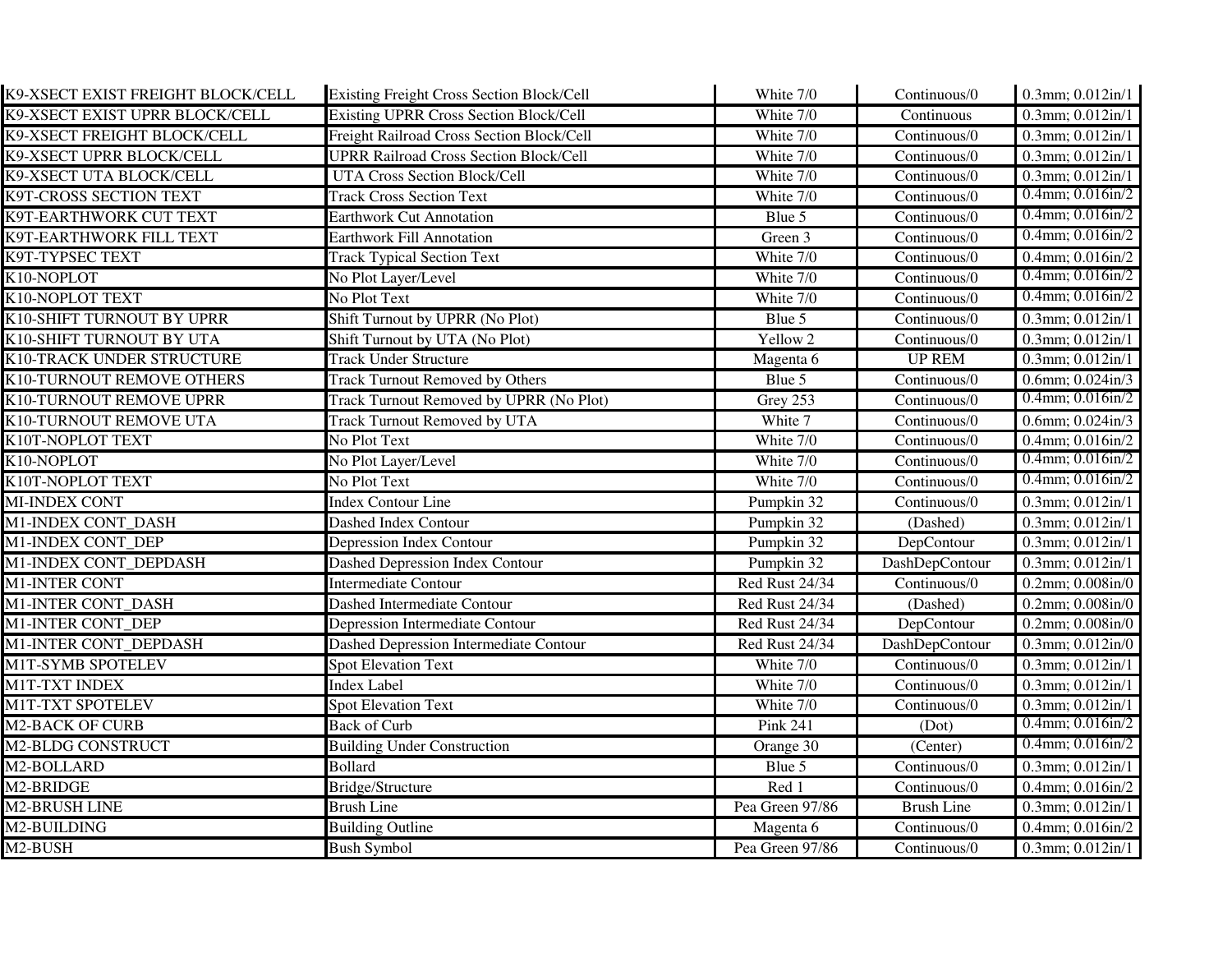| <b>M2-CATCH BASIN</b>       | <b>Catch Basin</b>                           | Aqua 120        | Continuous/0            | 0.3mm; 0.012in/1           |
|-----------------------------|----------------------------------------------|-----------------|-------------------------|----------------------------|
| <b>M2-CATTLE GUARD</b>      | Cattle Guard                                 | Salmon 11       | Continuous/0            | $0.3$ mm; $0.012$ in/1     |
| <b>M2-CONCRETE BARRIER</b>  | Concrete Barrier                             | White 7/0       | Continuous/0            | $0.3$ mm; $0.012$ in/1     |
| <b>M2-CONCRETE MISC</b>     | Miscellaneous Concrete (Collars, Pads, Etc.) | White 7/0       | Continuous/0            | 0.3mm; 0.012in/1           |
| <b>M2-CONCRETE ROAD</b>     | <b>Edge Of Paved Concrete Road</b>           | <b>Pink 241</b> | Continuous/0            | 0.4mm; 0.016in/2           |
| M2-CONVEYOR OH              | Conveyor (Overhead)                          | Magenta 6       | (Dashdot)               | $0.3$ mm; $0.012$ in/1     |
| <b>M2-CULVERT PIPE</b>      | <b>Culvert Pipe</b>                          | Aqua $120$      | (Hidden)                | $0.4$ mm; $0.016$ in/2     |
| M2-CURB                     | Curb                                         | Pink 241        | (Dot)                   | $0.4$ mm; $0.016$ in/2     |
| M2-DAM                      | Dam                                          | Blue 5          | Continuous/0            | $0.4$ mm; $0.016$ in/2     |
| M2-DEBRIS                   | Miscellaneous Debris                         | Red 1           | (Hidden)                | $0.3$ mm; $0.012$ in/1     |
| <b>M2-DIRT ROAD</b>         | Edge of Dirt Road                            | Orange 30       | (Hidden)                | 0.4mm; 0.016in/2           |
| M2-DITCH                    | Ditch Line                                   | Aqua 120        | DitchFL                 | 0.3mm; 0.012in/1           |
| M <sub>2</sub> -DOCK        | Dock                                         | Red 1           | Continuous/0            | $0.3$ mm; $0.012$ in/1     |
| M2-DRIVEWAY                 | Edge of Driveway                             | <b>Pink 241</b> | Continuous/0            | 0.3mm; 0.012in/1           |
| M2-FENCE                    | Fence Line                                   | Yellow 2        | Fence                   | 0.3mm; 0.012in/1           |
| <b>M2-FIBER MARKER</b>      | Fiber Optic Marker                           | Blue 5          | Continuous/0            | $0.3$ mm; $0.012$ in/1     |
| M2-FIELD                    | <b>Cultivated Field</b>                      | Cyan 4          | CultivationBoundary     | 0.2mm; 0.008in/0           |
| <b>M2-FIRE HYDRANT</b>      | Fire Hydrant                                 | Cyan 4          | Continuous/0            | 0.3mm; 0.012in/1           |
| M <sub>2</sub> -FLAG POLE   | Flag Pole                                    | Magenta 6       | Continuous/0            | 0.3mm; 0.012in/1           |
| <b>M2-FLANGE LUBRICATOR</b> | <b>Flange Lubricator</b>                     | Yellow 50       | Continuous/0            | $0.2$ mm; $0.008$ in/ $0$  |
| M2-FLOW LINE                | <b>Curb Flow Line</b>                        | Blue 5          | (Hidden)                | $0.3$ mm; $0.012$ in/1     |
| <b>M2-FOUNDATION</b>        | <b>Building Foundation</b>                   | White 7/0       | Continuous/0            | 0.4mm; 0.016in/2           |
| <b>M2-FRONT OF CURB</b>     | Front of Curb                                | <b>Pink 241</b> | (Dot)                   | $0.4$ mm; $0.016$ in/2     |
| M2-GATE                     | Gate                                         | White Grey 9    | Fence                   | $0.3$ mm; $0.012$ in/1     |
| <b>M2-GUARD RAIL</b>        | <b>Guard Rail</b>                            | Red 1           | <b>Guard Rail Exist</b> | 0.3mm; 0.012in/1           |
| M2-GUTTER                   | Gutter                                       | Green 3         | (Hidden)                | $0.3$ mm; $0.012$ in/1     |
| <b>M2-GUY ANCHOR</b>        | Guy Anchor                                   | Red 1           | Continuous/0            | 0.3mm; 0.012in/1           |
| M2-HANDHOLE                 | <b>Hand Hole</b>                             | Blue 5          | Continuous/0            | 0.2mm; 0.008in/0           |
| M2-LIGHT POLE               | Light Pole/Arm                               | Yellow 2        | Continuous/0            | 0.3mm; 0.012in/1           |
| M2-MAILBOX                  | Mailbox                                      | Red 10          | Continuous/0            | 0.3mm; $0.012 \text{in}/1$ |
| M2-MANHOLE                  | Round Storm Drain Manhole and Cleanout Box   | Aqua 120        | Continuous/0            | 0.2mm; 0.008in/0           |
| M2-MANHOLE                  | Round Sewer Manhole and Cleanout Box         | Green 3         | Continuous/0            | $0.2$ mm; $0.008$ in/ $0$  |
| <b>M2-MARSH LINE</b>        | Marsh Area Line                              | Cherry Red 12   | (Hidden)                | 0.3mm; 0.012in/1           |
| M2-MISC PLAN                | Miscellaneous Plan Feature                   | Red 1           | Continuous/0            | 0.3mm; 0.012in/1           |
| <b>M2-MONITORING WELL</b>   | <b>Monitoring Well</b>                       | Faded Blue 155  | Continuous/0            | $0.2$ mm; $0.008$ in/ $0$  |
| <b>M2-NOISE WALL</b>        | Noise Wall                                   | Yellow 2        | Wall                    | $0.3$ mm; $0.012$ in/1     |
| <b>M2-OBSC GROUND</b>       | <b>Obscured Ground</b>                       | Red 1           | Continuous/0            | $0.2$ mm; $0.008$ in/ $0$  |
| M2-PARKING                  | <b>Edge of Parking Lot Pavement</b>          | Pink 241        | Continuous/0            | $0.3$ mm; $0.012$ in/1     |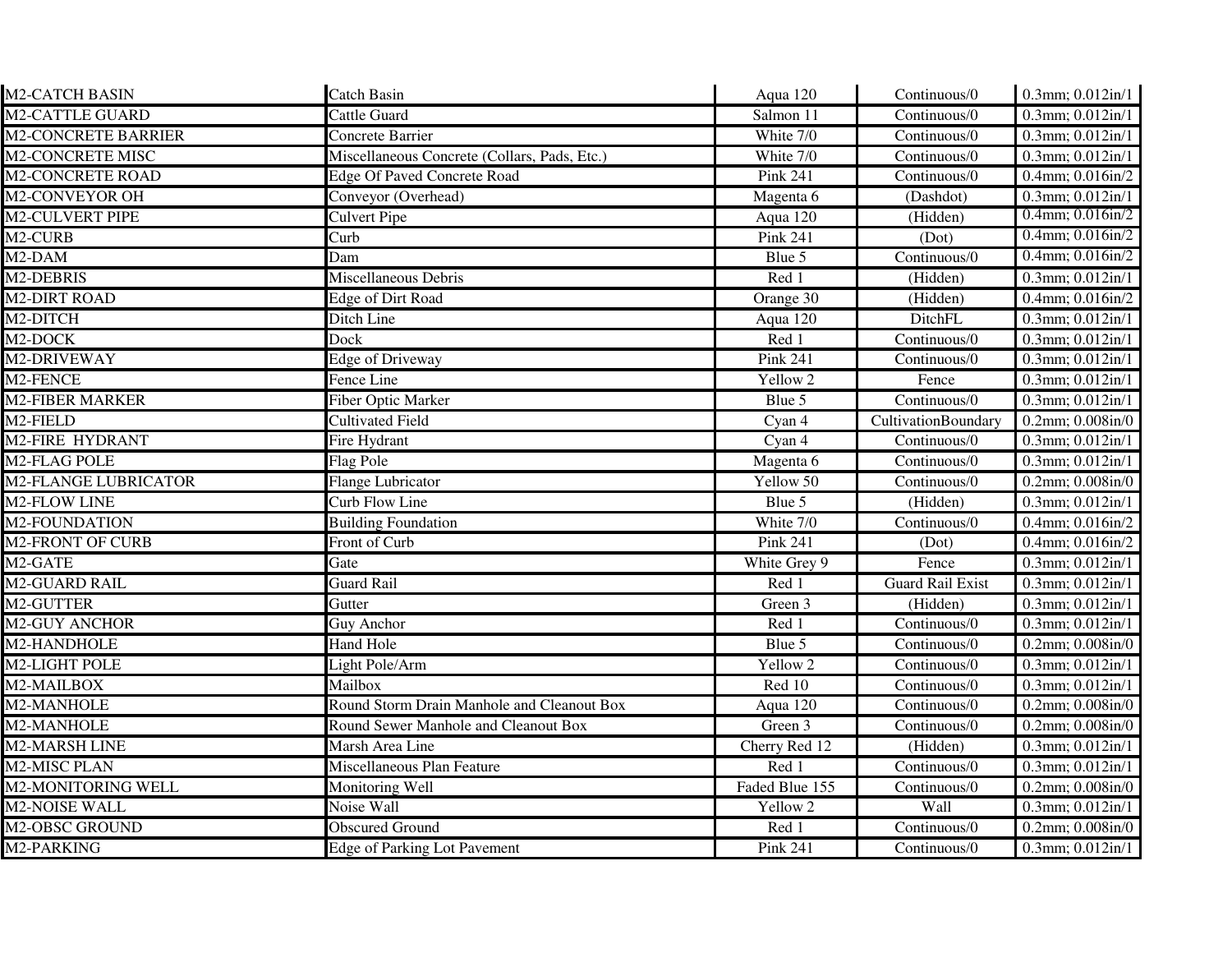| M2-PAVED ROAD                 | <b>Edge of Paved Asphalt Road</b>     | Pink 241        | Continuous/0                      | 0.4mm; 0.016in/2                  |
|-------------------------------|---------------------------------------|-----------------|-----------------------------------|-----------------------------------|
| M2-PAVEMENT                   | <b>Edge of Pavement</b>               | <b>Pink 241</b> | Continuous/0                      | 0.3mm; 0.012in/1                  |
| <b>M2-PETRO MARKER</b>        | Petroleum Marker                      | Red 1           | Continuous/0                      | $0.3$ mm; $0.012$ in/1            |
| <b>M2-PIPELINE POST</b>       | <b>Gas Pipeline Post</b>              | Yellow 2        | Continuous/0                      | 0.3mm; 0.012in/1                  |
| M2-PLATFORM                   | Platform (Deck)                       | Blue 5          | Continuous/0                      | 0.3mm; 0.012in/1                  |
| <b>M2-PROPANE TANK</b>        | Propane Tank                          | Orange 30       | Continuous/0                      | $0.3$ mm; $0.012$ in/1            |
| M2-RAILROAD                   | Railroad – Single Line Linestyle      | Dark Grey 252   | Railroad                          | $0.4$ mm; $0.016$ in/2            |
| M2-RAMP                       | Ramp                                  | Green 3         | Continuous/0                      | 0.3mm; 0.012in/1                  |
| M2-RETAINING WALL             | <b>Retaining Wall</b>                 | Red 1           | Wall                              | 0.3mm; 0.012in/1                  |
| M <sub>2</sub> -RIVER         | River                                 | Royal Blue 162  | Continuous/0                      | $0.3$ mm; $0.012$ in/1            |
| <b>M2-RR CANT CROSSBUCK</b>   | Railroad Cantilever Crossbuck         | Red 1           | Continuou/0                       | $0.2$ mm; $0.008$ in/ $0$         |
| <b>M2-RR CROSSBUCK</b>        | Railroad Crossbuck                    | Red 1           | Continuous/0                      | $0.2$ mm; $0.008$ in/ $0$         |
| <b>M2-RR CROSSBUCK LIGHTS</b> | Railroad Crossbuck with Lights        | Red 1           | Continuous/0                      | $0.2$ mm; $0.008$ in/ $0$         |
| <b>M2-RR SIGNAL</b>           | Railroad Signal/Signal Arm            | Red 12          | Continuous/0                      | $0.4$ mm; $0.016$ in/2            |
| M2-RR SIGNAL CASE             | Railroad Signal Case                  | Grey 253        | Continuous/0                      | $0.4$ mm; $0.016$ in/2            |
| M2-RR SWITCH                  | Railroad Switch                       | Red 12          | Continuous/0                      | $0.2$ mm; $0.008$ in/ $0$         |
| <b>M2-RR XING ASPHALT</b>     | <b>Asphalt Railroad Crossing</b>      | Pink 241        | Continuous/0                      | $0.3$ mm; $0.012$ in/1            |
| <b>M2-RR XING CONC</b>        | <b>Concrete Railroad Crossing</b>     | <b>Pink 241</b> | Continuous/0                      | 0.3mm; 0.012in/1                  |
| <b>M2-RR XING PLANK</b>       | <b>Timber Plank Railroad Crossing</b> | Pumpkin 32      | Continuous/0                      | 0.3mm; 0.012in/1                  |
| <b>M2-RR XING PREFAB</b>      | Pre-Fab Railroad Crossing             | Red 1           | Continuous/0                      | 0.3mm; 0.012in/1                  |
| <b>M2-SEWER MARKER</b>        | <b>Sewer Marker</b>                   | Green 3         | Continuous/0                      | 0.3mm; 0.012in/1                  |
| M2-SIDEWALK                   | <b>Edge of Sidewalk</b>               | Pink 241        | Continuous/0                      | 0.3mm; 0.012in/1                  |
| M2-SIGN                       | Single Post Sign                      | White 7/0       | Continuous/0                      | 0.3mm; 0.012in/1                  |
| <b>M2-SIGNAL BUNGALOW</b>     | <b>Signal Bungalow</b>                | Magenta 6       | Continuous/0                      | 0.3mm; 0.012in/1                  |
| <b>M2-SIGN MARKER</b>         | <b>Unidentified Marker Post</b>       | Yellow 2        | Continuous/0                      | $0.3$ mm; $0.012$ in/1            |
| <b>M2-SIGN MULTI</b>          | Multi-Post Sign or Freeway Billboard  | Blue 5          | Continuous/0                      | $0.3$ mm; $0.012$ in/1            |
| M2-SILO                       | Storage Silo                          | Yellow 2        | Continuous/0                      | $0.4$ mm; $0.016$ in/2            |
| M <sub>2</sub> -STACK         | <b>Stack</b>                          | Yellow 2        | Continuous/0                      | $0.4$ mm; $0.016$ in/2            |
| M2-STEPS                      | <b>Steps</b>                          | Pink 241        | Continuous/0                      | 0.3mm; 0.012in/1                  |
| M2-SUBSTATION                 | Substation                            | Red 10          | Continuous/0                      | 0.3mm; 0.012in/1                  |
| M2-SWAMP                      | Swamp Symbol                          | Cherry Red 12   | $\overline{\text{Continuous}}$ /0 | $\overline{0.3}$ mm; $0.012$ in/1 |
| M2-SWIMMING POOL              | <b>Swimming Pool</b>                  | Blue 5          | Continuous/0                      | 0.3mm; 0.012in/1                  |
| M <sub>2</sub> -TANK          | Miscellaneous Storage Tank            | Yellow 2        | Continuous/0                      | 0.4mm; 0.016in/2                  |
| M2-TOWER                      | <b>Power Transmission Tower</b>       | Red 1           | Continuous/0                      | 0.3mm; 0.012in/1                  |
| M <sub>2</sub> -TRACKS        | Railroad - Double Line Linestyle      | Grey 253        | <b>Exist Track</b>                | 0.4mm; 0.016in/2                  |
| <b>M2-TRAFFIC LIGHT</b>       | Traffic Light/Arm                     | Yellow 2        | (Dashed)                          | $0.4$ mm; $0.016$ in/2            |
| M2-TRAIL                      | Trail/Path                            | Orange 30       | (Dot)                             | $0.4$ mm; $0.016$ in/2            |
| <b>M2-TRAIN SENSOR</b>        | <b>Train Sensor</b>                   | Bright Pink 230 | Continuous/0                      | $0.3$ mm; $0.012$ in/1            |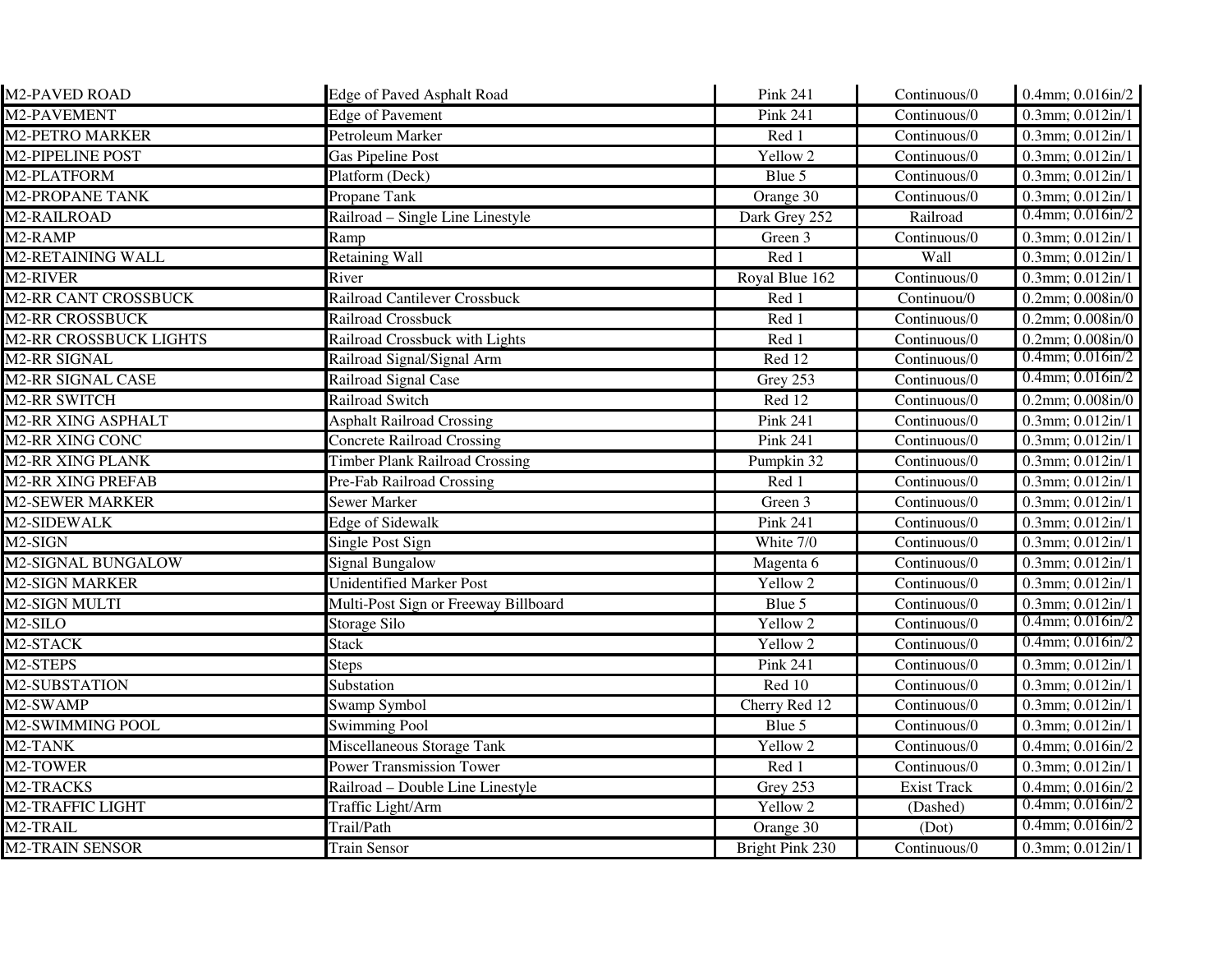| M2-TREE                      | Tree Symbol                                   | Green 3             | Continuous/0       | 0.3mm; 0.012in/1                      |
|------------------------------|-----------------------------------------------|---------------------|--------------------|---------------------------------------|
| <b>M2-TREE LINE</b>          | Tree Line                                     | Green 3             | Tree Line          | $0.3$ mm; $0.012$ in/1                |
| <b>M2-TRUCK SCALE</b>        | <b>Truck Scale</b>                            | Yellow <sub>2</sub> | Continuous/0       | 0.4mm; 0.016in/2                      |
| M2-TUNNEL                    | Tunnel                                        | Yellow 2            | Continuous/0       | $0.3$ mm; $0.012$ in/1                |
| M2-UTIL BOX                  | <b>Utility Box</b>                            | Red 1               | Continuous/0       | 0.2mm; 0.008in/0                      |
| <b>M2-UTIL HEADWALL</b>      | Headwall-Culvert Outline                      | Green 3             | Continuous/0       | 0.4mm; 0.016in/2                      |
| <b>M2-UTILITY POLE</b>       | <b>Utility Pole</b>                           | Red 1               | Continuous/0       | $0.3$ mm; $0.012$ in/1                |
| M2-VENT                      | Vent                                          | Blush 13            | Continuous/0       | 0.3mm; 0.012in/1                      |
| M <sub>2</sub> -WALL         | Miscellaneous Wall                            | $Red\overline{1}$   | Wall               | $0.3$ mm; $0.012$ in/1                |
| M2-WATER                     | <b>Edge of Water Feature</b>                  | Cyan 4              | Continuous/0       | 0.3mm; 0.012in/1                      |
| <b>M2-WATER VALVE</b>        | Water Valve                                   | Cyan 4              | Continuous/0       | $0.2$ mm; $0.008$ in/ $0$             |
| <b>M2T-RAILROAD TEXT</b>     | <b>Railroad Text</b>                          | White 7/0           | Continuous/0       | 0.3mm; 0.012in/1                      |
| <b>M2T-ROADWAY TEXT</b>      | Roadway Text                                  | White 7/0           | Continuous/0       | 0.3mm; $\overline{0.012 \text{in}/1}$ |
| M2T-STREETNAME TEXT          | <b>Street Name Text</b>                       | White 7/0           | Continuous/0       | 0.3mm; 0.012in/1                      |
| M2T-STRUCTURE TEXT           | <b>Structure Text</b>                         | White 7/0           | Continuous/0       | 0.3mm; 0.012in/1                      |
| M2T-WATERELEV TEXT           | <b>Water Elevation Text</b>                   | White 7/0           | Continuous/0       | 0.3mm; 0.012in/1                      |
| <b>M3-FLANGE LUBRICATOR</b>  | <b>Flange Lubricator</b>                      | Yellow 50           | Continuous/0       | $0.2$ mm; $0.008$ in/ $0$             |
| <b>M3-INDEX CONT</b>         | <b>Index Contour Line</b>                     | Pumpkin 32          | Continuous/0       | 0.3mm; 0.012in/1                      |
| M3-INDEX CONT DASH           | Dashed Index Contour                          | Pumpkin 32          | Dashed2            | 0.3mm; 0.012in/1                      |
| M3-INDEX CONT DEP            | <b>Depression Index Contour</b>               | Pumpkin 32          | DepContour         | 0.3mm; 0.012in/1                      |
| M3-INDEX CONT DEPDASH        | <b>Dashed Depression Index Contour</b>        | Pumpkin 32          | DashDepContour     | 0.3mm; 0.012in/1                      |
| <b>M3-INTER CONT</b>         | <b>Intermediate Contour</b>                   | Deep Red 14         | Continuous/0       | $0.2$ mm; $0.008$ in/ $0$             |
| <b>M3-INTER CONT DASH</b>    | Dashed Intermediate Contour                   | Deep Red 14         | Dashed2            | $0.2$ mm; $0.008$ in/ $0$             |
| <b>M3-INTER CONT DEP</b>     | Depressed Intermediate Contour                | Deep Red 14         | DepContour         | $0.2$ mm; $0.008$ in/ $0$             |
| <b>M3-INTER CONT DEPDASH</b> | <b>Dashed Depression Intermediate Contour</b> | Deep Red 14         | DashDepContour     | $0.2$ mm; $0.008$ in/ $0$             |
| M3-RAILROAD                  | Railroad-Single Line Linestyle                | Grey 8              | Railroad           | 0.4mm; 0.016in/2                      |
| <b>M3-RR CANT CROSSBUCK</b>  | Railroad Cantilever Crossbuck                 | Red 1               | Continuous/0       | 0.2mm; 0.008in/0                      |
| <b>M3-RR CROSSBUCK</b>       | Railroad Crossbuck                            | Red 1               | Continuous/0       | $0.2$ mm; $0.008$ in/ $0$             |
| M3-RR CROSSBUCK LIGHTS       | Railroad Crossbuck with Lights                | Red 1               | Continuous/0       | $0.2$ mm; $0.008$ in/ $0$             |
| <b>M3-RR SIGNAL</b>          | Railroad Signal/Signal Arm                    | $\overline{Red}$ 12 | Continuous/0       | $0.4$ mm; $0.016$ in/2                |
| <b>M3-RR SIGNAL CASE</b>     | Railroad Signal Case                          | Light Grey 9        | Continuous/0       | $0.4$ mm; $0.016$ in/2                |
| <b>M3-RR SWITCH</b>          | Railroad Switch                               | Red 12              | Continuous/0       | $0.2$ mm; $0.008$ in/ $0$             |
| M3-RR XING ASPHALT           | <b>Asphalt Railroad Crossing</b>              | Pink 241            | Continuous/0       | $0.3$ mm; $0.012$ in/1                |
| M3-RR XING_CONC              | <b>Concrete Railroad Crossing</b>             | Pink 241            | Continuous/0       | 0.3mm; 0.012in/1                      |
| M3-RR XING_PLANK             | <b>Timber Plank Railroad Crossing</b>         | Pumpkin 32          | Continuous/0       | 0.3mm; 0.012in/1                      |
| <b>M3-RR XING_PREFAB</b>     | Pre-Fab Railroad Crossing                     | Red 1               | Continuous/0       | 0.3mm; 0.012in/1                      |
| M3-SIGNAL BUNGALOW           | <b>Signal Bungalow</b>                        | Magenta 6           | Continuous/0       | $0.3$ mm; $0.012$ in/1                |
| M3-TRACKS                    | Railroad-Double Line                          | Light Grey 9        | <b>Exist Track</b> | $0.4$ mm; $0.016$ in/2                |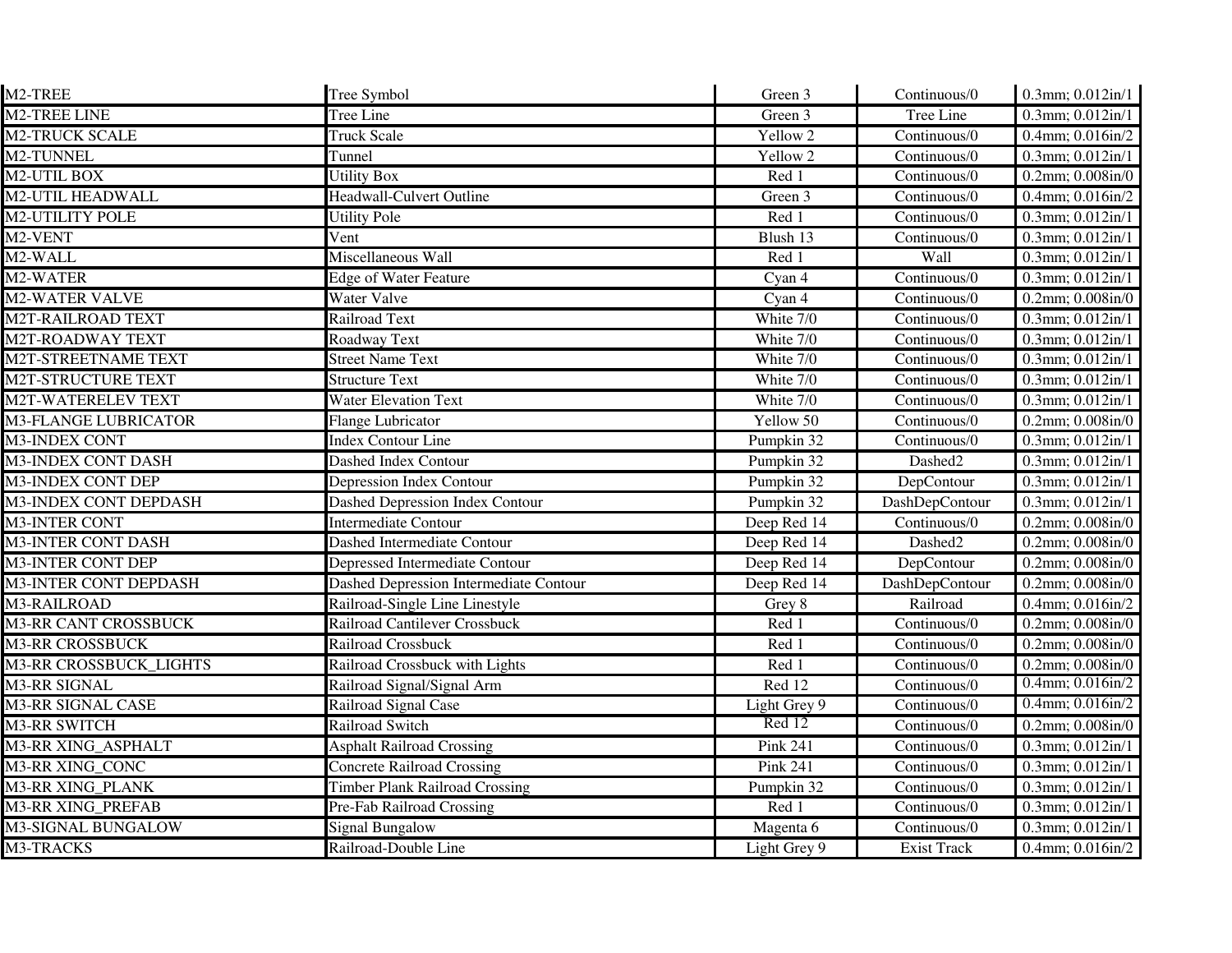| <b>M3-TRAIN SENSOR</b>          | <b>Train Sensor</b>                   | Salmon 11  | Continuous/0                      | 0.3mm; 0.012in/1          |
|---------------------------------|---------------------------------------|------------|-----------------------------------|---------------------------|
| <b>M3T-INDEX TEXT</b>           | Index Label                           | White 7/0  | Continuous/0                      | $0.3$ mm; $0.012$ in/1    |
| M3T-SPOTELEV SYMB               | <b>Spot Elevation Text</b>            | White 7/0  | Continuous/0                      | 0.3mm; 0.012in/1          |
| M3T-SPOTELEV TEXT               | <b>Spot Elevation Text</b>            | White 7/0  | Continuous/0                      | 0.3mm; 0.012in/1          |
| <b>M3T-TXT RAILROAD</b>         | Railroad Text                         | White 7//0 | $\overline{\text{Continuous}}$ /0 | 0.3mm; 0.012in/1          |
| M4-IRRIGATION                   | <b>Irrigation Line</b>                | Magenta 6  | <b>Irrigation Exist</b>           | $0.3$ mm; $0.012$ in/1    |
| M4-SANITARY                     | <b>Sanitary Sewer Line</b>            | Green 3    | San Sewer Exist                   | $0.3$ mm; $0.012$ in/1    |
| M4-STORM DRAIN                  | <b>Storm Drain Line</b>               | Aqua 120   | <b>Storm Drain Exist</b>          | $0.3$ mm; $0.012$ in/1    |
| M4-WATER                        | Water Line                            | Cyan 4     | Water Line Exist                  | $0.3$ mm; $0.012$ in/1    |
| M4T-HYDRAULIC TEXT              | <b>Storm Drain Text</b>               | White 7/0  | Continuous/0                      | $0.3$ mm; $0.012$ in/1    |
| <b>M4T-UTILITY TEXT</b>         | West Utility Text                     | White 7/0  | Continuous/0                      | $0.3$ mm; $0.012$ in/1    |
| M4T-WET UTILITY TEXT            | Wet Utility Text                      | White 7/0  | Continuous/0                      | 0.3mm; 0.012in/1          |
| <b>M5-CABLE OH</b>              | Overhead Cable Line                   | Orange 30  | Cable OH Exist                    | $0.3$ mm; $0.012$ in/1    |
| <b>M5-CABLE UG</b>              | <b>Underground Cable Line</b>         | Orange 30  | <b>Cable Buried Exist</b>         | $0.3$ mm; $0.012$ in/1    |
| <b>M5-ELECTRIC OH</b>           | Overhead Electric Line                | Red 1      | Elec OH Exist                     | 0.3mm; 0.012in/1          |
| <b>M5-ELECTRIC UG</b>           | <b>Underground Electric Line</b>      | Red 1      | Elec Buried Exist                 | 0.3mm; 0.012in/1          |
| M5-FIBEROPTIC                   | Fiber Optic Line                      | Orange 30  | Fiber Optic Exist                 | 0.3mm; 0.012in/1          |
| M5-GAS                          | Natural Gas Line                      | Yellow 2   | Gas Line Exist                    | 0.3mm; 0.012in/1          |
| M5-PIPELINE                     | Pipeline-Above Ground, Refinery       | Cyan 4     | Petro Prod Exist                  | 0.3mm; 0.012in/1          |
| <b>M5-TELEPHONE OH</b>          | Overhead Telephone Line               | Orange 30  | Tel OH Exist                      | 0.3mm; 0.012in/1          |
| <b>M5-TELEPHONE UG</b>          | <b>Underground Telephone Line</b>     | Orange 30  | <b>Tel Buried Exist</b>           | 0.3mm; 0.012in/1          |
| <b>M5-TRAFFIC</b>               | <b>Traffic Signal Cable</b>           | Red 10     | <b>Signal Circuit</b>             | $0.3$ mm; $0.012$ in/1    |
| <b>M5-UTIL MISC</b>             | Miscellaneous Unidentified Utilities  | Grey 253   | Continuous/0                      | $0.3$ mm; $0.012$ in/1    |
| <b>M5-UTIL POWER TICK</b>       | Power Line Tick                       | Red 1      | Continuous/0                      | $0.2$ mm; $0.008$ in/ $0$ |
| M5T-DRY UTILITY TEXT            | Dry Utility                           | White 7/0  | Continuous/0                      | $0.3$ mm; $0.012$ in/1    |
| <b>M5T-UTILITY TEXT</b>         | Dry Utility Text                      | White 7/0  | Continuous/0                      | 0.3mm; 0.012in/1          |
| <b>M6-CONTROL PT NAME</b>       | <b>Control Point Combined Names</b>   | Red 1      | Continuous/0                      | 0.3mm; 0.012in/1          |
| <b>M6-CONTROL PT SYMB</b>       | <b>Control Point Combined Symbols</b> | Red 1      | Continuous/0                      | 0.3mm; 0.012in/1          |
| M6-CONTROL PT Z                 | <b>Control Point Combined Z</b>       | Red 1      | Continuous/0                      | 0.3mm; 0.012in/1          |
| M6-MONUMENT                     | <b>Permanent Monument</b>             | Red 1      | Continuous/0                      | 0.3mm; 0.012in/1          |
| M7-GRID EW                      | <b>Grid Line East-West</b>            | White 7/0  | Continuous/0                      | 0.3mm; 0.012in/1          |
| M7-GRID INNER                   | Grid Inner Border                     | White 7/0  | Continuous/0                      | 0.3mm; 0.012in/1          |
| <b>M7-GRID NS</b>               | Grid Line North-South                 | White 7/0  | Continuous/0                      | 0.3mm; 0.012in/1          |
| <b>M7-GRID OUTER</b>            | Grid Outer Border                     | White 7/0  | Continuous/0                      | $0.3$ mm; $0.012$ in/1    |
| M7-NOPLOT                       | No Plot Layer/Level                   | White 7/0  | Continuous/0                      | 0.4mm; 0.016in/2          |
| M7T-TXT GRID EASTING 3-4        | Grid Label Edge 3-4 Easting           | White 7/0  | Continuous/0                      | 0.3mm; 0.012in/1          |
| <b>M7T-TXT GRID EASTING 4-1</b> | Grid Label Edge 4-1 Easting           | White 7/0  | Continuous/0                      | $0.3$ mm; $0.012$ in/1    |
| <b>M7T-TXT GRID NORTH 3-4</b>   | Grid Label Edge 3-4 Northing          | White 7/0  | Continuous/0                      | $0.3$ mm; $0.012$ in/1    |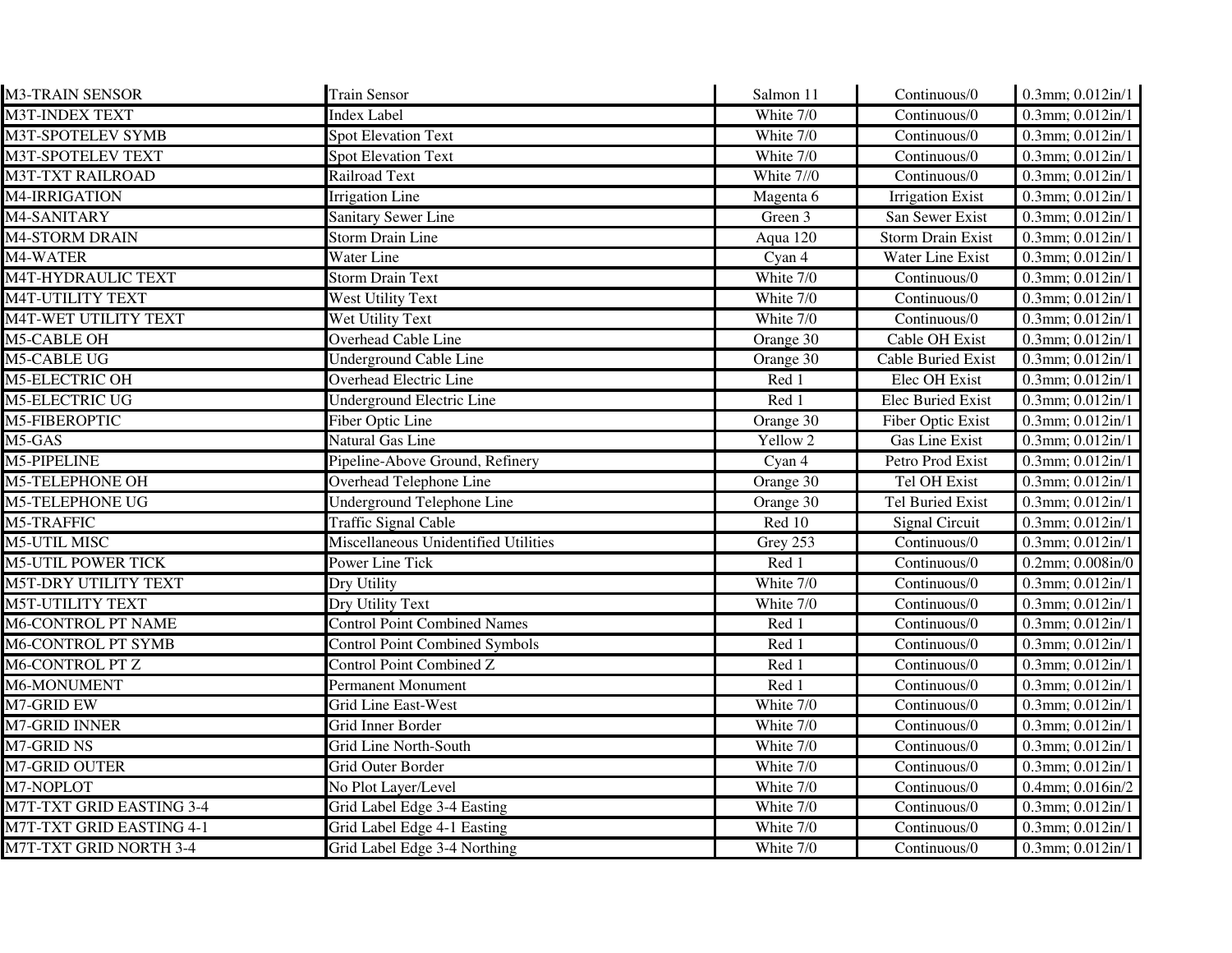| M7T-TXT GRID NORTH 4-1        | Grid label Edge 4-1 Northing                             | White 7/0           | Continuous/0                      | $0.3$ mm; $0.012$ in/1    |
|-------------------------------|----------------------------------------------------------|---------------------|-----------------------------------|---------------------------|
| <b>M7T-TXT NOPLOT</b>         | No Plot Text                                             | White 7/0           | Continuous/0                      | $0.4$ mm; $0.016$ in/2    |
| <b>M7T-TXT PHOTO</b>          | Photogrammetry Text                                      | White 7/0           | Continuous/0                      | 0.3mm; 0.012in/1          |
| M10-GRID EW                   | Grid Line East-West                                      | White 7/0           | Continuous/0                      | $0.3$ mm; $0.012$ in/1    |
| M10-GRID INNER                | Grid Inner Border                                        | White 7/0           | Continuous/0                      | $0.3$ mm; $0.012$ in/1    |
| M10-GRID NS                   | Grid Line North-South                                    | White 7/0           | Continuous/0                      | $0.3$ mm; $0.012$ in/1    |
| M10-GRID OUTER                | Grid Outer Border                                        | White 7/0           | Continuous/0                      | $0.3$ mm; $0.012$ in/1    |
| M10T-GRID EASTING 3-4 TEXT    | Grid Label Edge 3-4 Easting                              | White 7/0           | Continuous/0                      | 0.3mm; 0.012in/1          |
| M10T-GRID EASTING 4-1 TEXT    | Grid label Edge 4-1 Easting                              | White 7/0           | Continuos/0                       | $0.3$ mm; $0.012$ in/1    |
| M10T-GRID NORTH 3-4 TEXT      | Grid Label Edge 3-4 Northing                             | White 7/0           | Continuous/0                      | $0.3$ mm; $0.012$ in/1    |
| M10T-GRID NORTH 4-1 TEXT      | Grid label Edge 4-1 Northing                             | White 7/0           | $\overline{\text{Continuous}}$ /0 | 0.3mm; 0.012in/1          |
| P2-PLATFORM                   | <b>Proposed Station Platform Boundary</b>                | Blue 5              | Continuous/0                      | 0.6mm; 0.024in/3          |
| P2-PLATFORM DEFERRED          | <b>Proposed Station Platform Boundary</b>                | Green 82            | Continuous/0                      | $0.6$ mm; $0.024$ in/3    |
| P2-PLATFORM DEFERRED HATCH    | <b>Deferred Station Platform Hatch</b>                   | Green 82            | Continuous/0                      | $0.3$ mm; $0.012$ in/1    |
| P2-PLATFORM HATCH             | <b>Proposed Station Platform Hatch</b>                   | Blue 5              | Continuous/0                      | 0.3mm; 0.012in/1          |
| P2-PLATFORM WALKWAY           | Proposed Station Platform Walkway Boundary               | Green 3             | Continuous/0                      | 0.6mm; 0.024in/3          |
| P2-PLATFORM WALKWAY HATCH     | Proposed Station Platform Walkway Hatch                  | Green 3             | Continuous/0                      | $0.3$ mm; $0.012$ in/1    |
| <b>R7-CITY BOUNDARY</b>       | <b>City Boundary Lines</b>                               | White 7/0           | Divide                            | $0.4$ mm; $0.016$ in/2    |
| R7-EASEMENT                   | <b>Easement Lines</b>                                    | Magenta 6           | Center                            | $0.4$ mm; $0.016$ in/2    |
| <b>R7-EASEMENT</b>            | Proposed Easement Lines for Construction                 | Yellow <sub>2</sub> | Center/4                          | 0.4mm; 0.016in/2          |
| R7-NOPLOT                     | No Plot Layer/Level                                      | White 7/0           | Continuous/0                      | $0.4$ mm; $0.016$ in/2    |
| R7-PROPERTY BOUNDARY          | <b>Existing Property Boundary Lines</b>                  | White Grey 9        | R/W Property Line                 | $0.2$ mm; $0.008$ in/ $0$ |
| R7-PROPERTY BOUNDARY ASSESSOR | <b>Existing Assessor Property Boundary Lines</b>         | Red 1               | <b>R/W Property Line</b>          | 0.2mm; 0.008in/0          |
| $R7-ROW$                      | Existing Track Right-of-Way (UP Purchase Boundary)       | Dark Purple 206/204 | <b>ROW</b>                        | $0.3$ mm; $0.012$ in/1    |
| <b>R7-ROW CENTERLINE</b>      | Track Right-of-Way Centerline                            | Rustic Pink 13      | Center                            | 0.4mm; 0.016in/2          |
| <b>R7-ROW ROAD</b>            | Existing Roadway Right-of-Way                            | Orange 30           | R/W LA/NA                         | $0.3$ mm; $0.012$ in/1    |
| <b>R7-ROW ROAD</b>            | Proposed Roadway Right-of-Way                            | Orange 30           | R/W LA/NA                         | $0.6$ mm; $0.024$ in/3    |
| <b>R7-ROW ROAD CENTERLINE</b> | Road Right-of-Way Centerline                             | Rustic Pink 13      | Center                            | 0.4mm; 0.016in/2          |
| <b>R7-ROW TAKE</b>            | Proposed Track Right-of-Way (3 <sup>rd</sup> Party Take) | Blue 5              | ROW                               | 0.6mm; 0.024in/3          |
| <b>R7-ROW UPRR</b>            | Proposed Track Right-of-Way (From UPRR)                  | Magenta 6           | Continuous/0                      | 0.4mm; 0.016in/2          |
| <b>R7-ROW UPRR UTA</b>        | <b>UTA-UPRR Interior Property Line</b>                   | Green 3             | <b>ROW</b>                        | $0.3$ mm; $0.012$ in/1    |
| <b>R7T-BOUNDARY TEXT</b>      | City Boundary Text                                       | White 7/0           | Continuous/0                      | $0.4$ mm; $0.016$ in/2    |
| R7T-PARCEL ID                 | <b>Parcel Identification Text</b>                        | Grey 253            | Continuous/o                      | $0.2$ mm; $0.008$ in/ $0$ |
| <b>R8-TYPSEC ROW</b>          | ROW Line in Typical Section                              | Dark Magenta 214    | Continuous/0                      | $0.4$ mm; $0.016$ in/2    |
| R8-XSECT EASEMENT LINE        | Easement Line in Cross Section Block/Cell                | Purple 204          | Continuous/0                      | $0.4$ mm; $0.016$ in/2    |
| <b>R8-XSECT ROW LINE</b>      | ROW Line in Cross Section Block/Cell                     | Blue 5              | Continuous/0                      | $0.4$ mm; $0.016$ in/2    |
| R9-TYPSEC EXISTING STRUCTURES | <b>Typical Section Existing Structures</b>               | Yellow 2            | Dashed                            | 0.3mm; 0.012in/1          |
| <b>R9-TYPSEC STRUCTURES</b>   | <b>Typical Section Proposed Structures</b>               | Yellow 2            | Continuous/0                      | $0.4$ mm; $0.016$ in/2    |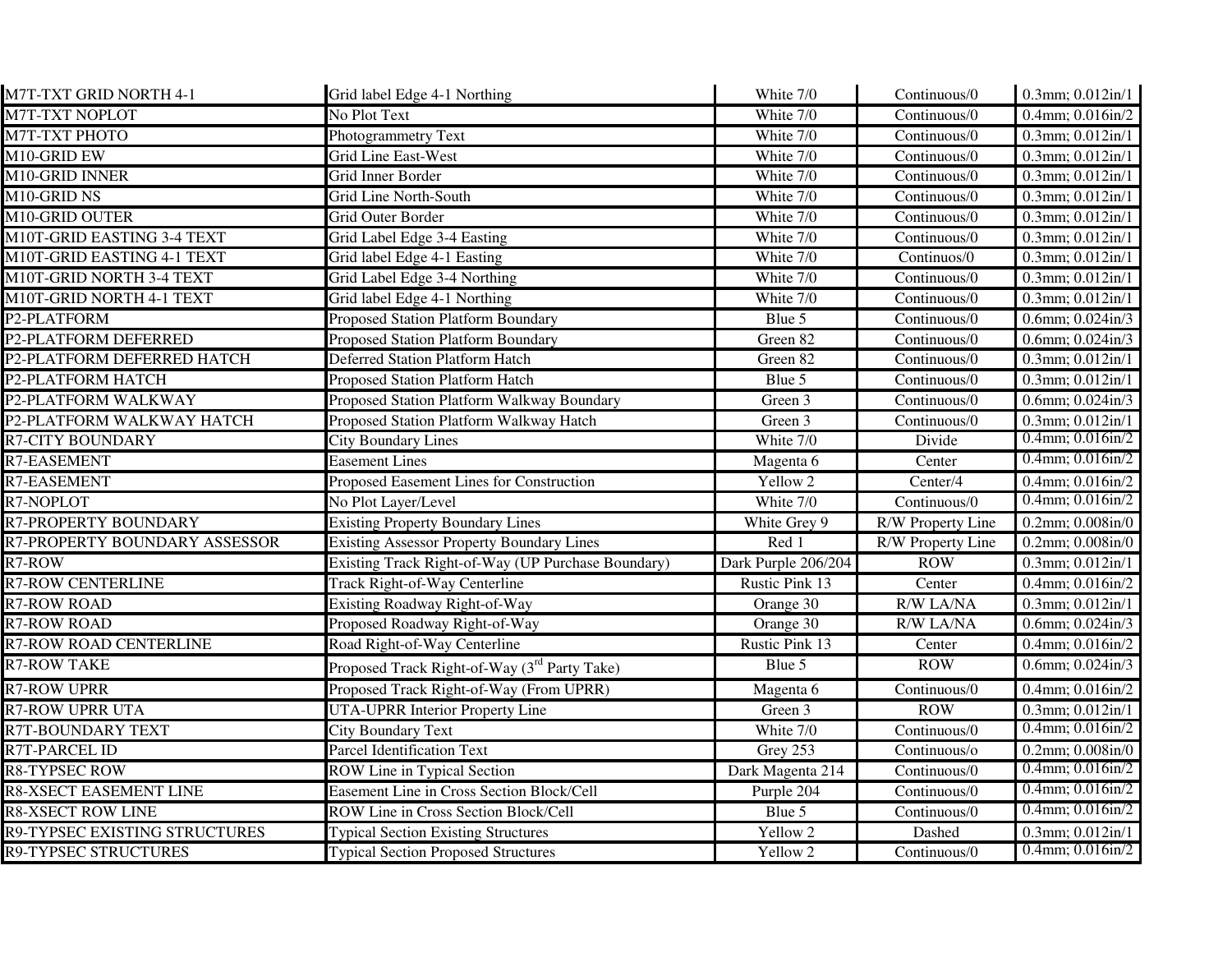| <b>R9-XSECT STRUCTURES</b>             | <b>Cross Section Structures</b>                  | Yellow 2        | Continuous/0                            | 0.4mm; 0.016in/2       |
|----------------------------------------|--------------------------------------------------|-----------------|-----------------------------------------|------------------------|
| R10-NOPLOT                             | No Plot Layer/Level                              | White 7/0       | Continuous/0                            | $0.4$ mm; $0.016$ in/2 |
| R10-NOPLOT TEXT                        | No Plot Text                                     | White 7/0       | Continuous/0                            | $0.4$ mm; $0.016$ in/2 |
| <b>S9-XSECT EASEMENT BLOCK/CELL</b>    | <b>Easement Cross Section Block/Cell</b>         | White 7/0       | Continuous/0                            | $0.3$ mm; $0.012$ in/1 |
| <b>S9-XSECT ROW BLOCK/CELL</b>         | <b>ROW Cross Section Block/Cell</b>              | White 7/0       | Continuous/0                            | $0.3$ mm; $0.012$ in/1 |
| <b>S9-TYPSEC ROW</b>                   | ROW Line in Typical Section                      | Purple 185      | ROW                                     | $0.4$ mm; $0.016$ in/2 |
| <b>T2-CABINET EXISTING</b>             | <b>Existing Controller Cabinet</b>               | Red 1           | Dashed                                  | $0.3$ mm; $0.012$ in/1 |
| <b>T2-CONTROLLER CABINET</b>           | <b>Controller Cabinet</b>                        | Red 1           | Continuous/0                            | $0.4$ mm; $0.016$ in/2 |
| <b>T2-DELINEATOR</b>                   | <b>Traffic Delineator</b>                        | Red 1           | Continuous/0                            | 0.4mm; 0.016in/2       |
| <b>T2-DETECTOR CONDUIT</b>             | Detector Conduit Linework                        | Orange 30       | Conduit Detector Prop 0.4mm; 0.016in/2  |                        |
| T2-DETECTOR CONDUIT EXISTING           | <b>Existing Detector Conduit Linework</b>        | Orange 30       | Conduit Detector Exist 0.3mm; 0.012in/1 |                        |
| <b>T2-DETECTOR JUNCTION BOX</b>        | Detector Loop Junction Box                       | Orange 30       | Continuous/0                            | 0.4mm; 0.016in/2       |
| T2-DETECTOR JUNCTION BOX EXISTING      | <b>Existing Detector Loop Junction Box</b>       | Orange 30       | Dashed                                  | $0.3$ mm; $0.012$ in/1 |
| <b>T2-DETECTOR LOOP</b>                | Detector Loop Linework                           | Orange 30       | Continuous/0                            | $0.3$ mm; $0.012$ in/1 |
| <b>T2-DETECTOR LOOP EXISTING</b>       | <b>Existing Detector Loop Linework</b>           | Orange 30       | Dashed                                  | $0.3$ mm; $0.012$ in/1 |
| T2-EMERGENCY DETECTION EXISTING        | <b>Existing Emergency Vehicle Detection</b>      | Yellow 50       | Dashed                                  | 0.3mm; 0.012in/1       |
| T2-EMERGENCY VEHICLE DETECTION         | <b>Emergency Vehicle Detection</b>               | Yellow 50       | Continuous/0                            | 0.4mm; 0.016in/2       |
| <b>T2-FUTURE CONDUIT</b>               | <b>Future Conduit Linework</b>                   | Orange 30       | <b>Conduit Future Prop</b>              | 0.4mm; 0.016in/2       |
| <b>T2-FUTURE CONDUIT EXISTING</b>      | <b>Existing Future Conduit Linework</b>          | Orange 30       | <b>Conduit Future Exist</b>             | $0.3$ mm; $0.012$ in/1 |
| <b>T2-LIGHTING CONDUIT</b>             | <b>Lighting Conduit Linework</b>                 | Red 1           | <b>Conduit Lighting Prop</b>            | $0.4$ mm; $0.016$ in/2 |
| <b>T2-LIGHTING CONDUIT EXISTING</b>    | <b>Existing Lighting Conduit Linework</b>        | Red 1           | <b>Conduit Lighting Exist</b>           | $0.3$ mm; $0.012$ in/1 |
| <b>T2-LIGHTING JUNCTION BOX</b>        | <b>Lighting Junction Box</b>                     | Red 1           | Continuous/0                            | $0.4$ mm; $0.016$ in/2 |
| T2-LIGHTING JUNCTION BOX EXISTING      | <b>Existing Lighting Junction Box</b>            | Red 1           | Dashed                                  | $0.3$ mm; $0.012$ in/1 |
| <b>T2-LIGHT POLE</b>                   | Light Pole                                       | Red 1           | Continuous/0                            | $0.4$ mm; $0.016$ in/2 |
| <b>T2-LIGHT POLE EXISTING</b>          | <b>Existing Light Pole</b>                       | Red 1           | Dashed                                  | $0.3$ mm; $0.012$ in/1 |
| <b>T2-LUMINAIRE EXISTING</b>           | Existing Luminaire                               | Green 3         | Dashed                                  | $0.3$ mm; $0.012$ in/1 |
| <b>T2-LUMINAIRE EXTENSION</b>          | Luminaire Extension and Arm                      | Red 1           | Continuous/0                            | $0.3$ mm; $0.012$ in/1 |
| <b>T2-LUMINAIRE EXTENSION EXISTING</b> | Existing Luminaire Extension and Arm             | Red 1           | Dashed                                  | $0.3$ mm; $0.012$ in/1 |
| T2-MAST ARM EXISTING                   | <b>Existing Mast Arm</b>                         | Bright Pink 230 | Dashed                                  | $0.3$ mm; $0.012$ in/1 |
| T2-MAST ARM MOUNTING SIGN              | <b>Mast Arm Mounting Sign</b>                    | Bright Pink 230 | Continuous/0                            | $0.3$ mm; $0.012$ in/1 |
| <b>T2-MAST ARM SIGN</b>                | Mast Arm Sign                                    | Red 1           | Continuous/0                            | $0.3$ mm; $0.012$ in/1 |
| <b>T2-MAST ARM SIGN EXISTING</b>       | <b>Existing Mast Arm Sign</b>                    | Red 1           | Dashed                                  | 0.3mm; 0.012in/1       |
| T2-PEDESTRIAN JUNCTION BOX             | Pedestrian, Push Button, Future Use Junction Box | White 7/0       | Continuous/0                            | $0.3$ mm; $0.012$ in/1 |
| <b>T2-PEDESTRIAN CONDUIT</b>           | <b>Pedestrian Conduit Linework</b>               | Red 1           | Conduit Ped Prop                        | $0.3$ mm; $0.012$ in/1 |
| T2-PEDESTRIAN CONDUIT EXISTING         | <b>Existing Pedestrian Conduit Linework</b>      | Red 1           | Conduit Ped Exist                       | $0.3$ mm; $0.012$ in/1 |
| <b>T2-PEDESTRIAN HEAD</b>              | Pedestrian Head                                  | White 7/0       | Continuous/0                            | $0.3$ mm; $0.012$ in/1 |
| <b>T2-PEDESTRIAN HEAD EXISTING</b>     | <b>Existing Pedestrian Head</b>                  | Yellow 2        | Dashed                                  | $0.3$ mm; $0.012$ in/1 |
| <b>T2-PEDESTRIAN POLE</b>              | Pedestrian Pole                                  | White 7/0       | Continuous/0                            | 0.3mm; 0.012in/1       |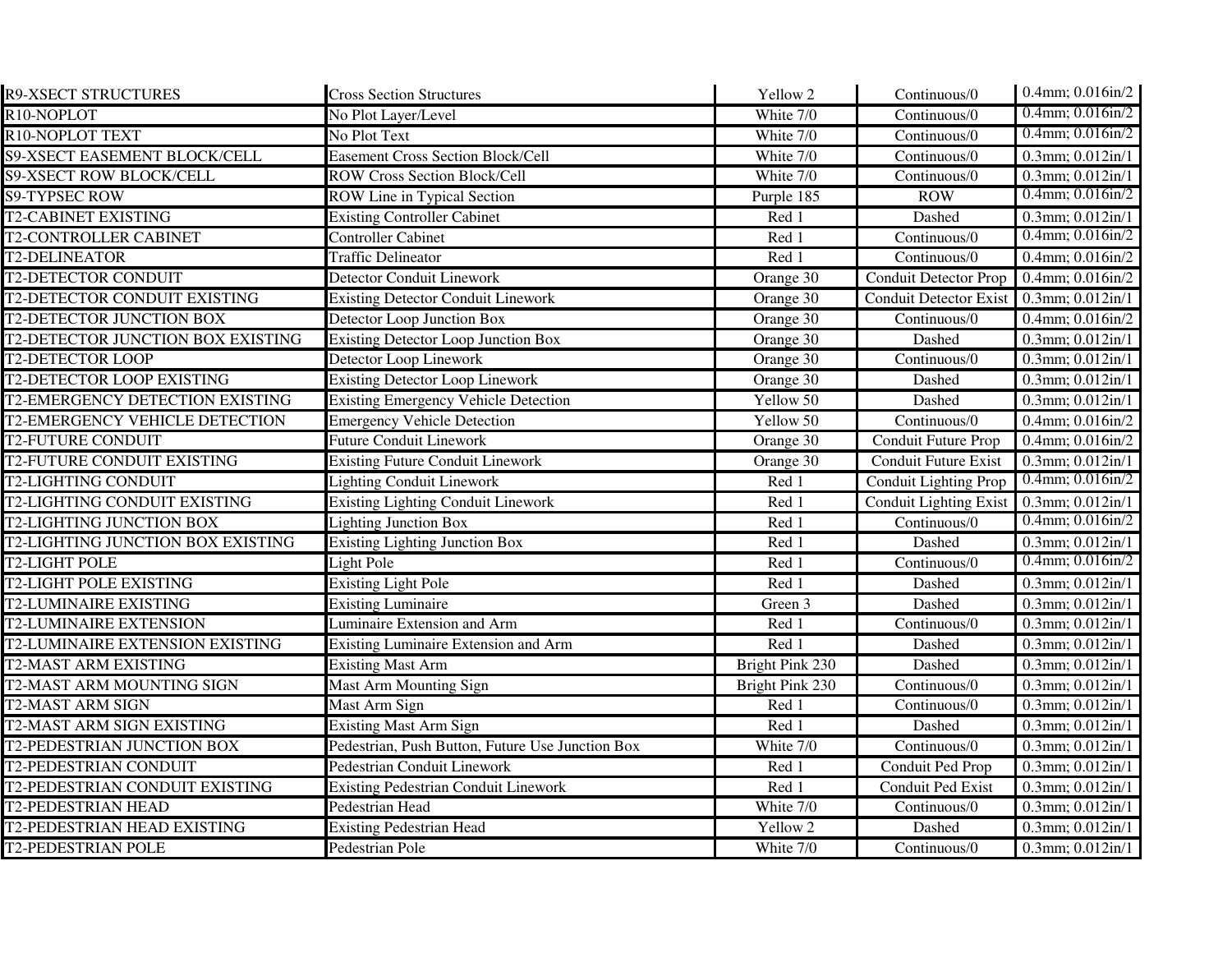| T2-PED JUNCTION BOX EXISTING           | Existing Pedestrian, Push Button, Future Use Junction Box | White 7/0       | Dashed                     | 0.3mm; 0.012in/1       |
|----------------------------------------|-----------------------------------------------------------|-----------------|----------------------------|------------------------|
| <b>T2-PED POLE EXISTING</b>            | <b>Existing Pedestrian Pole</b>                           | White 7/0       | Dashed                     | $0.3$ mm; $0.012$ in/1 |
| <b>T2-POWER CONDUIT EXISTING</b>       | Existing Conduit for Signal and Lighting Power            | Red 1           | Dashed                     | $0.3$ mm; $0.012$ in/1 |
| <b>T2-POWER SOURCE</b>                 | Power Source for Signal and Lighting                      | Red 1           | Continuous/0               | $0.4$ mm; $0.016$ in/2 |
| <b>T2-POWER SOURCE CONDUIT</b>         | Conduit for Signal and Lighting Power                     | Red 10          | Dashed                     | $0.4$ mm; $0.016$ in/2 |
| <b>T2-POWER SOURCE EXISTING</b>        | Existing Power Source for Signal and Lighting             | Red 12          | Dashed                     | $0.3$ mm; $0.012$ in/1 |
| <b>T2-PUSH BUTTON CONDUIT</b>          | <b>Push Button Conduit Linework</b>                       | White 7/0       | <b>Push Button Conduit</b> | $0.4$ mm; $0.016$ in/2 |
| T2-PVMNT MARKING-DOTTED WHITE          | Dotted White Pavement Marking                             | White 7/0       | Paint: Dotted              | $0.4$ mm; $0.016$ in/2 |
| T2-PVMNT MARKING-DOUBLE YELLOW         | Double Solid Yellow Pavement Marking                      | Yellow 2        | Paint: Double Solid        | $0.4$ mm; $0.016$ in/2 |
| T2-PVMNT MARKING-PERMISSIVE LEFT       | Permissive Left Pavement Marking                          | Yellow 2        | Paint: Perm left           | $0.4$ mm; $0.016$ in/2 |
| T2-PVMNT MARKING-PERMISSIVE RIGHT      | Permissive Right Pavement Marking                         | Yellow 2        | Paint: Perm Right          | $0.4$ mm; $0.016$ in/2 |
| T2-PVMNT MARKING-SKIP WHITE            | White Skip Pavement Marking                               | White 7/0       | Paint: Skip                | $0.4$ mm; $0.016$ in/2 |
| T2-PVMNT MARKING-SKIP YELLOW           | Yellow Skip Pavement Marking                              | Yellow 2        | Paint: Skip                | $0.4$ mm; $0.016$ in/2 |
| T2-PVMNT MARKING-SOLID WHITE 4 IN      | Solid White Pavement Marking                              | White 7/0       | Paint: Solid               | 0.3mm; 0.012in/1       |
| T2-PVMNT MARKING-SOLID WHITE 8 IN      | Solid White Pavement marking                              | White 7/0       | Paint: Solid 8in           | 0.3mm; 0.012in/1       |
| T2-PVMNT MARKING-SOLID YELLOW          | Solid Yellow Pavement Marking                             | Yellow 2        | Paint: Solid               | 0.4mm; 0.016in/2       |
| <b>T2-PVMNT MESSAGE</b>                | Miscellaneous Pavement Message                            | White 7/0       | Continuous/0               | $0.3$ mm; $0.012$ in/2 |
| T2-PVMNT MESSAGE-ANGLE CROSSWALK       | <b>Angled Crosswalk Pavement Message</b>                  | White 7/0       | Paint: Xwalk Ang           | 0.3mm; 0.012in/1       |
| T2-PVMNT MESSAGE-ARROWS                | Left Turn/Right Turn Pavement Message Arrows              | White 7/0       | Continuous/0               | $0.4$ mm; $0.016$ in/2 |
| T2-PVMNT MESSAGE-CROSSWALK             | <b>Crosswalk Pavement Message</b>                         | White 7/0       | Paint: Xwalk               | 0.3mm; 0.012in/1       |
| T2-PVMNT MESSAGE-RR CROSSING           | <b>Railroad Crossing Pavement Message</b>                 | White 7/0       | Continuous/0               | $0.4$ mm; $0.016$ in/2 |
| T2-PVMNT MESSAGE-SOLID WHITE 12 IN     | 12 in. Solid White Pavement Message                       | White 7/0       | Paint: Solid 12in          | $0.3$ mm; $0.012$ in/1 |
| T2-PVMNT MESSAGE-SOLID WHITE 24 IN     | 24 in. Solid White Pavement Message                       | White 7/0       | Paint: Solid 12in          | $0.3$ mm; $0.012$ in/1 |
| T2-PVMNT MARKING-PERMISSIVE RIGHT      | Permissive Right Pavement Marking                         | Yellow 2        | Paint: Perm Right          | $0.4$ mm; $0.016$ in/2 |
| T2-SERVICE PEDESTAL EXISTING           | <b>Existing Service Pedestal</b>                          | Orange 30       | Dashed                     | 0.3mm; 0.012in/1       |
| <b>T2-SIGNAL CONDUIT</b>               | <b>Signal Conduit</b>                                     | Bright Pink 230 | Conduit Signal Prop        | 0.4mm; 0.016in/2       |
| T2-SIGNAL CONDUIT EXISTING             | <b>Existing Signal Conduit Linework</b>                   | Bright Pink 230 | Conduit Signal Exist       | 0.3mm; 0.012in/1       |
| T2-SIGNAL HEAD                         | Signal Head                                               | Bright Pink 230 | Continuous/0               | 0.4mm; 0.016in/2       |
| T2-SIGNAL HEAD EXISTING                | <b>Existing Signal Head</b>                               | Bright Pink 230 | Dashed                     | 0.3mm; 0.012in/1       |
| <b>T2-SIGNAL JUNCTION BOX</b>          | <b>Signal Junction Box</b>                                | Bright Pink 230 | Continuous/0               | 0.4mm; 0.016in/2       |
| <b>T2-SIGNAL JUNCTION BOX EXISTING</b> | Existing Signal Junction Box                              | Bright Pink 230 | Dashed                     | 0.3mm; 0.012in/1       |
| <b>T2-SIGNAL POLE</b>                  | Signal Pole                                               | Bright Pink 230 | Continuous/0               | 0.4mm; 0.016in/2       |
| <b>T2-SIGNAL POLE EXISTING</b>         | <b>Existing Signal Pole</b>                               | Bright Pink 230 | Dashed                     | 0.3mm; 0.012in/1       |
| <b>T2-SIGN LAYOUT</b>                  | <b>Street Sign Layout</b>                                 | White 7/0       | Continuous/0               | $0.4$ mm; $0.016$ in/2 |
| <b>T2-SIGN LAYOUT EXISTING</b>         | Existing Street Sign Layout Block/Cell                    | White 7/0       | Continuous/0               | $0.3$ mm; $0.012$ in/1 |
| <b>T2-SPAN WIRE POLE EXSTING</b>       | <b>Existing Span Wire Pole</b>                            | Sea Green 120   | Dashed                     | 0.3mm; 0.012in/1       |
| T2-STANDARD LUMINAIRE                  | <b>Standard Luminaire</b>                                 | Green 3         | Continuous/0               | $0.4$ mm; $0.016$ in/2 |
| <b>T2-STREET NAME SIGN</b>             | <b>Street Name Sign</b>                                   | White 7/0       | Continuous/0               | $0.4$ mm; $0.016$ in/2 |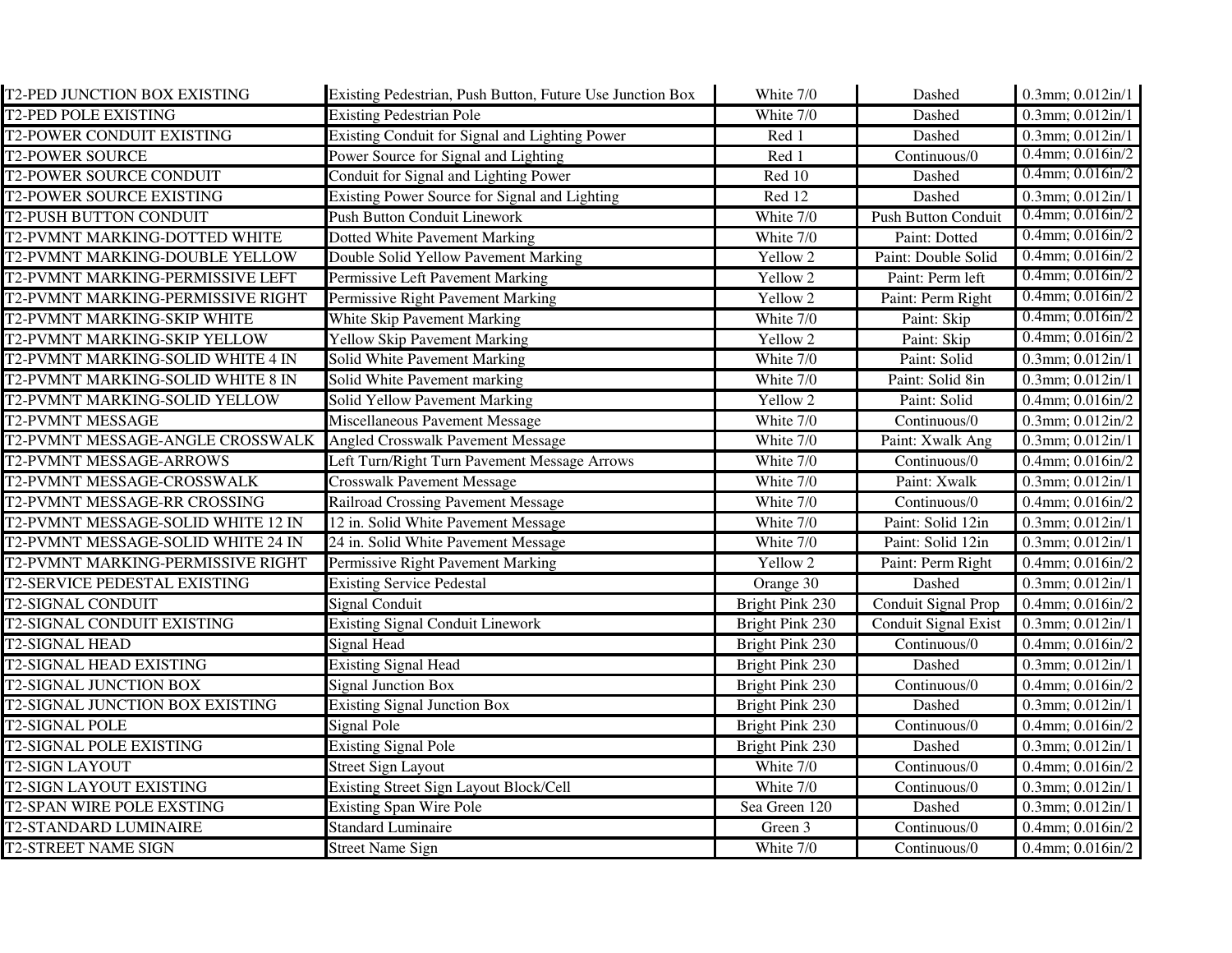| <b>T2-STREET NAME SIGN EXISTING</b>                              | <b>Existing Street Name Sign</b>              | White 7/0 | Dashed           | 0.3mm; 0.012in/1       |
|------------------------------------------------------------------|-----------------------------------------------|-----------|------------------|------------------------|
| <b>T2-TEMP JUNCTION BOX</b>                                      | Temporary/Other Use Junction Box              | Grey 253  | Continuous/0     | $0.4$ mm; $0.016$ in/2 |
| <b>T2-TEMP SIGNAL HEAD</b>                                       | <b>Temporary Signal Head</b>                  | Grey 253  | Dashed           | $0.4$ mm; $0.016$ in/2 |
| <b>T2-TEMP SIGNAL POLE</b>                                       | <b>Temporary Signal Pole</b>                  | Grey 253  | Dashed           | 0.4mm; 0.016in/2       |
| <b>T2-TEMORARY CONDUIT</b>                                       | <b>Temporary Conduit</b>                      | Grey 253  | Dashed2          | 0.4mm; 0.016in/2       |
| T2-UNDERGROUND SERVICE PEDESTAL                                  | <b>Underground Service Pedestal</b>           | Green 3   | Continuous/0     | $0.4$ mm; $0.016$ in/2 |
| <b>T2-VARIABLE MESSAGE SIGN</b>                                  | Variable Message Sign                         | Red 1     | Continuous/0     | $0.4$ mm; $0.016$ in/2 |
| <b>T2-VIDEO CAMERA</b>                                           | Video Camera                                  | Magenta 6 | Continuous/0     | $0.4$ mm; $0.016$ in/2 |
| <b>T2-VIDEO CAMERA EXISTING</b>                                  | <b>Existing Video Camera</b>                  | Magenta 6 | Dashed           | $0.3$ mm; $0.012$ in/1 |
| T2T-CIRCUIT TEXT                                                 | Circuit Text                                  | White 7/0 | Continuous/0     | 0.4mm; 0.016in/2       |
| <b>T2T-PVMNT MARKING TEXT</b>                                    | <b>General Pavement marking Text</b>          | White 7/0 | Continuous/0     | $0.4$ mm; $0.016$ in/2 |
| <b>T2T-SIGNAL TEXT</b>                                           | <b>Signal Text</b>                            | White 7/0 | Continuous/0     | $0.4$ mm; $0.016$ in/2 |
| T2T-SIGN TEXT                                                    | <b>General Sign Text</b>                      | White 7/0 | Continuous/0     | 0.4mm; 0.016in/2       |
| T10-NOPLOT                                                       | No Plot Layer/Level                           | White 7/0 | Continuous/0     | $0.4$ mm; $0.016$ in/2 |
| T10T-NOPLOT TEXT                                                 | No Plot Text                                  | White 7/0 | Continuous/0     | $0.4$ mm; $0.016$ in/2 |
| U2-COMMUNICATION MANHOLE EXISTING Existing Communication Manhole |                                               | Orange 30 | Continuous/0     | $0.3$ mm; $0.012$ in/1 |
| <b>U2-GAS MANHOLE EXISTING</b>                                   | <b>Existing Natural Gas Manhole</b>           | Yellow 2  | Continuous/0     | $0.3$ mm; $0.012$ in/1 |
| <b>U2-POWER POLE</b>                                             | <b>Proposed Power Pole</b>                    | Red 1     | Continuous/0     | $0.3$ mm; $0.012$ in/1 |
| <b>U2-POWER POLE EXISTING</b>                                    | <b>Existing Power Pole</b>                    | Red 1     | Continuous/0     | $0.3$ mm; $0.012$ in/1 |
| <b>U2-SEWER MANHOLE</b>                                          | Proposed Sewer Manhole                        | Green 3   | Continuous/0     | 0.3mm; 0.012in/1       |
| <b>U2-SEWER MANHOLE EXISTING</b>                                 | <b>Existing Sewer Manhole</b>                 | Green 3   | Continuous/0     | 0.3mm; 0.012in/1       |
| <b>U2-TELEPHONE MANHOLE EXISTING</b>                             | <b>Existing Telephone Manhole</b>             | Orange 30 | Continuous/0     | $0.3$ mm; $0.012$ in/1 |
| <b>U2-WATER VALVE</b>                                            | <b>Proposed Water Valve</b>                   | Cyan 4    | Continuous/0     | $0.4$ mm; $0.016$ in/2 |
| U2-WATER VALVE EXISTING                                          | <b>Existing Water Valve</b>                   | Cyan 4    | Continuous/0     | 0.3mm; 0.012in/1       |
| <b>U4-LOAD DISTRIBUTION SLAB</b>                                 | Proposed Load Distribution Slab - Wet Utility | Blue 5    | Continuous/0     | 0.3mm; 0.012in/1       |
| <b>U4-SANITARY</b>                                               | Proposed Sanitary Sewer Pipe                  | Green 3   | San Sewer Prop   | $0.4$ mm; $0.016$ in/2 |
| <b>U4-SANITARY CASING</b>                                        | <b>Proposed Sanitary Sewer Casing</b>         | Green 3   | Continuous/0     | $0.4$ mm; $0.016$ in/2 |
| <b>U4-SANITARY CASING EXISTING</b>                               | <b>Existing Sanitary Sewer Casing</b>         | Green 3   | Dashed           | 0.3mm; 0.012in/1       |
| <b>U4-SANITARY EXISTING</b>                                      | <b>Existing Sanitary Sewer Pipe</b>           | Green 3   | San Sewer Exist  | $0.3$ mm; $0.012$ in/1 |
| <b>U4-UNKNOWN EXISTING</b>                                       | <b>Existing Unknown Wet Utility</b>           | Blue 5    | Dashed           | 0.3mm; 0.012in/1       |
| <b>U4-WATER</b>                                                  | Proposed Water Line Pipe                      | Cyan 4    | Water Line Prop  | $0.4$ mm; $0.016$ in/2 |
| <b>U4-WATER EXISTING</b>                                         | <b>Existing Water Line Pipe</b>               | Cyan 4    | Water Line Exist | $0.3$ mm; $0.012$ in/1 |
| <b>U4-WATER CASING</b>                                           | Proposed Water Line Casing                    | Cyan 4    | Continuous/0     | $0.4$ mm; $0.016$ in/2 |
| <b>U4-WATER CASING EXISTING</b>                                  | <b>Existing Water Line Casing</b>             | Cyan 4    | Dashed           | $0.3$ mm; $0.012$ in/1 |
| <b>U4-WATER EXISTING</b>                                         | <b>Existing Water Line Pipe</b>               | Cyan 4    | Water Line Exist | $0.3$ mm; $0.012$ in/1 |
| <b>U4T-WATER TEXT EXISTING</b>                                   | <b>Existing Water Line Text</b>               | Cyan 4    | Continuous/0     | $0.3$ mm; $0.012$ in/1 |
| <b>U4T-SANITARY TEXT</b>                                         | <b>Proposed Sanitary Sewer Text</b>           | Green 3   | Continuous/0     | $0.3$ mm; $0.012$ in/1 |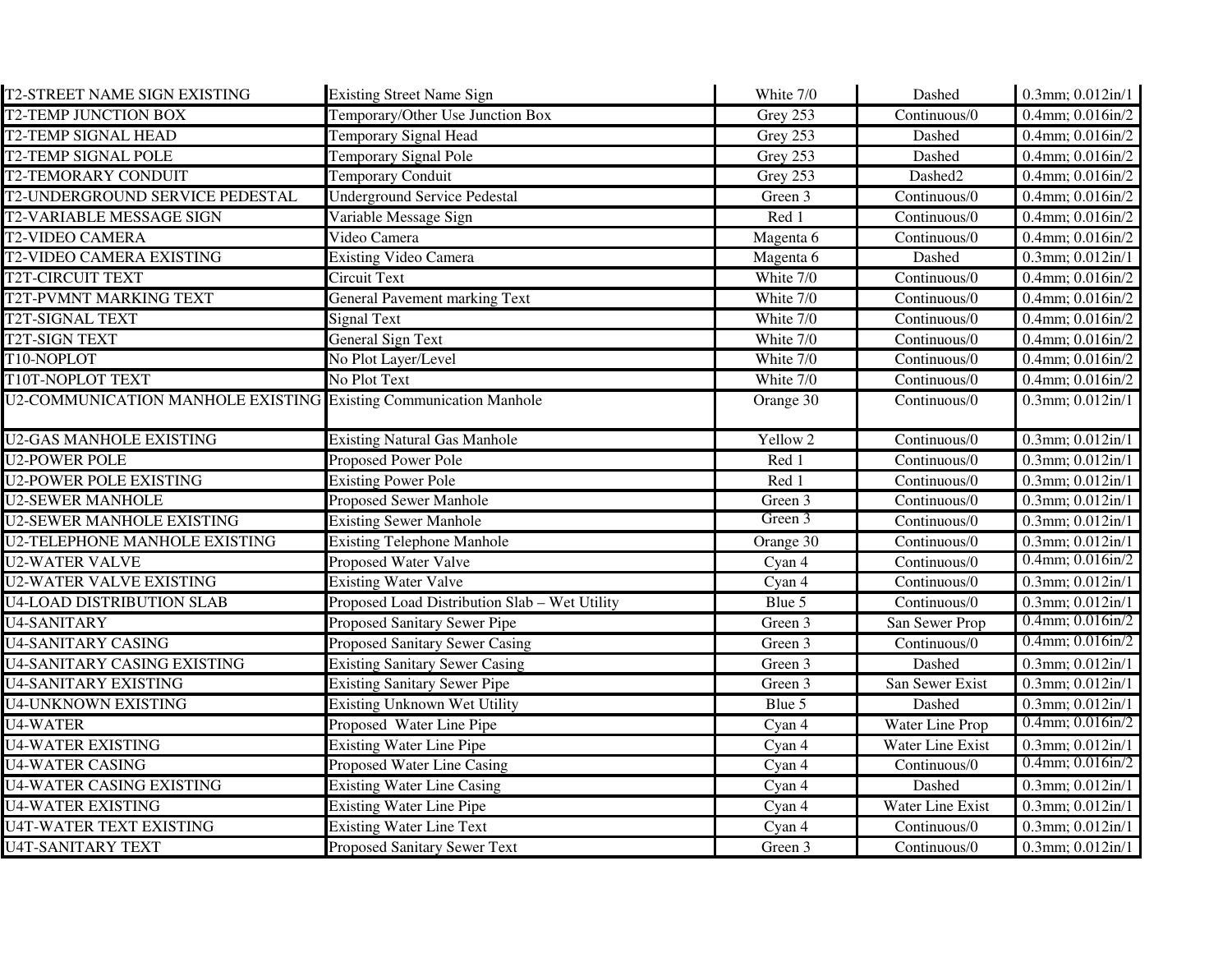| <b>U4T-SANITARY TEXT EXISTING</b>    | <b>Existing Sanitary Sewer Text</b>           | Green 3   | Continuous/0                 | 0.3mm; 0.012in/1               |
|--------------------------------------|-----------------------------------------------|-----------|------------------------------|--------------------------------|
| <b>U4T-WATER TEXT</b>                | Proposed Water Line Text                      | White 7/0 | Continuous/0                 | 0.3mm; 0.012in/1               |
| <b>U4T-WATER TEXT EXISTING</b>       | <b>Existing Water Line Text</b>               | White 7/0 | Continuous/0                 | 0.3mm; 0.012in/1               |
| <b>U5-ATMS CASING</b>                | Proposed UDOT                                 | Magenta 6 | Continuous/0                 | $0.4$ mm; $0.016$ in/2         |
| <b>U5-ATMS CASING EXISTING</b>       | <b>Existing ATMS Fiber Optic Line Casing</b>  | Orange 30 | Dashed                       | $0.3$ mm; $0.012$ in/1         |
| <b>U5-ATMS EXISTING</b>              | Existing UDOT ATMs Fiber Optic Line           | Orange 30 | ATMs 4d Exist                | 0.3mm; 0.012in/1               |
| <b>U5-ATMS UDOT 2D</b>               | Proposed UDOT ATMS Fiber Optic Line           | Orange 30 | <b>ATMS 2D Prop</b>          | $0.4$ mm; $0.016$ in/2         |
| <b>U5-ATMS UDOT 2D EXISTING</b>      | Existing UDOT ATMS Fiber Optic Line           | Orange 30 | <b>ATMS 2d Exist</b>         | $0.3$ mm; $0.012$ in/1         |
| <b>U5-ATMS UDOT 4D</b>               | Proposed UDOT ATMS Fiber Optic Line           | Orange 30 | <b>ATMS 4D Prop</b>          | $0.3$ mm; $0.012$ in/1         |
| <b>U5-ATMS UDOT 4D EXISTING</b>      | Existing UDOT ATMS Fiber Optic Line           | Orange 30 | <b>ATMS 4d Exist</b>         | 0.3mm; 0.012in/1               |
| <b>U5-CABLE CASING</b>               | <b>Proposed Cable Casing</b>                  | Orange 30 | Continuous/0                 | $0.4$ mm; $0.016$ in/2         |
| <b>U5-CABLE CASING EXISTING</b>      | <b>Existing Underground Cable Casing</b>      | Orange 30 | Dashed                       | 0.3mm; 0.012in/1               |
| <b>U5-CABLE OVERHEAD EXISTING</b>    | <b>Existing Overhead Cable Line</b>           | Orange 30 | Cable OH Exist               | 0.3mm; 0.012in/1               |
| <b>U5-CABLE UNDERGROUND</b>          | Proposed Buried Cable                         | Orange 30 | <b>Cable Buried Proposed</b> | $0.4$ mm; $0.016$ in/2         |
| <b>U5-CABLE UNDERGROUND EXISTING</b> | <b>Existing Underground Cable Line</b>        | Orange 30 | Cable Buried Exist           | $0.3$ mm; $0.012$ in/1         |
| <b>U5-ELECTRIC CASING</b>            | Proposed Underground Electric Casing          | Red 1     | Continuous/0                 | 0.4mm; 0.016in/2               |
| <b>U5-ELECTRIC CASING EXISTING</b>   | <b>Existing Underground Electric Casing</b>   | Red 1     | Dashed                       | 0.3mm; 0.012in/1               |
| <b>U5-ELECTRIC OVERHEAD</b>          | Proposed Overhead Electric                    | Red 1     | Elec OH Prop                 | $0.4$ mm; $0.016$ in/2         |
| <b>U5-ELECTRIC OVERHEAD EXISTING</b> | <b>Existing Overhead Electric</b>             | Red 1     | Elec OH Exist                | $0.3$ mm; $0.012$ in/1         |
| <b>U5-ELECTRIC UNDERGROUND</b>       | Proposed Underground Electric                 | Red 1     | Elec Buried Prop             | $0.4$ mm; $0.016$ in/2         |
| U5-ELECTRIC UNDERGROUND EXISTING     | <b>Existing Underground Electric</b>          | Red 1     | <b>Elec Buried Exist</b>     | $0.3$ mm; $0.012$ in/1         |
| $U5$ -FIBER                          | <b>Proposed Fiber Optic</b>                   | Orange 30 | Fiber Optic Prop             | $0.4$ mm; $0.016$ in/2         |
| <b>U5-FIBER CASING</b>               | Proposed Fiber Optic Casing                   | Orange 30 | Continuous                   | $0.4$ mm; $0.016$ in/2         |
| <b>U5-FIBER CASING EXISTING</b>      | <b>Existing Fiber Optic Casing</b>            | Orange 30 | Dashed                       | 0.3mm; 0.012in/1               |
| <b>U5-FIBER EXISTING</b>             | <b>Existing Fiber Optic</b>                   | Orange 30 | <b>Fiber Optic Exist</b>     | 0.3mm; 0.012in/1               |
| U5-GAS                               | <b>Proposed Natural Gas Lines</b>             | Yellow 2  | Gas Line Prop                | $0.4$ mm; $0.016$ in/2         |
| <b>U5-GAS CASING</b>                 | Proposed Gas Line Casing                      | Yellow 2  | Continuous/0                 | $0.4$ mm; $0.016$ in/2         |
| <b>U5-GAS CASING EXISTING</b>        | <b>Existing Gas Line Casing</b>               | Yellow 2  | Dashed                       | 0.3mm; 0.012in/1               |
| <b>U5-GAS EXISTING</b>               | <b>Existing Natural Gas Lines</b>             | Yellow 2  | Gas Line Exist               | 0.3mm; 0.012in/1               |
| <b>U5-LOAD DISTRIBUTION SLAB</b>     | Proposed Load Distribution Slab - Dry Utility | Orange 30 | Continuous/0                 | 0.3mm; 0.012in/1               |
| U5-PETRO                             | Proposed Petroleum                            | Yellow 2  | Petro Prod Prop              | $0.4$ mm; $0.016$ in/2         |
| <b>U5-PETRO CASING</b>               | <b>Proposed Petroleum Casing</b>              | Yellow 2  | Continuous/0                 | $0.4$ mm; $0.016$ in/2         |
| U5-PETRO CASING EXISTING             | <b>Existing Petroleum Casing</b>              | Yellow 2  | Dashed                       | $0.3$ mm; $0.012$ in/1         |
| <b>U5-PETRO EXISTING</b>             | <b>Existing Petroleum</b>                     | Yellow 2  | Petro Prod Exist             | $0.3$ mm; $0.012$ in/1         |
| <b>U5-TELEPHONE CASING</b>           | Proposed Buried Telephone Line Casing         | Orange 30 | Continuous/0                 | $0.4$ mm; $0.016$ in/2         |
| <b>U5-TELEPHONE CASING EXISTING</b>  | <b>Existing Buried Telephone Casing</b>       | Orange 30 | Dashed                       | 0.3mm; 0.012in/1               |
| <b>U5-TELEPHONE EXISTING</b>         | <b>Existing Telephone Line</b>                | Orange 30 | Tel Buried Exist             | 0.3mm; $\overline{0.012}$ in/1 |
| <b>U5-TELEPHONE OVERHEAD</b>         | Proposed Overhead Telephone Line              | Orange 30 | Tel OH Prop                  | $0.4$ mm; $0.016$ in/2         |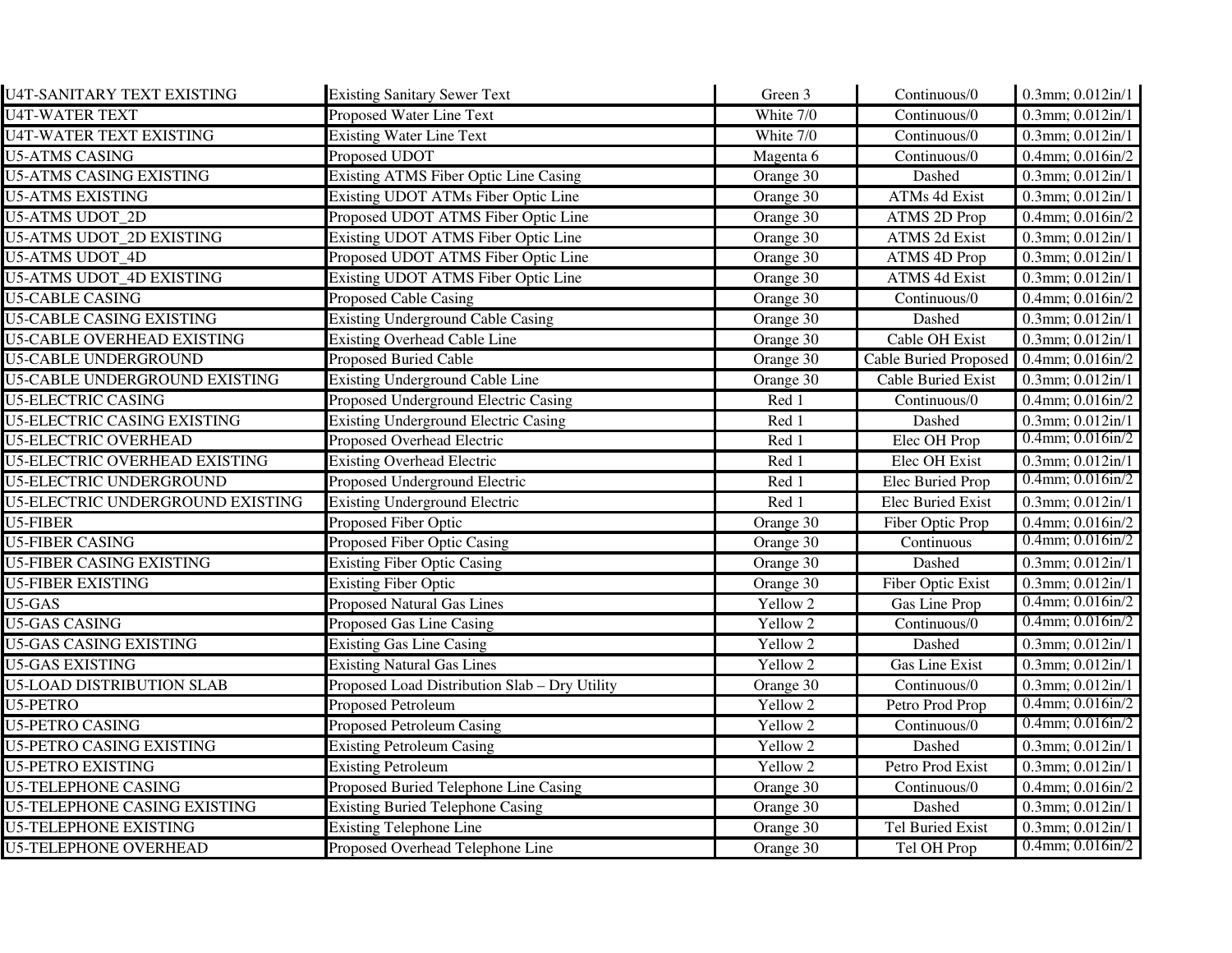| <b>U5-TELPHONE OVERHEAD EXISTING</b>                             | <b>Existing Overhead Telephone Line</b>     | Orange 30           | Tel OH Exist                      | $0.3$ mm; $0.012$ in/1         |
|------------------------------------------------------------------|---------------------------------------------|---------------------|-----------------------------------|--------------------------------|
| <b>U5-TELEPHONE UNDERGROUND</b>                                  | Proposed Buried Telephone Line              | Orange 30           | <b>Tel Buried Prop</b>            | $0.4$ mm; $0.016$ in/2         |
| U5-TELEPHONE UNDERGROUND EXISTING Existing Buried Telephone Line |                                             | Orange 30           | Tel Buried Exist                  | $0.3$ mm; $0.012$ in/1         |
| <b>U5- UNKOWN EXISTING</b>                                       | Existing Unknown dry Utility                | Green 3             | Dashed                            | 0.3mm; 0.012in/1               |
| <b>U5T-ATMS TEXT</b>                                             | Proposed ATMS Text                          | White 7/0           | Continuous/0                      | $0.3$ mm; $0.012$ in/1         |
| <b>U5T-ATMS TEXT EXISTING</b>                                    | <b>Existing ATMs Text</b>                   | White 7/0           | Continuous/0                      | $0.3$ mm; $0.012$ in/1         |
| <b>U5T-CABLE TEXT</b>                                            | Proposed Cable Text                         | White 7/0           | Continuous/0                      | 0.3mm; 0.012in/1               |
| <b>U5T-CABLE TEXT EXISTING</b>                                   | <b>Existing Cable Text</b>                  | White 7/0           | Continuous/0                      | $0.3$ mm; $0.012$ in/1         |
| <b>U5T-ELECTRIC TEXT</b>                                         | Proposed Electric Text                      | White 7/0           | Continuous/0                      | $0.3$ mm; $0.012$ in/1         |
| <b>U5T-ELECTRIC TEXT EXISTING</b>                                | <b>Existing Electric Text</b>               | White 7/0           | Continuous/0                      | $0.3$ mm; $0.012$ in/1         |
| <b>U5T-FIBER TEXT</b>                                            | Proposed Fiber Text                         | White 7/0           | Continuous/0                      | 0.3mm; 0.012in/1               |
| <b>U5T-FIBER TEXT EXISTING</b>                                   | <b>Existing Fiber Text</b>                  | White 7/0           | Continuous/0                      | $0.3$ mm; $0.012$ in/1         |
| <b>U5T-GAS TEXT</b>                                              | <b>Proposed Natural Gas Text</b>            | White 7/0           | Continuous/0                      | 0.3mm; 0.012in/1               |
| <b>U5T-GAS TEXT EXISTING</b>                                     | <b>Existing Natural Gas Text</b>            | White 7/0           | Continuous/0                      | 0.3mm; 0.012in/1               |
| <b>U5T-PETRO TEXT</b>                                            | <b>Proposed Petroleum Text</b>              | White 7/0           | Continuous/0                      | 0.3mm; $0.012$ in/1            |
| <b>U5T-PETRO TEXT EXISTING</b>                                   | <b>Existing Petroleum Text</b>              | White 7/0           | Continuous/0                      | 0.3mm; 0.012in/1               |
| <b>U5T-TELPHONE TEXT</b>                                         | Proposed Telephone Text                     | White 7/0           | Continuous/0                      | $0.3$ mm; $0.012$ in/1         |
| U5T-TELPHONE TEXT EXISTING                                       | <b>Existing Telephone Text</b>              | White 7/0           | Continuous/0                      | 0.3mm; 0.012in/1               |
| U10-NOPLOT                                                       | No Plot Layer/Level                         | White 7/0           | Continuous/0                      | $0.4$ mm; $0.016$ in/2         |
| <b>U10T-NOPLOT TEXT</b>                                          | No Plot Text                                | White 7/0           | Continuous/0                      | $0.4$ mm; $0.016$ in/2         |
| <b>W1-NOISE MITIGATION</b>                                       | Noise Wall Alignments                       | Yellow <sub>2</sub> | Dashed2                           | $\overline{0.8}$ mm; 0.031in/4 |
| <b>W1-WALL STATION TICK</b>                                      | <b>Wall Station Tick</b>                    | Green 3             | $\overline{\text{Continuous}}$ /0 | $0.4$ mm; $0.016$ in/2         |
| W1T-WALL ALIGNMENT TEXT                                          | <b>Wall Alignment Text</b>                  | Green 3             | Continuous/0                      | $0.4$ mm; $0.016$ in/2         |
| W1T-WALL STATION TEXT                                            | <b>Wall Station Text</b>                    | Green 3             | Continuous/0                      | $0.4$ mm; $0.016$ in/2         |
| W2-MSE WALL                                                      | <b>MSE Retaining Wall</b>                   | Orange 30           | Continuous/0                      | $0.4$ mm; $0.016$ in/2         |
| <b>W2-RETAINING CURB</b>                                         | <b>Ballast Retaining Curb</b>               | Green 3             | <b>Ballast Curb</b>               | $0.4$ mm; $0.016$ in/2         |
| W2-RETAINING WALL                                                | <b>Basic Retaining Wall</b>                 | Light Grey 9        | Prop Ret Wall                     | $0.4$ mm; $0.016$ in/2         |
| <b>W2-SOIL NAIL WALL</b>                                         | Soil Nail Retaining Wall                    | Light Grey 9        | Soil Nail                         | $0.4$ mm; $0.016$ in/2         |
| W2-SOLDIER PILE WALL                                             | Soldier Pile Retaining Wall                 | Light Grey 9        | Soldier Pile                      | $0.4$ mm; $0.016$ in/2         |
| <b>W9-TYPSEC RETAINING WALL</b>                                  | Retaining Wall in Typical Section           | Green 3             | Continuous/0                      | $0.4$ mm; $0.016$ in/2         |
| W9-XSECT RETWALL BLOCK/CELL                                      | Retaining Wall in Cross Section Block/Cell  | White 7/0           | Continuous/0                      | 0.3mm; 0.012in/1               |
| Y2-OCS POLE                                                      | Overhead Contact System Pole and Foundation | Orange 30           | Continuous/0                      | 0.4mm; 0.016in/2               |
| Y2-OCS WIRE                                                      | Overhead Contact System Wire                | Orange 30           | Continuous/0                      | 0.3mm; 0.012in/1               |
| Y2-PULL BOX                                                      | <b>Electrical System Pull Box</b>           | Red 1               | Continuous/0                      | $0.4$ mm; $0.016$ in/2         |
| Y2-SUBSTATION                                                    | <b>Track Substation</b>                     | Red 1               | Continuous/0                      | $0.4$ mm; $0.016$ in/2         |
| Y7-CONDUIT                                                       | <b>Electrical System Conduit</b>            | Red 12              | Continuous/0                      | $0.4$ mm; $0.016$ in/2         |
| Y10-NOPLOT                                                       | No Plot Layer/Level                         | White 7/0           | Continuous/0                      | $0.4$ mm; $0.016$ in/2         |
| Y10T-NOPLOT TEXT                                                 | No Plot Text                                | White 7/0           | Continuous/0                      | $0.4$ mm; $0.016$ in/2         |